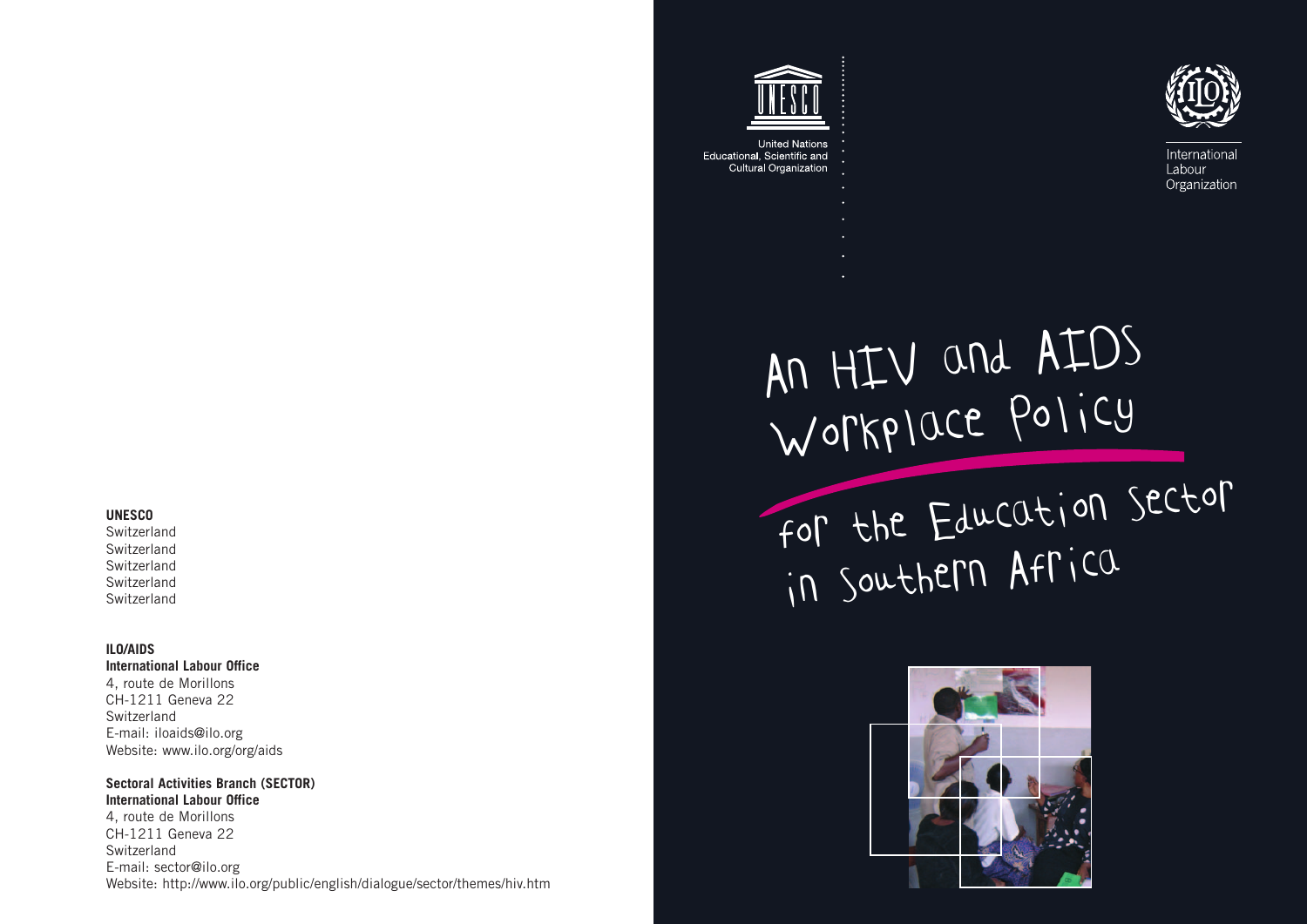# An HIV and AIDS Workplace Policy for the Education Sector in Southern Africa



International Labour Organization



**United Nations** Educational, Scientific and **Cultural Organization**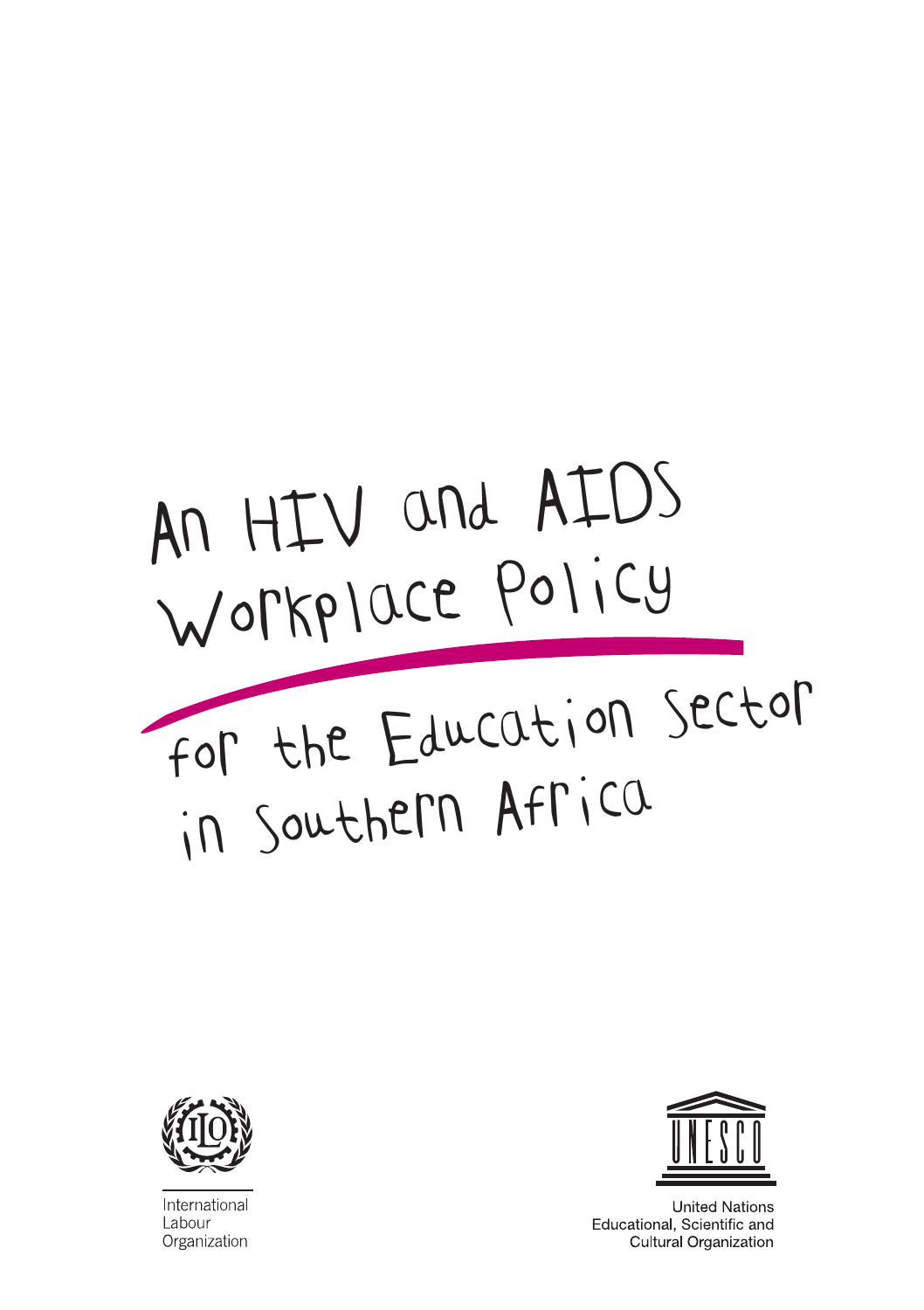Copyright © International Labour Organization and United Nations Educational, Scientific and Cultural Organization 2006

Publications of the International Labour Office and the United Nations Educational, Scientific and Cultural Organization enjoy copyright under Protocol 2 of the Universal Copyright Convention. Nevertheless, short excerpts from them may be reproduced without authorization, on condition that the source is indicated. For rights of reproduction or translation on behalf of both organizations, application should be made to ILO Publications (Rights and Permissions), International Labour Office, CH-1211 Geneva 22, Switzerland. The International Labour Office welcomes such applications.

92-2-118962-72 & 978-92-2-118962-6 (print) 92-2-118963-5 & 978-92-2-118963-3 (web pdf)

First published 2006

The designations employed in ILO and UNESCO publications, which are in conformity with United Nations practice, and the presentation of material therein do not imply the expression of any opinion whatsoever on the part of the International Labour Office or United Nations Educational, Scientific and Cultural Organization concerning the legal status of any country, area or territory or of its authorities, or concerning the delimitation of its frontiers.

The responsibility for opinions expressed in signed articles, studies and other contributions rests solely with their authors, and publication does not constitute an endorsement by the International Labour Office or United Nations Educational, Scientific and Cultural Organization of the opinions expressed in them. Reference to names of firms and commercial products and processes does not imply their endorsement by International Labour Office or the United Nations Educational, Scientific and Cultural Organization, and any failure to mention a particular firm, commercial product or process is not a sign of disapproval.

Photocomposed in Switzerland BIP Printed in France NOU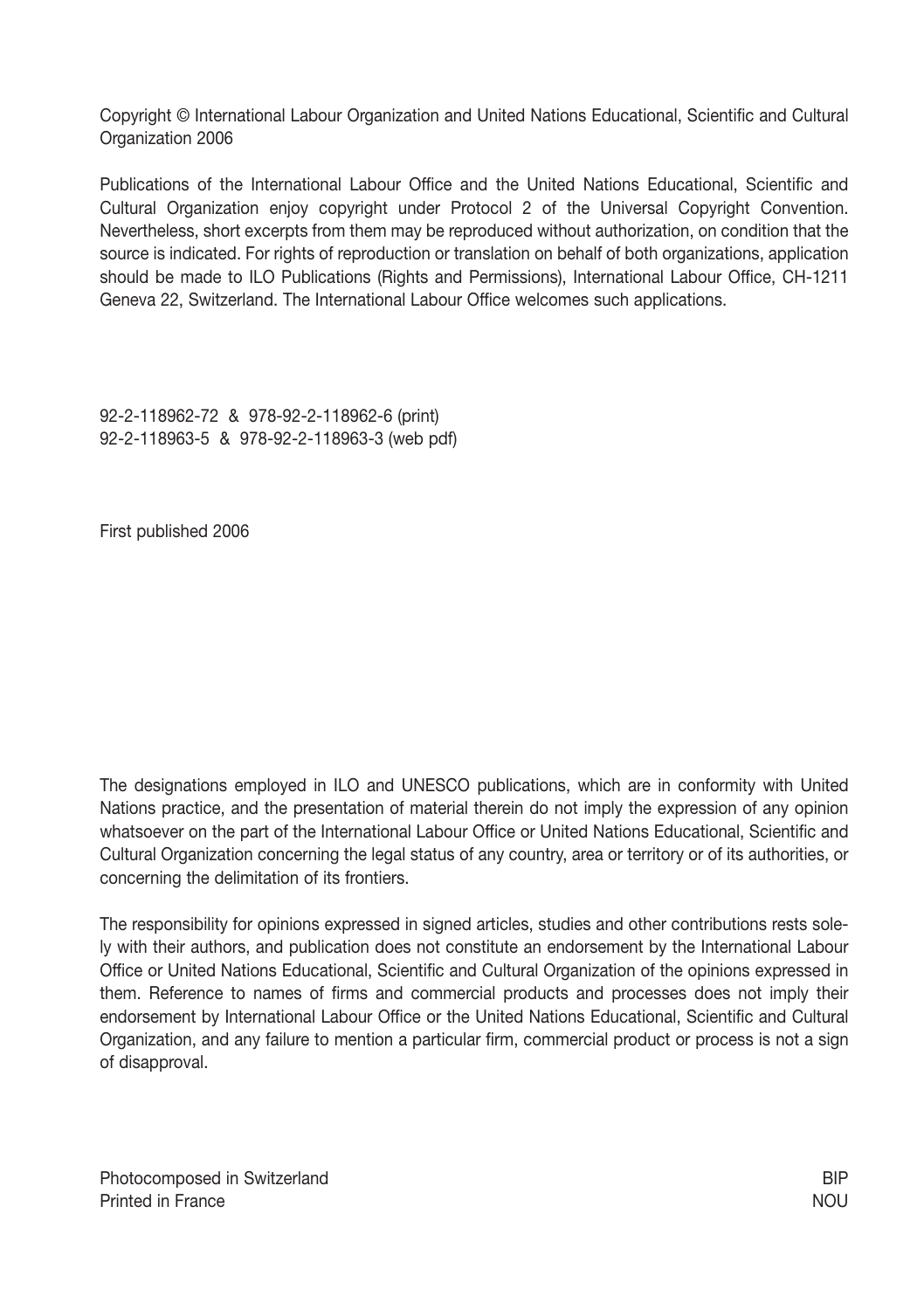| <b>Contents</b>                                                                                                                                                                                                                     | <b>Page</b>                                |
|-------------------------------------------------------------------------------------------------------------------------------------------------------------------------------------------------------------------------------------|--------------------------------------------|
| <b>LIST OF ACRONYMS</b>                                                                                                                                                                                                             | 1                                          |
| 1. INTRODUCTION                                                                                                                                                                                                                     | 2                                          |
| 2. PURPOSE                                                                                                                                                                                                                          | 3                                          |
| 3. DEFINITIONS                                                                                                                                                                                                                      | 4                                          |
| <b>4. APPLICATION AND SCOPE</b>                                                                                                                                                                                                     | $\overline{7}$                             |
| 5. PROCESS, AVAILABILITY AND REVIEW OF POLICY<br>5.1<br>Social dialogue<br>5.2<br>Availability of Policy<br>5.3<br>Review of Policy                                                                                                 | $\overline{7}$<br>$\overline{7}$<br>8<br>8 |
| <b>6. KEY PRINCIPLES</b><br>6.1<br>Recognition of HIV and AIDS as issues affecting the education<br>workplace                                                                                                                       | 9<br>9                                     |
| 6.2<br>Non-discrimination and reduction of stigma<br>6.3<br>Gender equality<br>Supportive and caring environment<br>6.4<br>Healthy work environment<br>6.5<br>Screening for purposes of exclusion from employment or studies<br>6.6 | 9<br>9<br>9<br>10<br>10                    |
| 6.7 Continuation of employment relationship<br>6.8 Confidentiality<br>6.9 Prevention<br>6.10 Social dialogue                                                                                                                        | 10<br>10<br>11<br>11                       |
| <b>7. RIGHTS AND RESPONSIBILITIES</b><br>7.1 Respect for rights<br>7.2 Public education authorities<br>7.3<br>The institution governing body<br>7.4 Administrators<br>7.5 Teachers<br>7.6<br>Employee and student representatives   | 12<br>12<br>12<br>12<br>13<br>13<br>13     |
| <b>8. EMPLOYEE -STUDENT RELATIONSHIPS</b>                                                                                                                                                                                           | 14                                         |
| 9. PREVENTION: EDUCATION, INFORMATION AND TRAINING<br>Peer educators<br>9.1<br>9.2<br>Employees<br>9.3<br><b>Students</b><br>9.4<br>Parents                                                                                         | 15<br>15<br>16<br>17<br>17                 |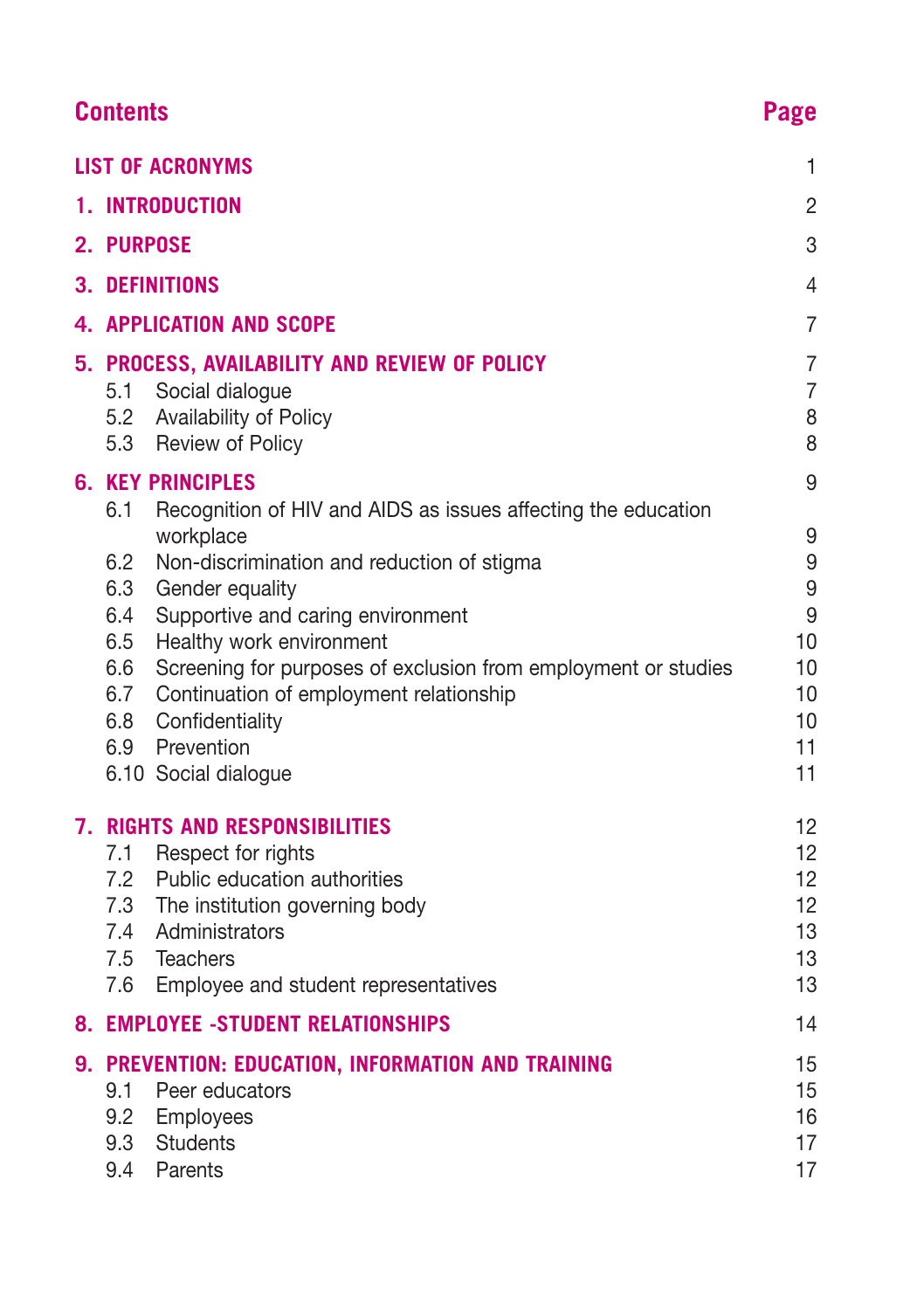| 10. PREVENTION: A SUPPORTIVE, SAFE AND HEALTHY WORK ENVIRONMENT<br>10.1 Non-violence<br>10.2 A Code of conduct<br>10.3 First Aid<br>10.4 Exposure to blood and body flluids<br>10.5 Management of sharps/sharp instruments<br>10.6 Employees and students with open wounds<br>10.7. Hygiene<br>10.8 Practical measures to support or risk reduction | 18<br>18<br>18<br>18<br>19<br>19<br>19<br>19<br>19 |
|-----------------------------------------------------------------------------------------------------------------------------------------------------------------------------------------------------------------------------------------------------------------------------------------------------------------------------------------------------|----------------------------------------------------|
| <b>11. TESTING, CONFIDENTIALITY AND DISCLOSURE</b><br>11.1 Testing and medical advice<br>11.2 Ensuring confidentiality<br>11.3 Disclosure                                                                                                                                                                                                           | 20<br>20<br>20<br>21                               |
| 12. EMPLOYMENT, CARE, TREATMENT AND SUPPORT<br>12.1 Recruitment and admission<br>12.2 Employee rights, careers, and right to study<br>12.3 Care and treatment<br>12.4 Statutory benefits and reasonable accommodation<br>12.5 Employee, student and family assistance programmes                                                                    | 22<br>22<br>22<br>23<br>23<br>23                   |
| <b>13. DISCIPLINARY PROCEDURES AND GRIEVANCE RESOLUTION</b><br>13.1 Stigma discrimination or refusal to work or study with an individual<br>with HIV<br>13.2 Violation of medical confidentiality<br>13.3 Sexual relationships with students                                                                                                        | 25<br>25<br>26<br>26                               |
| <b>Appendix 1:</b><br>Examples of stigma and discrimination against employees and students<br>based on actual or perceived HIV status                                                                                                                                                                                                               | 27                                                 |
| <b>Appendix 2:</b><br>Recommended content for employee and student education programmes                                                                                                                                                                                                                                                             | 28                                                 |
| <b>Appendix 3:</b><br>Universal precautions and checklist of precautions to prevent HIV transmission                                                                                                                                                                                                                                                | 30                                                 |
| <b>Appendix 4:</b><br>WHO Fact Sheets - management of occupational exposure to blood-borne<br>pathogens                                                                                                                                                                                                                                             | 32                                                 |
| <b>Appendix 5:</b><br>Protection of workers' personal data: General Principles from the Protection<br>of workers' personal data: An ILO code of practice (1997)                                                                                                                                                                                     | 35                                                 |
| <b>Appendix 6:</b><br>Checklist for implementation of an HIV and AIDS policy for Education Sector<br>workplaces                                                                                                                                                                                                                                     | 37                                                 |
| <b>Selected resources</b>                                                                                                                                                                                                                                                                                                                           | 39                                                 |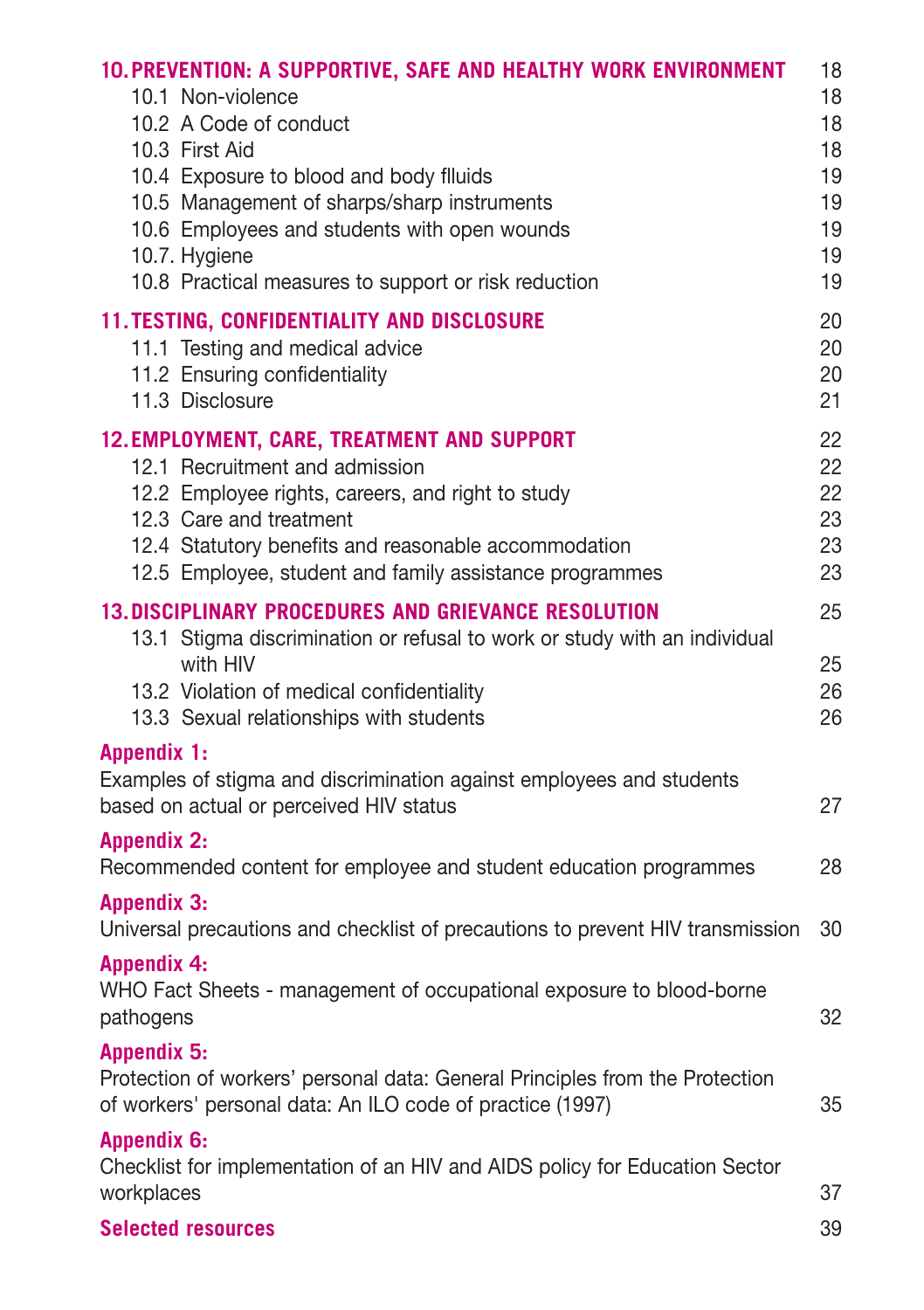# **LIST OF ACRONYMS**

| <b>AIDS</b>   | Acquired Immune Deficiency Syndrome                              |
|---------------|------------------------------------------------------------------|
| <b>ARV</b>    | Antiretroviral                                                   |
| <b>ART</b>    | Antiretroviral therapy                                           |
| <b>CDC</b>    | Centers for Disease Control (USA)                                |
| <b>EMIS</b>   | Education management and information system                      |
| <b>FBO</b>    | <b>Faith Based Organization</b>                                  |
| <b>HIV</b>    | Human Immunodeficiency Virus                                     |
| <b>ILO</b>    | International Labour Organization                                |
| <b>PEP</b>    | Post-exposure prophylaxis                                        |
| <b>PTA</b>    | Parent-teacher association                                       |
| <b>STD</b>    | Sexually transmitted disease                                     |
| STI           | Sexually transmitted infection                                   |
| <b>UNESCO</b> | United Nations Educational, Scientific and Cultural Organization |
| V(C)CT        | Voluntary (and Confidential) Counselling and Testing             |
| <b>WHO</b>    | World Health Organization                                        |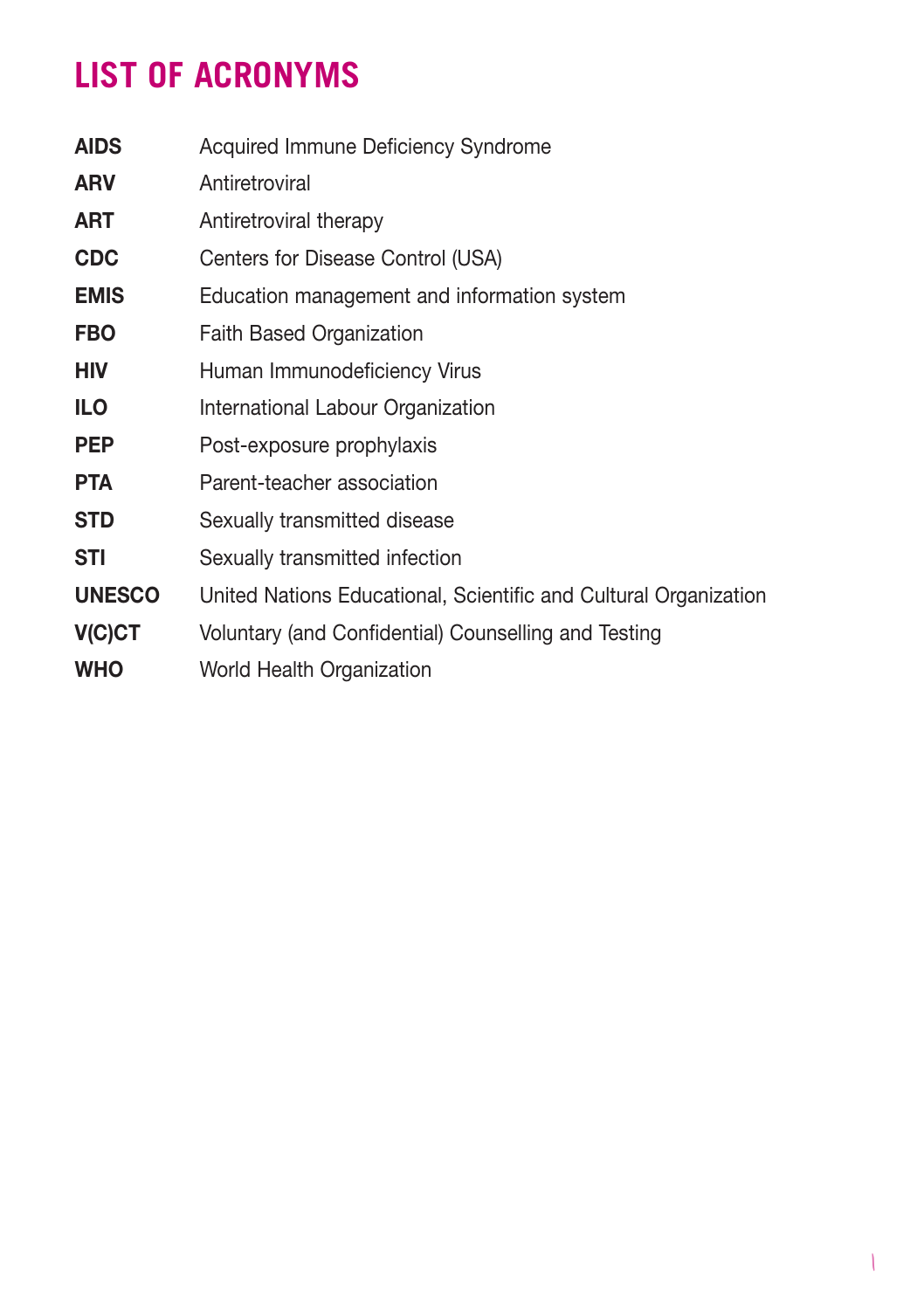# 1. INTRODUCTION

Education institutions and services (hereafter the use of "institutions" is understood also to include "services", unless otherwise stated) play a vital role in teaching employees and students about HIV and AIDS, shaping attitudes towards HIV, AIDS and people living with HIV, and building skills for reducing risk of HIV, promoting care and opposing stigmatization. Infection rates remain high in the southern African region. At the same time, the education sector must take account of the fact that people who are HIV-positive can remain capable of normal work for many years. It is therefore critical for education institutions and services as workplaces to adopt and implement a policy, or, where such a policy already exists in the education sector or as a national workplace policy, to adapt it for use in education workplaces and effectively integrate it with national strategies based on the principles and concepts of the present text. Either approach would enhance the education sector response in ways that protect the rights of all employees and students, prevent further HIV infection, and create a caring, safe and supportive learning environment.

This policy is based on the *ILO code of practice on HIV/AIDS and the world of work* (hereafter, "the ILO code of practice"), adopted by an international tripartite meeting convened by the ILO in 2001, and includes key concepts and principles of the ILO code of practice. Development of the Policy has resulted from collaboration between ILO and UNESCO.

The Policy was carefully reviewed and modified during a tripartite workshop held in Maputo, Mozambique, 30 November - 2 December 2005, composed of representatives from seven southern African countries <sup>1</sup> . Participants at the workshop included representatives of Ministries of Education and Labour, teacher trade unions, private employers and National AIDS Councils/Commissions. The Policy is designed to be an additional contribution to the realization of the overall objectives of the Education for All (EFA) goals adopted in Dakar, Senegal in 2000.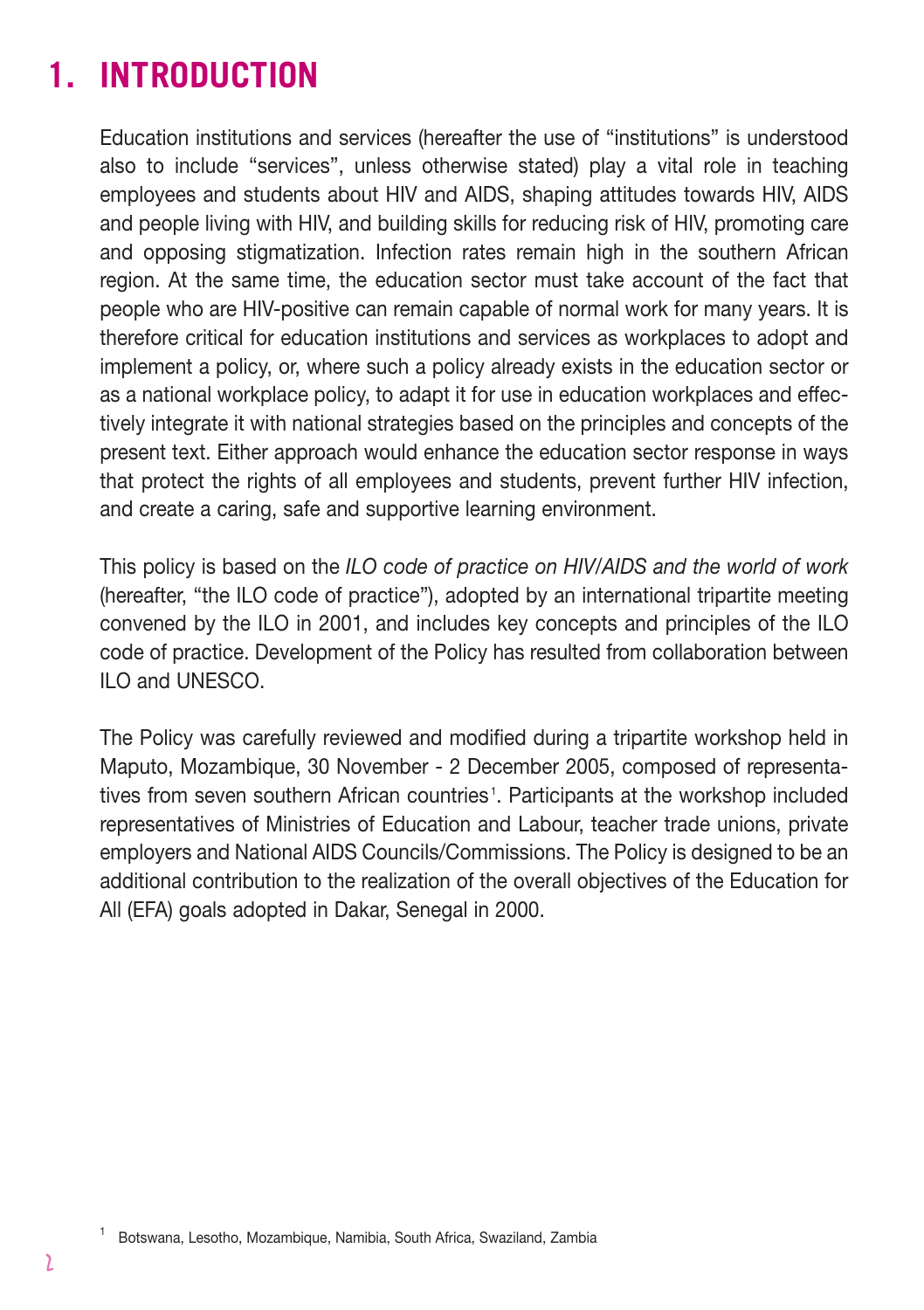# **PURPOSE 2.**

The purpose of this policy is to provide a framework for addressing HIV and AIDS as a workplace issue in education sector institutions and services through social dialogue processes, complementing other national workplace or overall education sector policies where they exist. The Policy aims to enhance commitment among senior education sector management, private school employers and managers and education sector unions to respond effectively to HIV and AIDS in the education sector. It should be used to give effect to changes designed to prevent and reduce the impact of HIV and AIDS in national legislation or regulation, collective bargaining agreements and institutional decisions.

The Policy covers the following key areas of action:

- prevention of HIV through workplace prevention, education and training programmes
- reduction of vulnerability arising from unequal gender and staff/student (or learner) relationships
- elimination of stigma and discrimination on the basis of real or perceived HIV status and adherence to the rights of infected or affected staff and students
- care, treatment and support of staff and students who are infected and/or affected by HIV and AIDS
- management and mitigation of the impact of HIV and AIDS in education institutions
- safe, healthy and non-violent work and study environments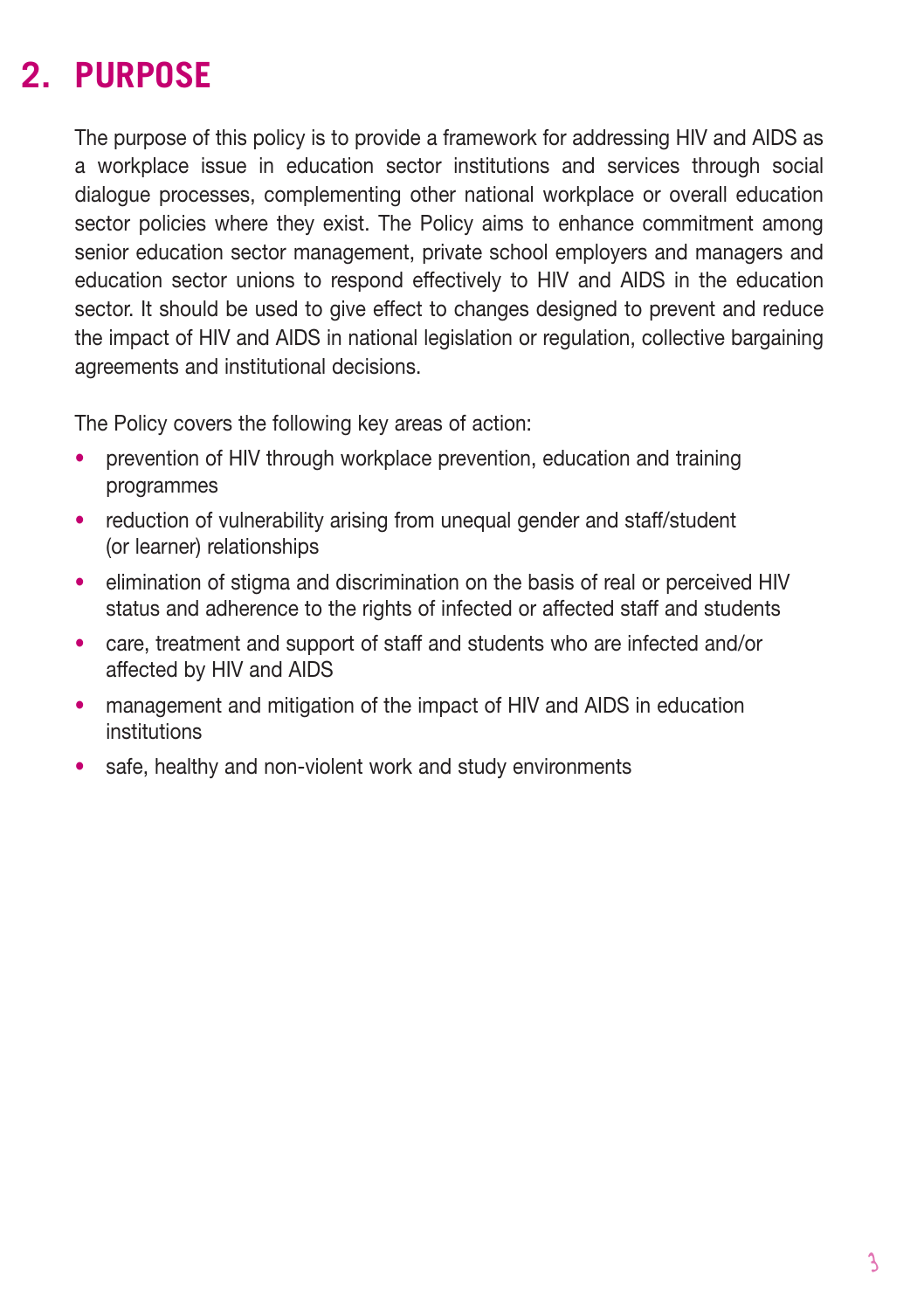# **DEFINITIONS 3.**

**Abstinence:** not engaging in sexual intercourse or delaying sexual debut

**Administrator:** Principal, School Manager, Vice Principal, Dean or other officer who plays a managerial role at the education institution or services, including school heads, department heads and school management teams.

**AIDS:** the Acquired Immune Deficiency Syndrome, is a range of medical conditions that occurs when a person's immune system is seriously weakened by infection with the Human Immunodeficiency Virus (HIV). HIV weakens cells in the immune system. This impairs the body's ability to respond to other infections. People living with AIDS are susceptible to a wide range of unusual and potential life-threatening diseases and infections. Though most of these can be treated, there is no successful treatment for the underlying immune deficiency caused by the virus to date.<sup>2</sup>

**Care, treatment and support:** The care, treatment and support available to employees and students living with HIV, according to national legislation, education service regulations or institutional policy

**Community:** local institutions outside the education institution which provide leadership or support on social, economic and political issues relevant to citizens, such as private employers or business, non-governmental social welfare organizations, health care providers, faith based organisations (FBOs), cultural institutions, etc

**Discrimination:** any distinction, exclusion or preference made on the basis of HIV status or perceived HIV status, including discrimination on the grounds of sexual orientation, which has the effect of nullifying or impairing equality of opportunity or treatment in employment or occupation, or training, in accordance with the definition and principles of the Discrimination (Employment and Occupation) Convention, 1958 (no. 111).

**Education institution:** the establishment or setting where the learning, whether formal or non-formal, takes place. For purposes of this policy, education institutions include pre-primary, primary and secondary schools, post-secondary vocational / technical training, further and higher education institutions, and places of specialised, distance, adult, community and non-formal education.

**Education service(s):** components of a nation's education and training system, public or private, other than an education institution, including education based support services.

**Employee:** an administrator, teacher or non-teaching support staff employed in an educational institution or service.

<sup>2</sup> Definition inspired by the *ILO Code of practice on HIV/AIDS and the world of work,* 2001 and *UNESCO Guidelines on Language and Content in HIV- and AIDS-Related Materials,* 2005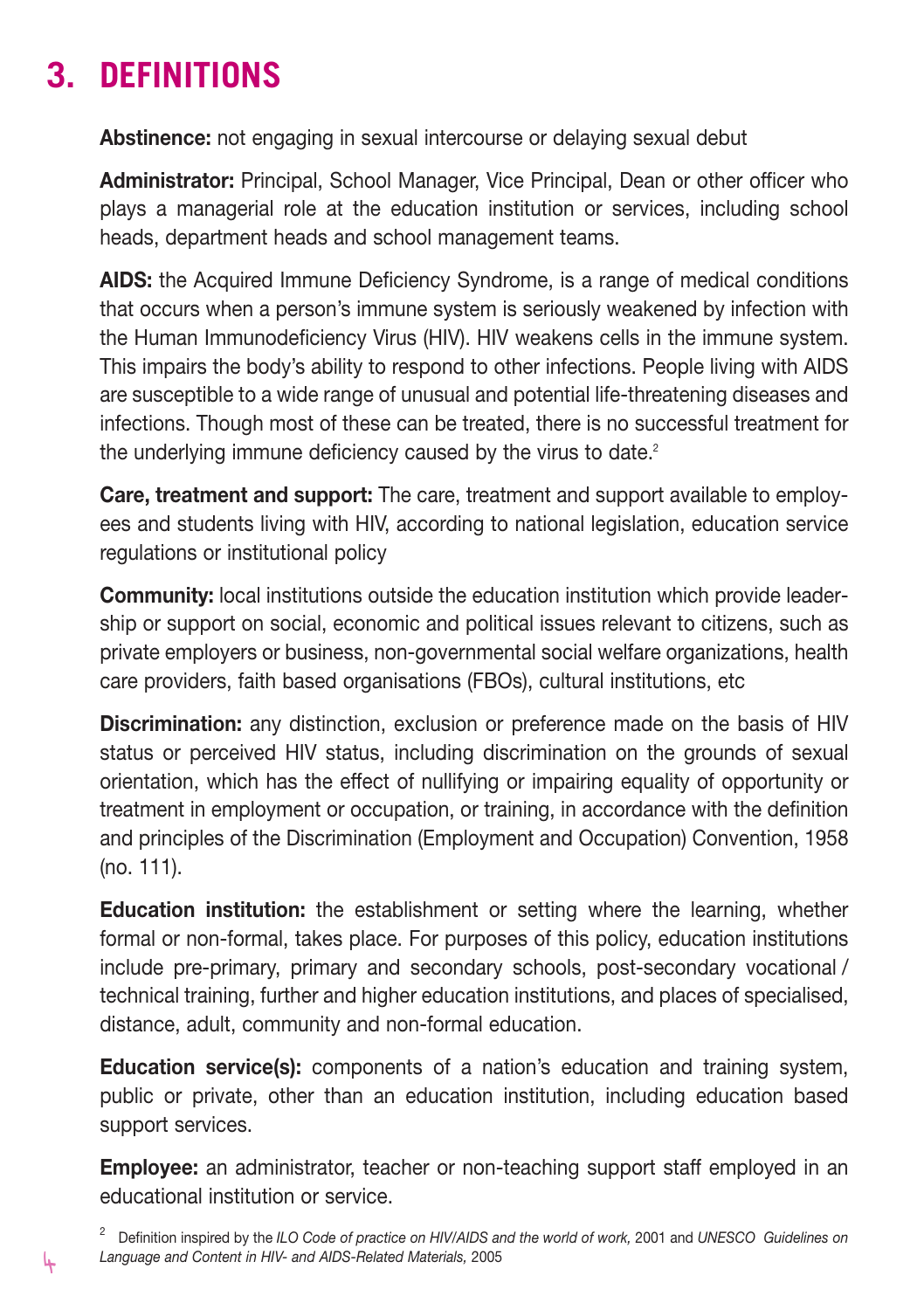**Employer:** a person or organisation employing workers in an education institution(s) under a written or verbal contract of employment which establishes the rights and duties of both parties, in accordance with national law and practice.

**Governing Body:** the governing authority of an education institution, public or private

**HIV:** Human Immunodeficiency Virus, a virus that weakens the body's immune system and (if remained untreated) may result in AIDS. Even though there is no cure to an HIV infection, antiretroviral (ARV) medication treatment reduces the rate of replication of the virus in the body, which may drastically reduce the possibility of developing AIDS.

**Parent/s:** this term is inclusive of the biological and adoptive parents or custodians, and guardians of children.

**Peer educator:** the trained employee or student who develops or implements a developmental counselling programme to meet the personal, psychosocial, social, and educational or training needs of employees or students in relation to HIV and AIDS.

**Physician:** a medical doctor licensed in accordance with the regulations of the State or other competent health licensing authority.

**Post-exposure prophylaxis (PEP):** measures to be instituted after possible accidental exposure to HIV infection, e.g. rape, sports injuries and exposure to sharp instruments etc.

**Reasonable accommodation:** any modification or adjustment to a job or to the workplace that is reasonable, practicable and will enable a person living with HIV or AIDS to have access to or participate or advance in employment.<sup>3</sup>

**Screening:** assessing the level of actual risk of exposure to HIV and/or providing access to HIV testing. HIV screening should be done within the framework of the HIV/AIDS Workplace Policy.

**Sex and gender:** there are both biological and social differences between males and females. The term 'sex' refers to biologically determined differences, while the term 'gender' refers to differences in social roles and relations between males and females. Gender roles are learned through socialization and vary widely within and between cultures. Gender roles are affected by age, class, race, ethnicity and religion, and by the geographical, economic and political environment.

**Sharp/sharp instrument:** an object such as a needle or other instrument used in school health care or in the education setting (eg tools in woodwork) that is able to penetrate the skin and potentially cause infection.

<sup>3</sup> Definition from the *ILO Code of Practice on HIV/AIDS in the World of Work*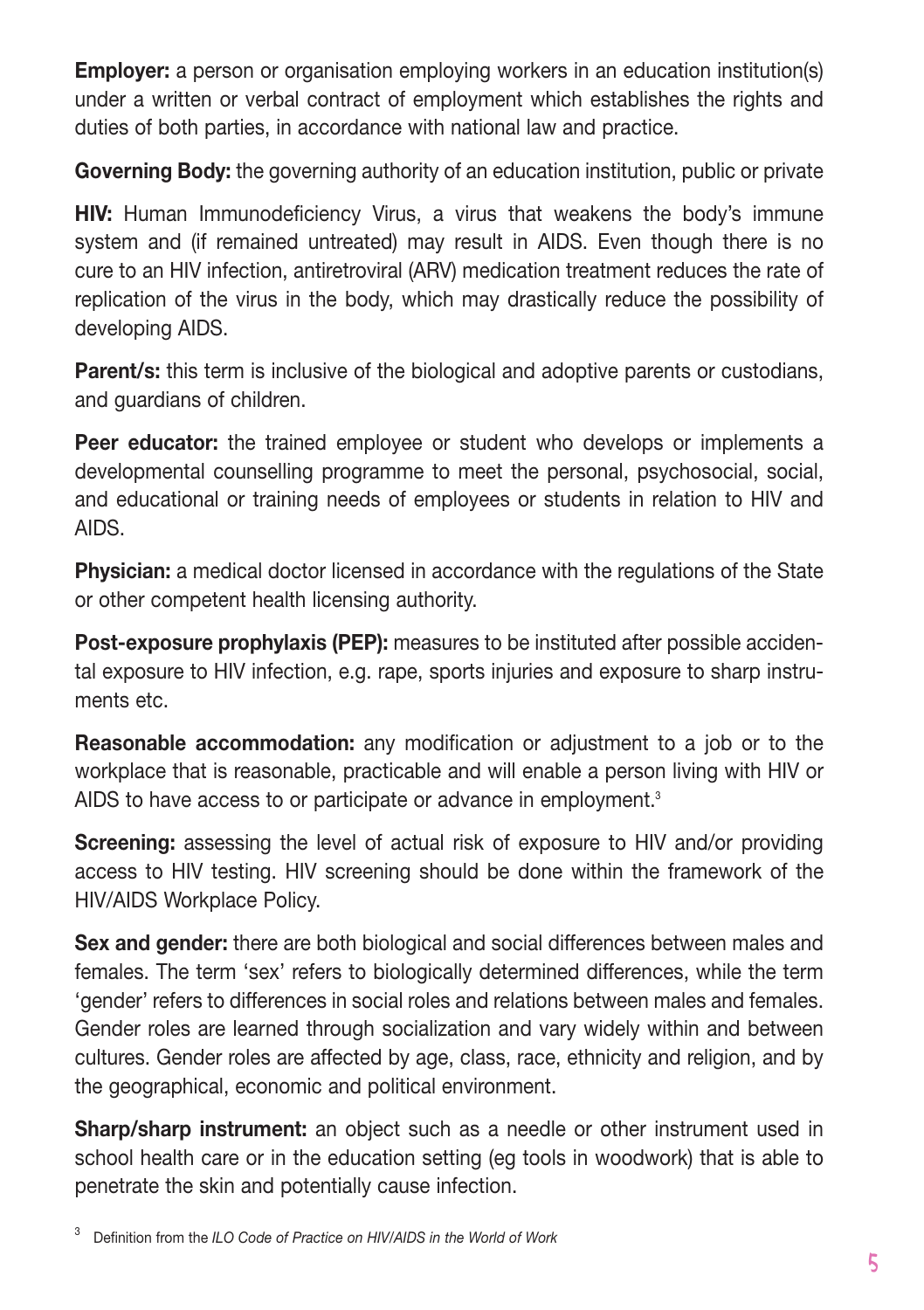**STIs:** sexually transmitted infections, which include, among others, syphilis, chancroid, chlamydia, gonorrhoea. They also include conditions commonly known as sexually transmitted diseases (STDs).

**Social dialogue:** any form of information sharing, consultation or negotiation between educational authorities, public and private, and employees or their representatives (i.e., employees' representatives as defined below). In the context of this policy social dialogue is also applied to students and other stakeholders.

**Stakeholder:** an individual, organization or body with a direct and continuing interest in an education institution or service.

**Stigma:** a process of devaluation of people either living with or associated with HIV/AIDS. This stigma often stems from the underlying stigmatisation of sex and intravenous drug use, sexual orientation and sexual preference.

**Student/learner:** a person attending formal or non-formal classes or pursuing studies at a school, training institution, college, university, or any other education institution.

**Teacher/educator:** a person engaged part-time or full-time in education of students/ learners in an educational institution, formal or non-formal.

**Termination:** of employment means dismissal at the initiative of the employer. 4

**Unfair labour practice:** unfair conduct of an employer relating to the employment terms and conditions, including probation or promotion, training, provision of benefits or disciplinary action of an employee as defined in national law or practice.

**Universal Precautions:** are infection control practices to be used to minimize the risk of exposure to blood-borne pathogens.<sup>5</sup>

**Violence, verbal or physical:** Any action, incident or behaviour that departs from reasonable conduct in which a person is assaulted, threatened, harmed, injured in the course of, or as a direct result of, his or her work.<sup>6</sup>

**Workers/Employees' representatives,** in accordance with the ILO Workers' Representatives Convention, 1971 (No. 135) are persons recognized as such by national law or practice whether they are: (a) trade union representatives, namely, representatives designated or elected by trade unions or by members of such unions; or (b) elected representatives, namely, representatives who are freely elected by the workers of the undertaking in accordance with provisions of national laws or regulations or of collective agreements and whose functions do not include activities which are recognized as the exclusive prerogative of trade unions in the country concerned.<sup>7</sup> For purposes of this policy, "undertaking" is understood to mean "educational institution or service".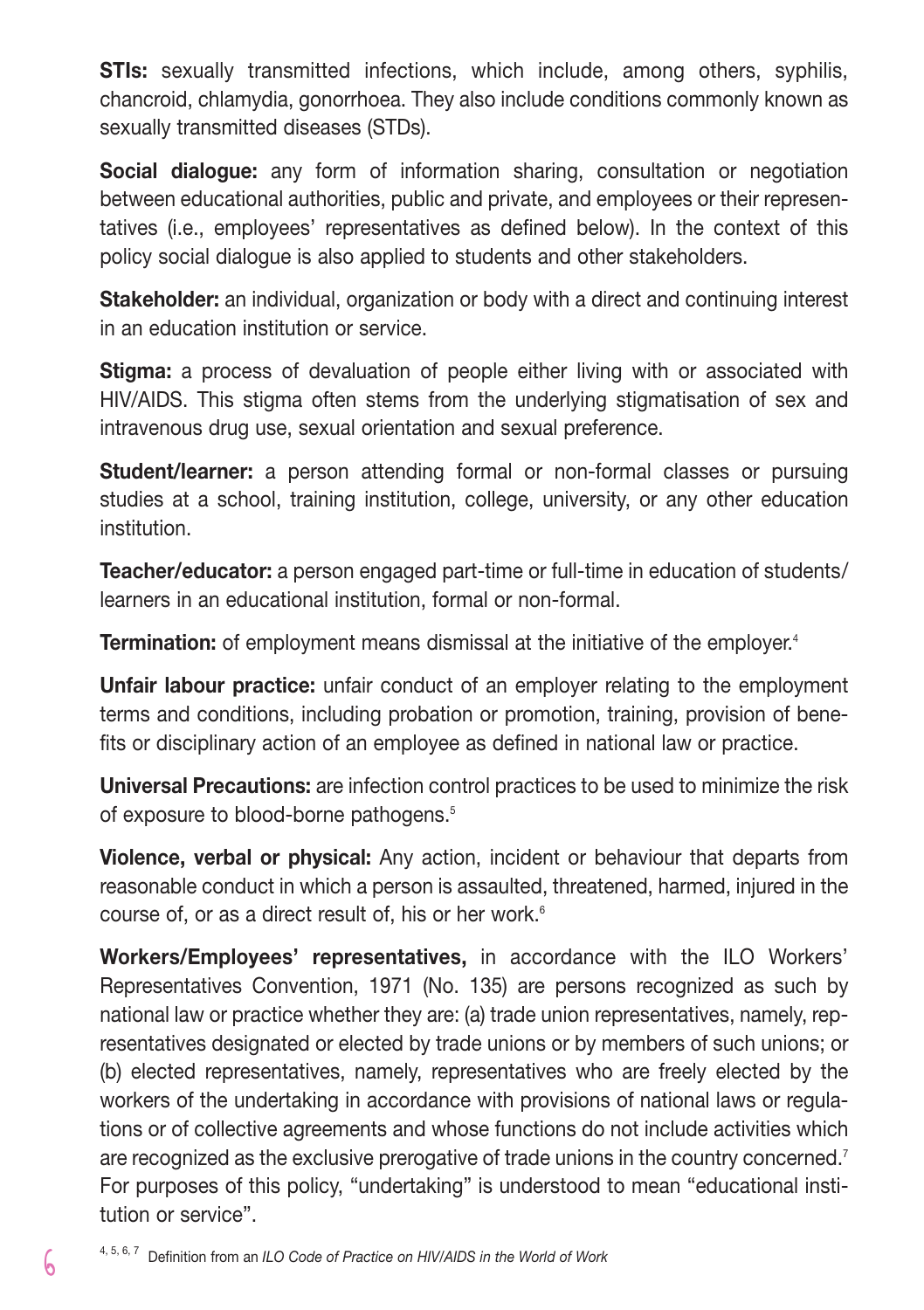# 4. APPLICATION AND SCOPE

This policy should be used as the basis for a national policy for the education sector and as the basis of policy for individual education and training institutions at all levels: early childhood, primary, secondary, tertiary, technical/vocational and adult education, except as otherwise stated in this policy.

# **PROCESS, AVAILABILITY AND REVIEW OF POLICY 5.**

# **5.1 Social dialogue**

In accordance with the key principles set out in section 6 of this Policy, its provisions have been decided in consultation or negotiation, as appropriate, between the public education authorities as public employers, or private education employers, and worker representatives acting on behalf of employees. This Policy, resulting from such agreement, has been established in accordance with national law or practice and education service provisions for information sharing, consultation or negotiation between employers and employees and their representatives, as well as relevant HIV and AIDS policies.

In view of its importance within education institutions, agreement on this Policy, its application and its revision should involve representatives of students, parents and the community.

Given that denial, prejudice, stereotypes and stigma associated with HIV and AIDS constitute principal barriers to effective action, the development of the Policy should be preceded or accompanied by a "values clarification" process on the issue among the principal actors and relevant stakeholders, to ensure transparency, trust, cooperation, ownership and commitment to the process.

The education institution should appoint and provide training for an HIV and AIDS coordinator and where practicable an HIV and AIDS committee, as appropriate to its size and resources, in order to help apply and monitor this Policy. Where a workplace committee already exists, this should be used (e.g. occupational safety and health or health advisory committees etc.) A committee should be composed of at least one representative each of the management, teachers, other employees, employees' representatives, students, parents and a community-based HIV/AIDS association.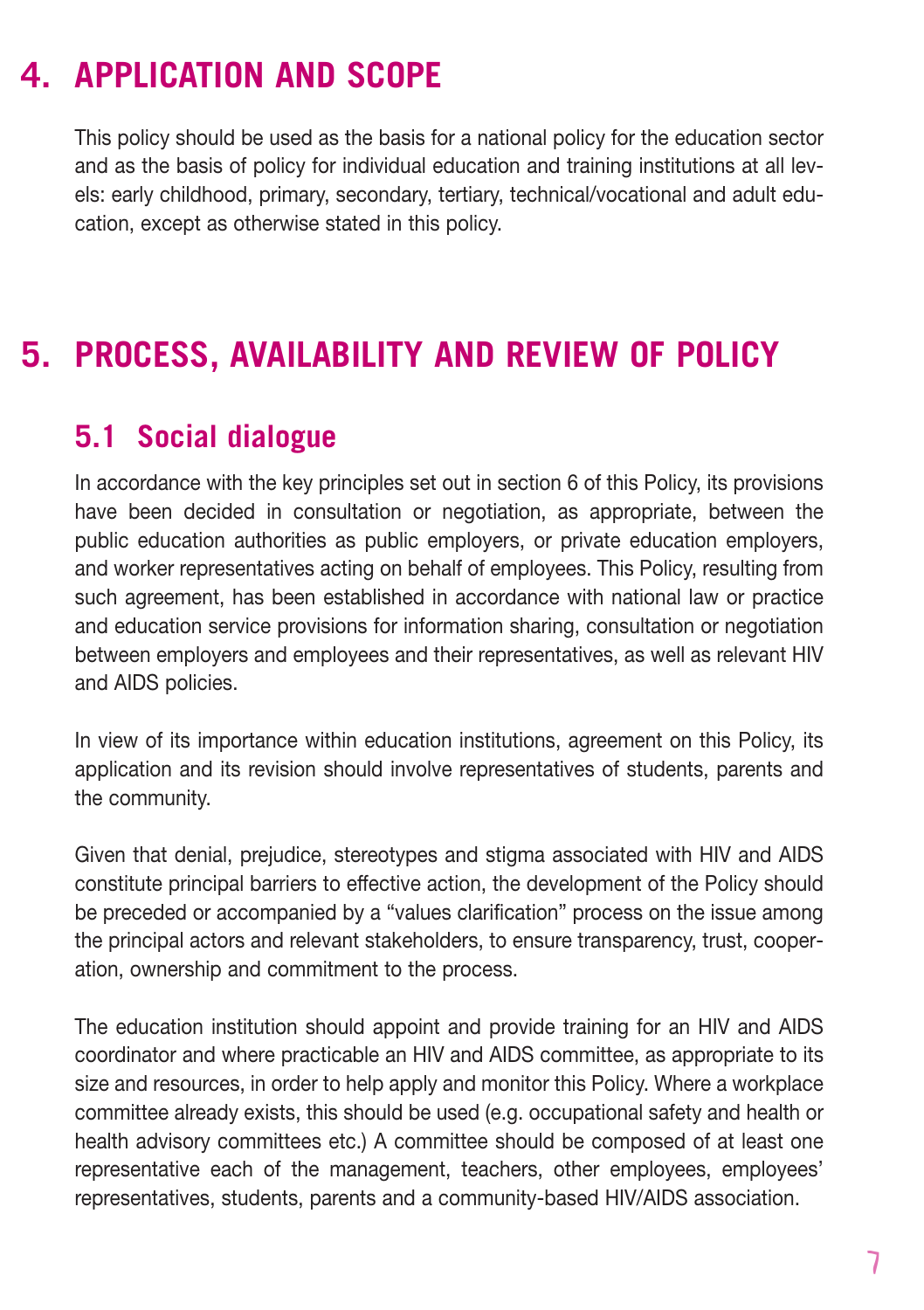The committee or coordinator should:

- be responsible for promoting the HIV/AIDS policy in the institution
- support the implementation of the education programme
- access and mobilize resources and partnerships for assistance and support
- work with parents and the wider community to disseminate information about HIV and AIDS and address HIV- and AIDS-related stigma and discrimination
- adhere strictly to the confidentiality issues of this policy (see Article 11);
- help evaluate the objectives, processes and outcomes of the HIV/AIDS programme.

# **5.2 Availability of Policy**

A copy of this Policy is to be kept on display in the institution and made available to all employees and students for reading and for reproduction. All forms of communication normally used in the institution - for example, posters, circulars to employees, staff meetings, notices of governing bodies, student body meetings, institution assemblies and electronic mail - should be used to make the Policy known and help ensure its application. Forms of communication to ensure communication with illiterate or semi-literate parents or other stakeholders should also be used.

# **5.3 Review of Policy**

This Policy should be reviewed regularly to take account of new developments in medical information or experience in the management of HIV and AIDS in educational institutions. The results of such reviews and changes in the Policy will be made known on the same basis as set out section 5.2 above.

The management should provide opportunities at staff meetings, Parent-Teacher Association meetings, institutional assemblies or other meetings as appropriate to discuss the policies and the effectiveness of their application.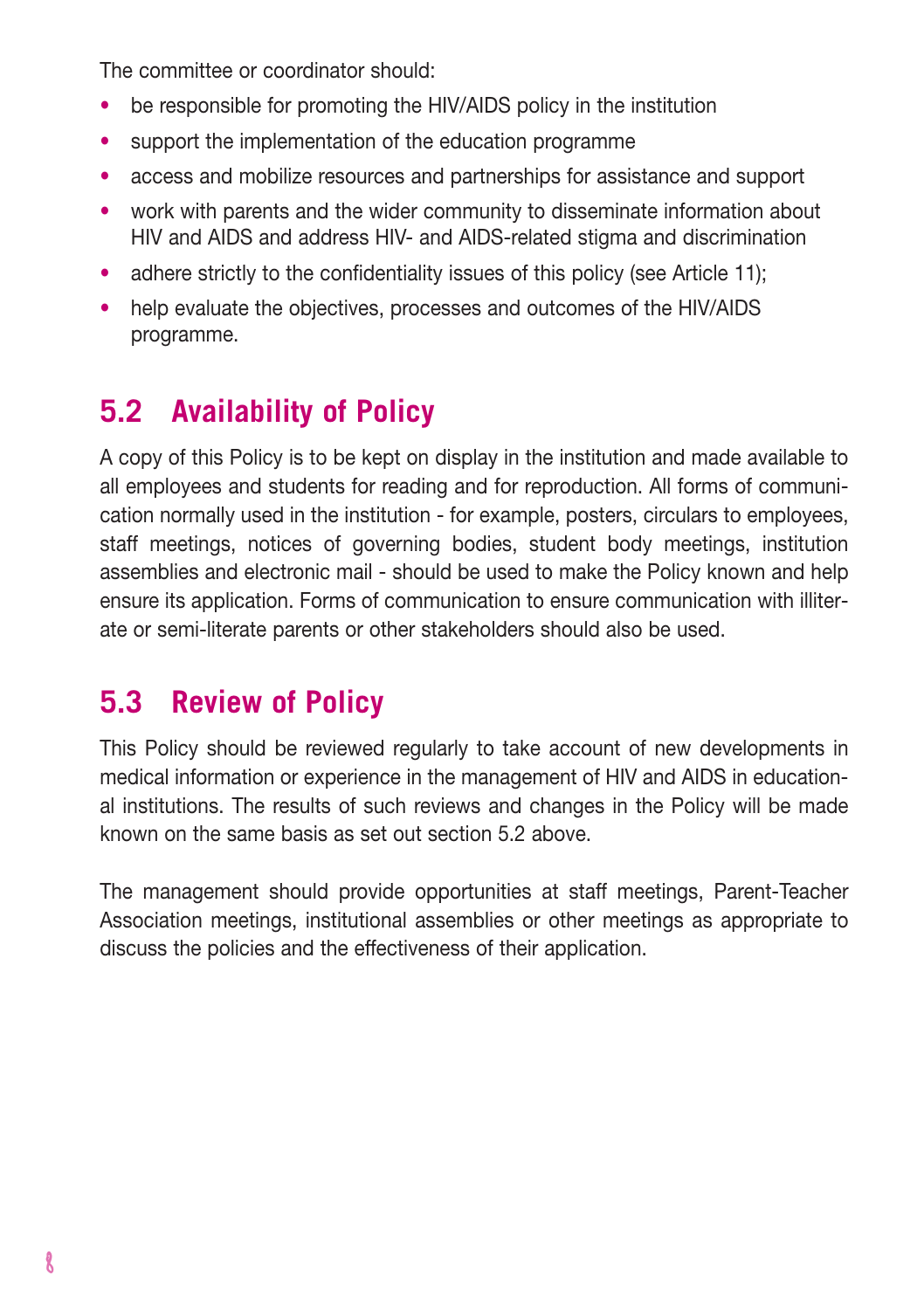# **KEY PRINCIPLES 6.**

The adoption of this policy implies commitment to the following key principles.

## **6.1 Recognition of HIV and AIDS as an issue affecting the education sector**

HIV/AIDS is an issue for all education institutions and services, not only because the virus affects employees and students/learners, but also because education institutions can play a vital role in limiting the spread and effects of the infection.

## **6.2 Non-discrimination and reduction of stigma**

In the interests of an effective teaching and learning environment and respect for human rights, there should be no discrimination against an employee or student who has, is perceived to have, or who is affected by HIV and AIDS. Discrimination and stigmatisation inhibit efforts for prevention, care, treatment and support. Education institutions and services should adopt a pro-active approach to avoiding and eliminating stigma and discrimination as part of this Policy.

# **6.3 Gender equality**

HIV and AIDS impact on men and women differently. Women and girls are often more adversely affected by the epidemic, due to physiological, socio-cultural and economic reasons. Women and girls may also be more vulnerable due to unequal gender relations. Sexual harassment in the educational setting should be addressed. Any discrimination and/or action that may put an employee or student of either sex at risk of HIV because of their sex strictly violates the basic principles of this policy, should be reported and may be sanctioned in accordance with relevant disciplinary policies. Education programmes should address the roles and responsibilities of men and boys in promoting gender equality as well as the rights of women and girls. Application of this policy is designed to take account of these unequal gender relations and enable all employees and students to successfully avoid risks, the spread of HIV infection and to cope with the impact of HIV and AIDS.

# **6.4 Caring and supportive environment**

The employee or student who has contracted HIV needs empathy, care, treatment and support. There should be no discrimination against employees or their families in access to affordable health services and statutory or occupational benefits. There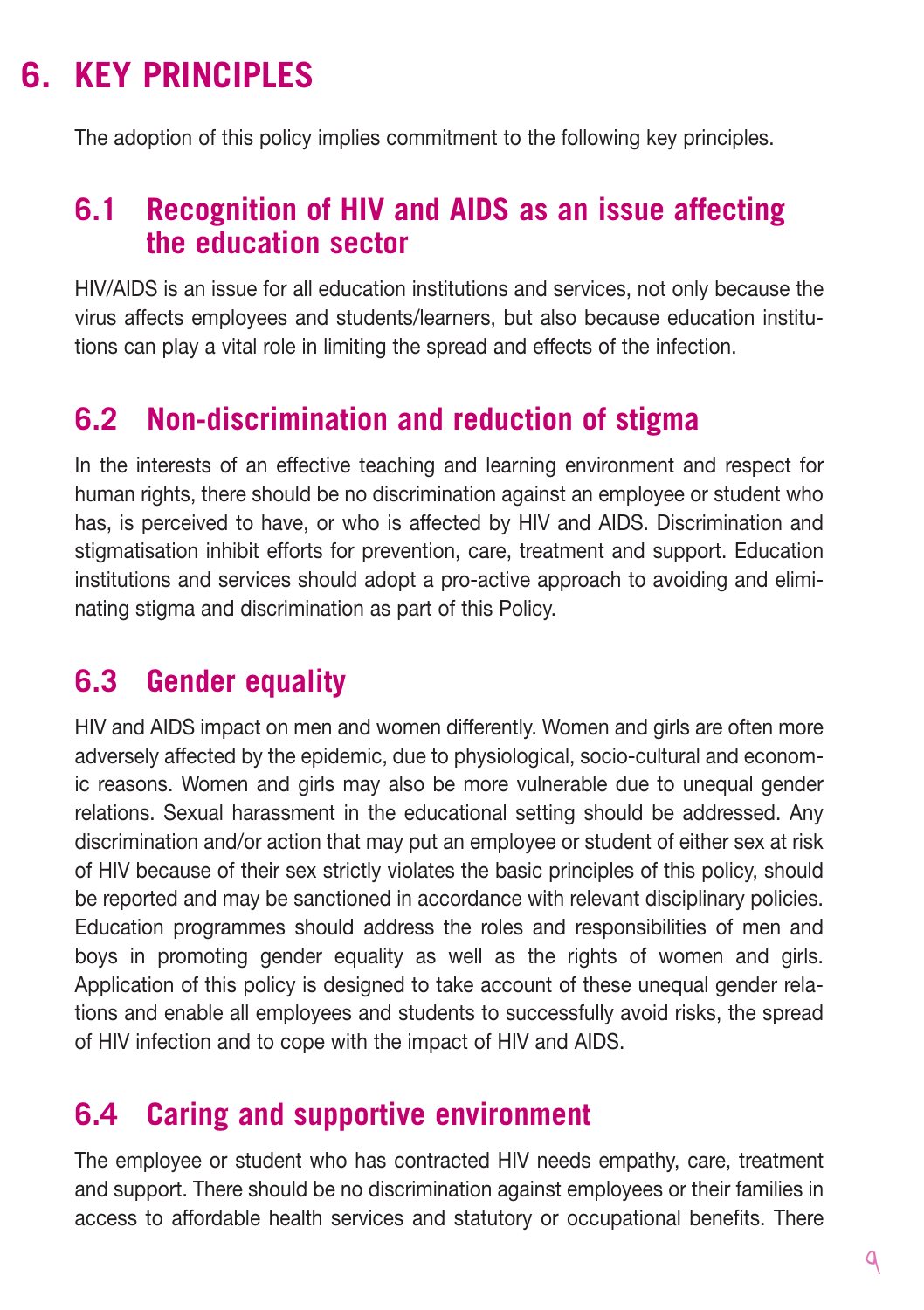should be no discrimination against students with respect to the normal health benefits accessed and enjoyed by other students. Education institutions should set up programmes of care and support that guarantee access to treatment, and provide for reasonable accommodation, provision of or referral to counselling, healthy living information (on nutrition, positive living, and sexual behaviour), including life skills education where relevant, and consider the extension of employee and student assistance programmes where available.

# **6.5 Healthy work environment**

The teaching/learning and work environment should be healthy and safe, so far as is practicable, for all concerned parties in order to reduce risk of HIV infection and transmission. While there is no risk of HIV transmission through normal casual contact, universal precautions should be applied to avoid transmission in the event of accidents in the education setting, and risks reduced or eliminated.

# **6.6 Screening for purposes of exclusion from employment or studies**

HIV screening should not be required of job applicants, students who wish to enrol, or current employees or students. Testing for HIV should not be carried out at the education institution except as specified in section 11 of this policy.

# **6.7 Continuation of employment relationship**

HIV infection is not a cause for the termination, suspension, involuntary transfer or denial of career advancement of an employee or the expulsion or suspension of a student. Persons living with HIV-related illnesses should be able to work or study for as long as medically fit in appropriate work or studies and be provided with reasonable accommodation.

# **6.8 Confidentiality**

 $10$ 

All personal medical information, whether oral, written, or in electronic format, obtained from an individual or third parties will be treated as confidential. No employee, student, or parent on behalf of the student, is compelled to disclose HIV status to authorities at the education institution or service. $8$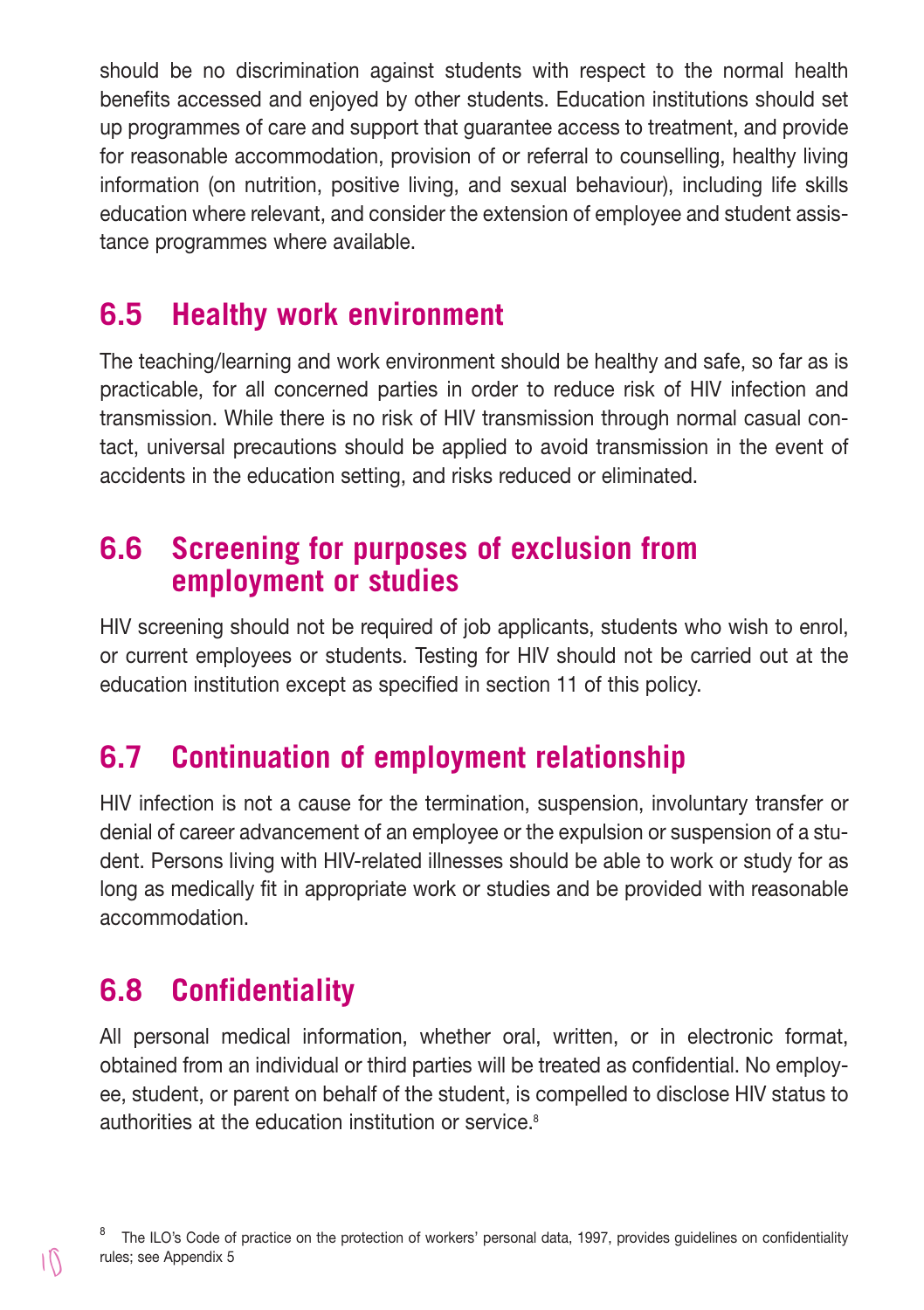# **6.9 Prevention**

HIV infection is preventable through information, education, and the creation of a climate that gives assistance and encouragement to all individuals in assessing and reducing their risk to HIV. Educational institutions should set up programmes for all staff and students to provide information and behaviour change communication, promote voluntary (and confidential) testing with counselling (VCT), and provide information on practical means of prevention, including abstinence, behaviour change, access to condoms, disposable syringes, etc, in accordance with national guidelines.

# **6.10 Social dialogue**

A successful HIV/AIDS policy and programme requires cooperation, trust and dialogue between government officials, the governing body of the education institution, administrators, employees, education union representatives, students, and parents, and other relevant stakeholders.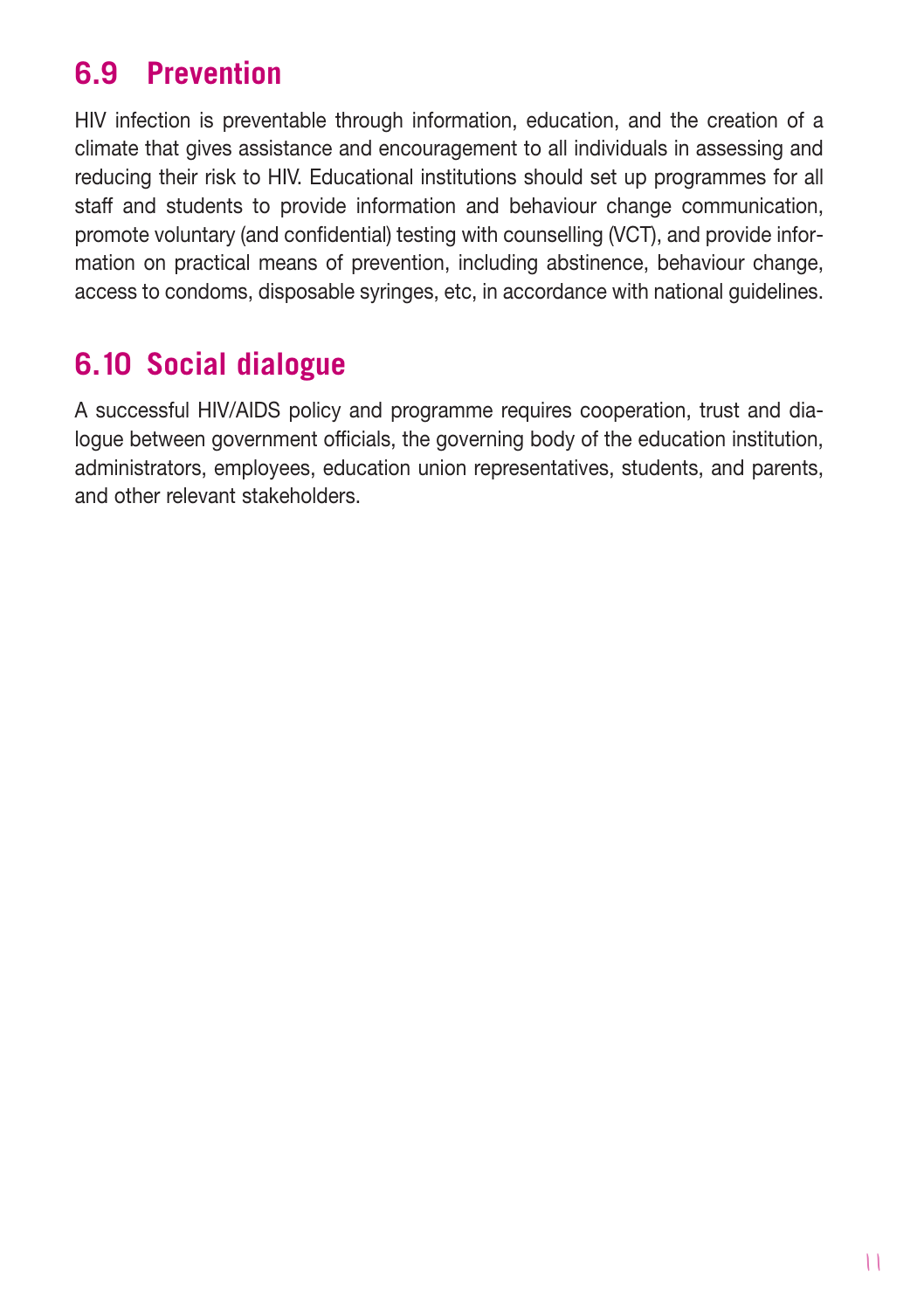# **RIGHTS AND RESPONSIBILITIES 7.**

# **7.1 Respect for rights**

Education authorities, the governing body, administrators, teachers and other employees and their representatives, students and their representatives and parents of students in the institution are expected to respect the rights of all members of the education institution, regardless of their actual or perceived HIV status.

# **7.2 Public education authorities**

The public education authorities should monitor and evaluate the implementation of this policy in all public and private education institutions, and assist institutions with capacity building, training and implementation of the Policy. The education authorities should also provide all institutions access to items necessary for implementation of universal precautions.

Public education authorities should especially ensure:

- the compulsory integration of education and training on HIV and AIDS within the formal national or institutional curriculum;
- effective human resource (HR) strategies to deal with the impact of HIV and AIDS throughout the education system, including HIV and AIDS-relevant information in the education management and information system (EMIS) for purposes of planning, recruitment, deployment and replacement of staff, with particular attention to prevalence and risk, geographical impact, subject shortages, vulnerability (newly qualified teachers and spouses) and the provision of qualified teachers. The EMIS should also serve the purpose of planning demand side issues such as increases in OVCs and decreases in enrolment. Application of an EMIS would need to be in the context of commitment to maintaining confidentiality in the use of statistics for planning.

# **7.3 The institutional governing body**

The governing body of the education institution where applicable should ensure that the institution develops or adopts a policy on HIV and AIDS - based on the principles set out in section 6, that the process includes consultation between the representatives of employers, employees, students and parents, and that appropriate measures are taken for its implementation, including making it known to all staff and students and the development of a continuous training programme for management and staff. The governing body is expected to promote an educational climate that protects the rights of every student and employee living with HIV or affected by HIV and AIDS.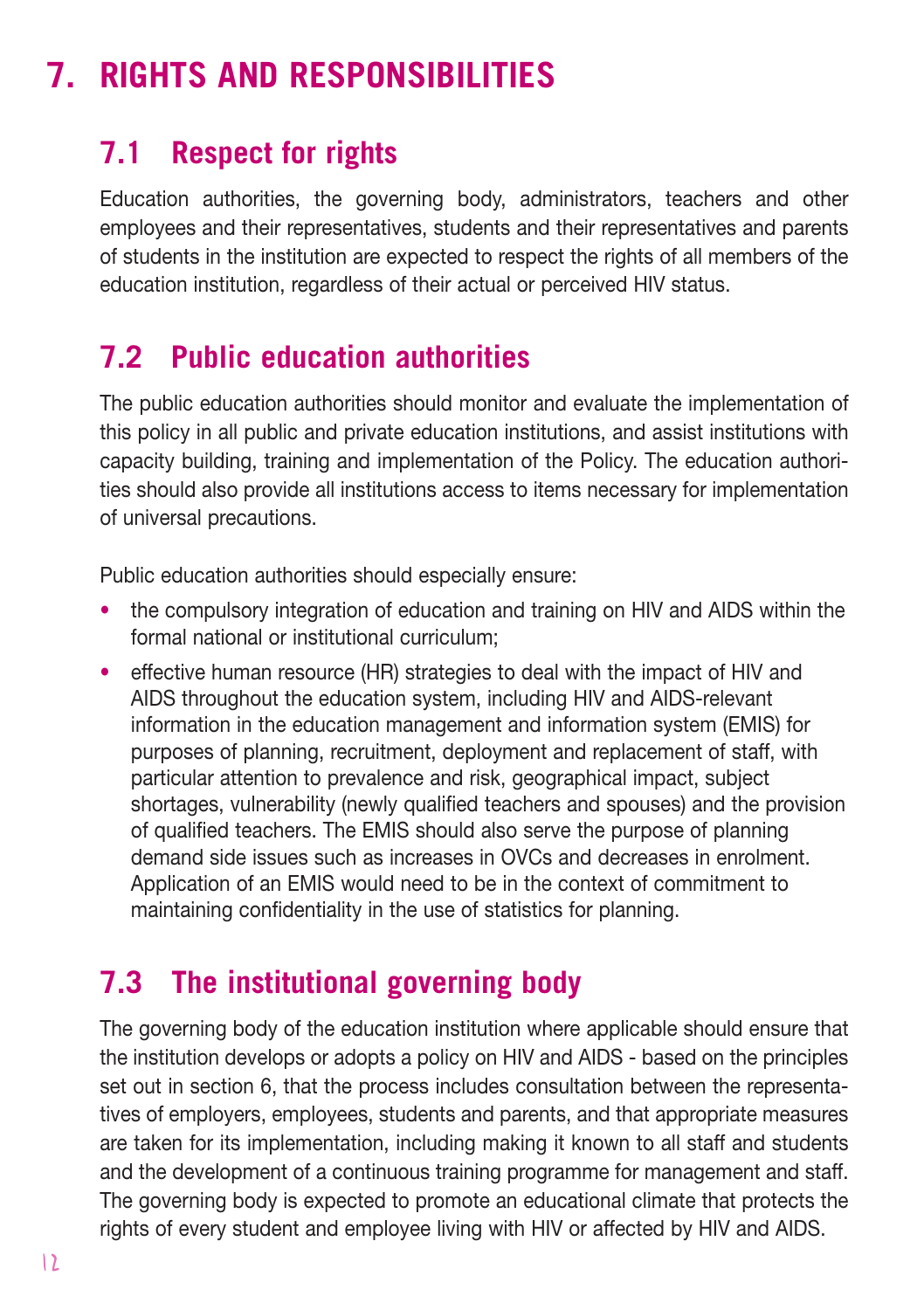# **7.4 Administrators**

The administrators should:

- Advise the governing body of the implications of HIV and AIDS for the institution, to enable governing body members to develop successful strategies to reduce stigmatization and eliminate discrimination against those living with and/or affected by HIV and AIDS, and prevent the spread and mitigate the effects of HIV in the institution and create a supportive and caring environment for employees and students;
- Take the necessary steps to develop or adopt, through social dialogue, a policy on HIV and AIDS, a plan for its implementation and a programme for prevention, care and support;
- Agree on the appointment of an HIV/AIDS focal point or committee (in larger institutions), in consultation with the representatives of the employees and the students, in accordance with section 5 of this Policy;
- Ensure a safe and healthy work and study environment, including the application of universal precautions as part of first aid provisions.

# **7.5 Teachers/Educators**

Teachers are expected to adhere to the Policy, and support its implementation. They are responsible for the provision of accurate and up-to-date information on HIV and AIDS, as provided to them. They are also responsible for the promotion of caring and supportive relationships between students -, and ensuring the identification of children with special needs, in accordance with the agreed programme and subject to adequate training and working time provided for these responsibilities.

# **7.6 Employee and student/learner representatives**

Representatives of employees and (where they exist) representatives of student bodies have a responsibility to protect those they represent from any form of discrimination related to HIV status, and to help implement the institution's HIV/AIDS policy and programme by monitoring and promoting the information, education, health and safety and other practices and provisions set out in the Policy.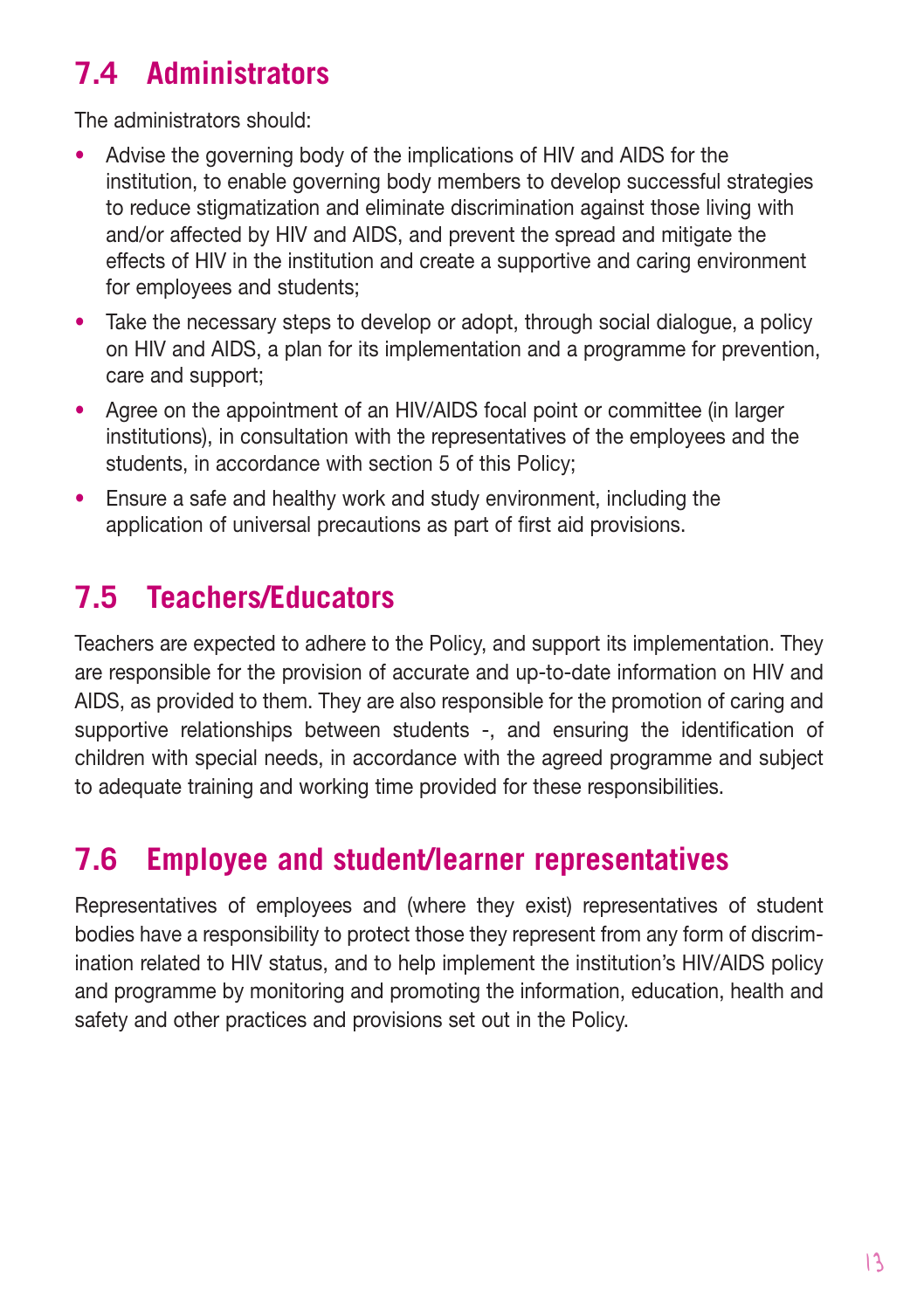# **EMPLOYEE-STUDENT RELATIONSHIPS 8.**

The relationship between administrators, teachers and students is central to the academic mission of the educational institution, and should be based on mutual respect and trust. There are risks in any personal relationship between persons in inherently unequal positions of authority, and in the case of a sexual relationship these risks could include vulnerability to HIV. No sexual or romantic relationship will therefore be permitted between employees and students in institutions up to and including secondary-level education. Relationships between administrators, teachers and other employees in all institutions and relationships between employees and students in post-secondary institutions will be subject to the institutional code of conduct and in accordance with Chapter 10.1 of this policy.

To apply the above policies, as appropriate, administrators and teachers are expected to ensure a learning environment, which supports clear boundaries concerning respectful student/staff interaction and relationships, including respect for the following guidelines:

- Administrators, employees and other staff should avoid being alone with a student of either sex;
- When meeting individually with a student, staff should ensure that this meeting is in the sight of other adults:
- Staff should avoid meeting students outside the educational institution unless this is part of an approved learning activity or excursion. The permission of both the administrator and parent/guardian should be received in such circumstances.

Public education authorities and administrators of education institutions should strictly enforce legislation, regulation or institutional rules on sexual misconduct and staff/student relationships, as appropriate to national laws and custom.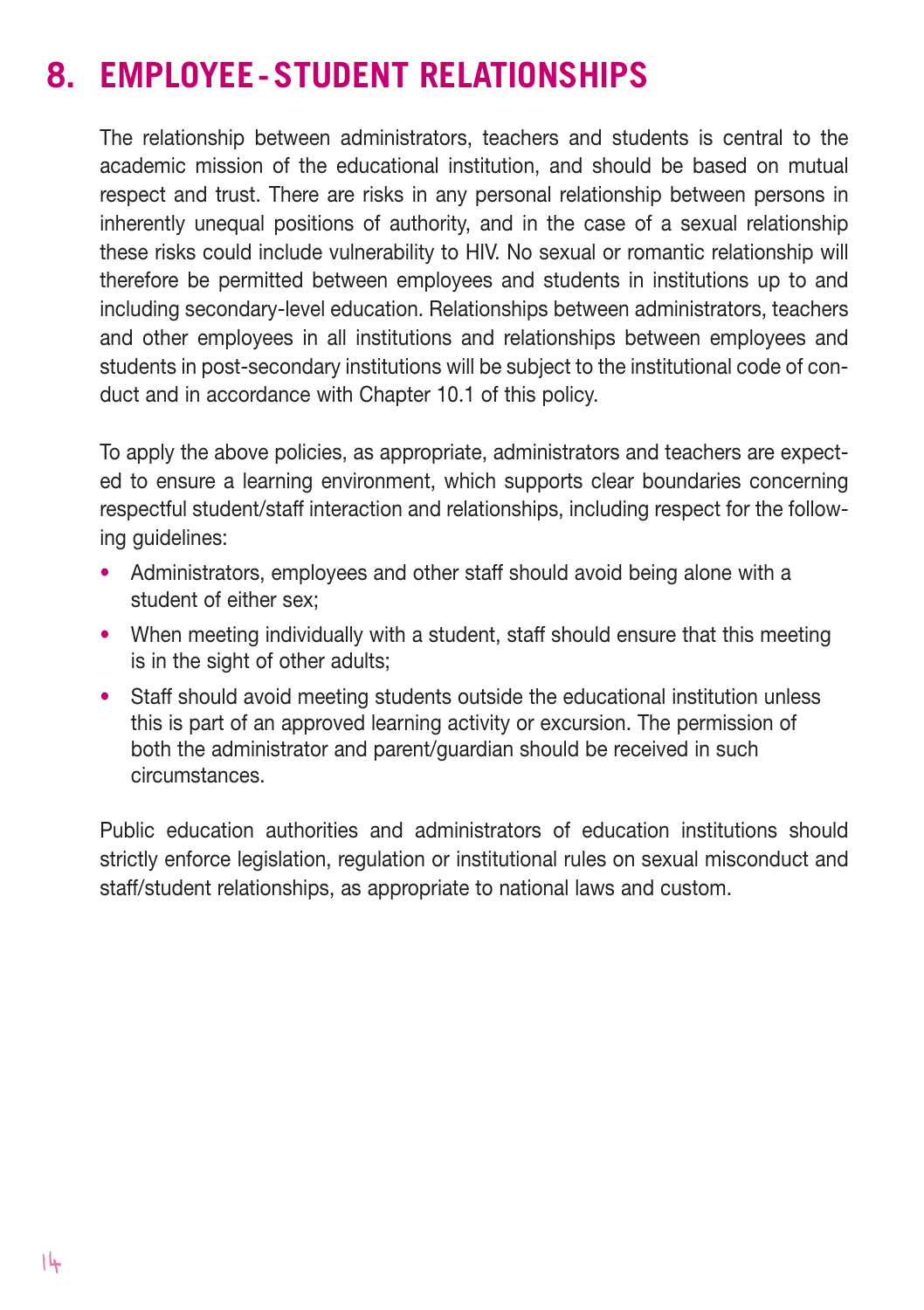# **PREVENTION: EDUCATION, INFORMATION 9.AND TRAINING**

To ensure that employees and students develop the comprehensive understanding and skills needed to cope with or avoid infection through the necessary risk-reducing behavioural changes, it is essential that the educational institution allocate sufficient time within the work hours and the curriculum to assist employees and students to gain the knowledge and skills needed to prevent HIV, and if infected, to live with HIV in a safe, secure and supportive working and learning environment. The HIV and AIDS education programme should be sensitive to cultural, developmental and socioeconomic contexts, be gender and age sensitive, involve people living with HIV and form part of an integrated life skills curriculum where this exists. Furthermore, it should fit within an education sector conceptual framework for dealing with HIV and AIDS. This will also require a well defined structure appropriate to the existing institutional setting and a cadre of peer educators/counsellors. Where possible, the HIV/AIDS education programmes should also be extended to parents of students.

# **9.1 Peer educators**

The institution should identify, train and support at least two groups of HIV and AIDS peer educators: (i) for employees and (ii) for students/learners. Peer educators should receive training in accordance with their roles and responsibilities in this Policy and reasonable release time from other duties so as to carry out their responsibilities.

The following are broad principles for HIV-related education/counselling:

- Peer education, to the extent possible, is based on a life skills approach. The peer educator is well acquainted with the following information: how the transmission of HIV occurs and may be prevented; the attitudes and behaviour choices that put people at risk for HIV; gender and staff/student relationships; universal precautions; accurate information that dispels myths and addresses HIV and AIDS-related stigma and discrimination; and services and benefits available within the institution or the community generally that enable employees and students to cope with HIV and AIDS, including voluntary (confidential) coun selling and testing (V(C)CT) and other forms of support , among which means of prevention such as condoms and disposable syringes (in line with national guidelines) The educator should be knowledgeable and available to provide information, and counselling if trained to do so, for anyone concerned with or affected by HIV and AIDS;
- Counselling (where appropriate) is offered in a private and confidential setting, with sufficient time available and by a trained professional;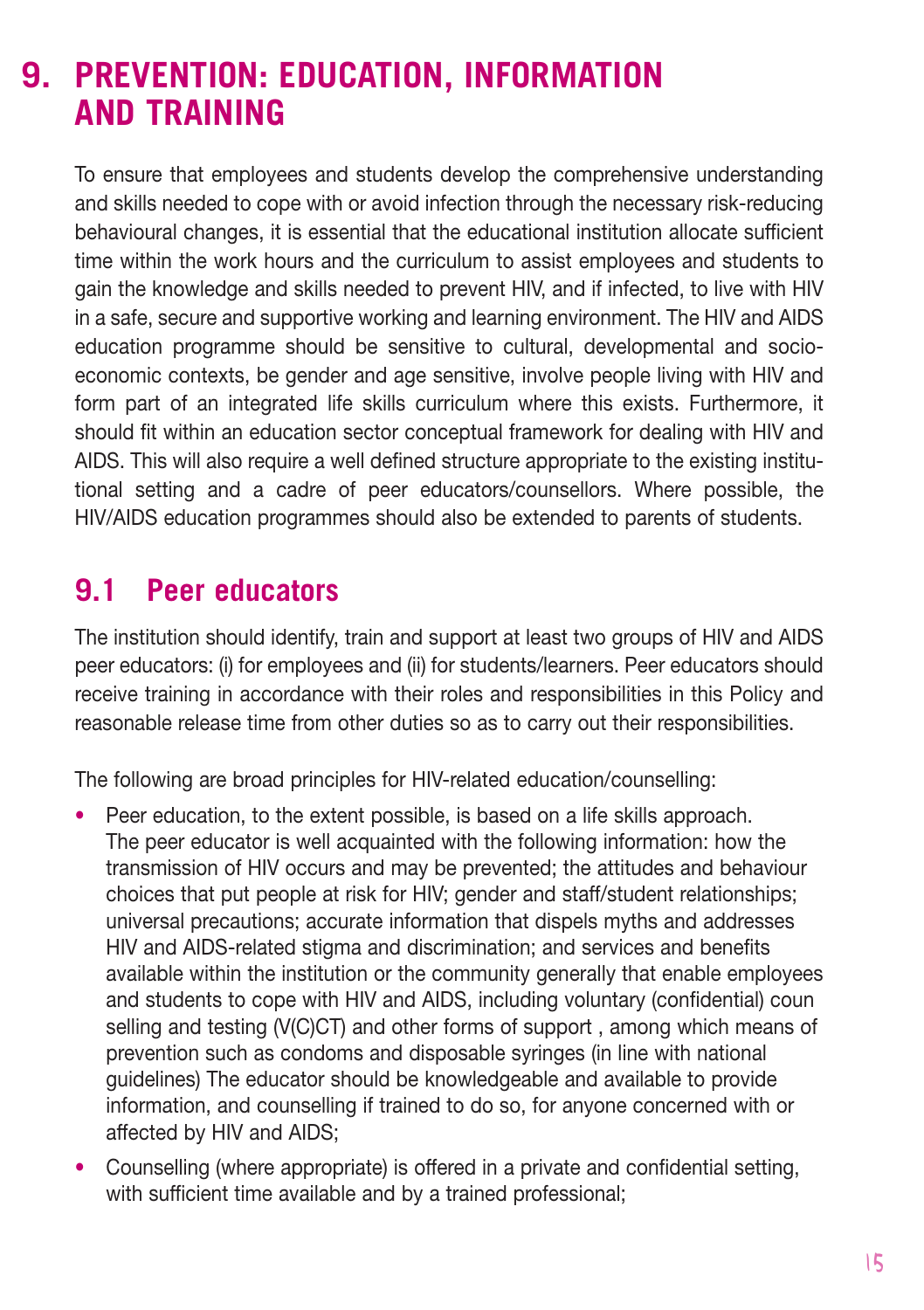- The quality of the peer education training is ensured through monitoring and evaluation. Peer educators should also undergo periodic refresher training;
- The management of the institution is responsible for the implementation of the institution's HIV and AIDS education programme. Peer educators are supporters of the programme.

# **9.2 Employees**

All employees will be given the opportunity to participate during working time in a planned HIV and AIDS education programme that addresses their concerns concerning coping strategies with regard to risk, as well as care, treatment and support, and:

- provides factual and current information on HIV transmission and prevention
- helps employees assess their own risk and understand means of prevention and universal precautions
- provides quidance on behaviour change
- addresses psychosocial issues linked to HIV and AIDS in the workplace
- assists staff to maintain productive, non-discriminatory and stigma-free staff, student, parent and community relations
- informs employees on rights and benefits of care, treatment and support provided in the institution or education service as well as in the local community environment.
- includes means for monitoring, evaluation and annual review sessions
- is an integral part of a coordinated educational institution life skills curriculum where relevant
- is taught by well-prepared instructors, with adequate management support
- is part of required, ongoing professional development at all levels
- is the subject of consultations or negotiation between employers and employees and their representatives, and appropriate government and other stakeholders such as students, in accordance with the social dialogue provisions in section 5 of this Policy.

The content will include, but will not be necessarily limited to, the elements listed in Appendix 2.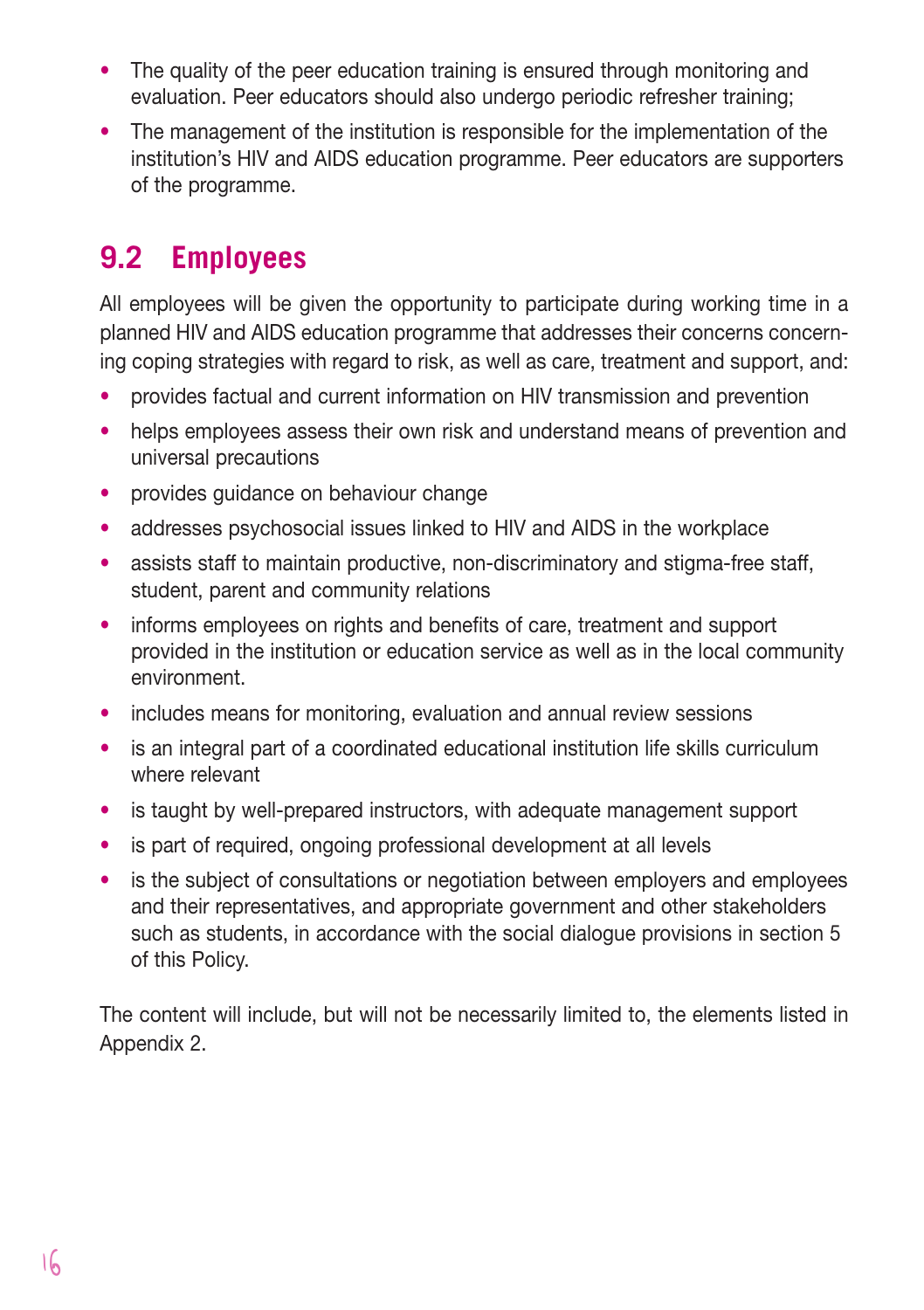# **9.3 Students**

All students in education institutions should have access to HIV and AIDS education programmes. The goals of HIV and AIDS education are to promote healthy living, provide a supportive and caring environment to those affected by HIV and AIDS, and discourage behaviours that place students at risk for HIV infection. The educational programme for students will:

- be appropriate to students' developmental levels and age
- be gender responsive and in accordance with universal human rights
- annually build upon knowledge and skills developed previously
- use instructional methods known to be effective, participatory and culturally appropriate
- develop an understanding of basic human biology (including reproductive health and risks involved with drug use) and care and treatment for HIV, including monitoring of the condition, treatment for other HIV-related conditions, such as opportunistic infections, and anti-retroviral treatment.
- develop supportive attitudes towards those infected with and/or affected by HIV and work against stigma and discrimination
- stress the benefits of safe sex, including the use of condoms (in line with national guidelines), abstinence, faithfulness to one partner, and avoidance of illegal drugs and alcohol abuse.
- address students' own concerns
- include means for monitoring and evaluation
- be an integral part of a coordinated education institution life skills curriculum where relevant
- provide information on health care, counselling and support services within and outside the education institution, notably from other education stakeholders
- be taught by well-prepared instructors with adequate management support
- be sensitive to the psycho-social environment in which the learner lives and the context of their home life
- involve parents and families as partners in education.

The programme for students will include culturally sensitive, gender responsive and age appropriate information on (though not limited to) the elements listed in Appendix2.

# **9.4 Parents**

Parents will be provided with opportunities to discuss HIV issues with administrators, teachers, counsellors and peer educators.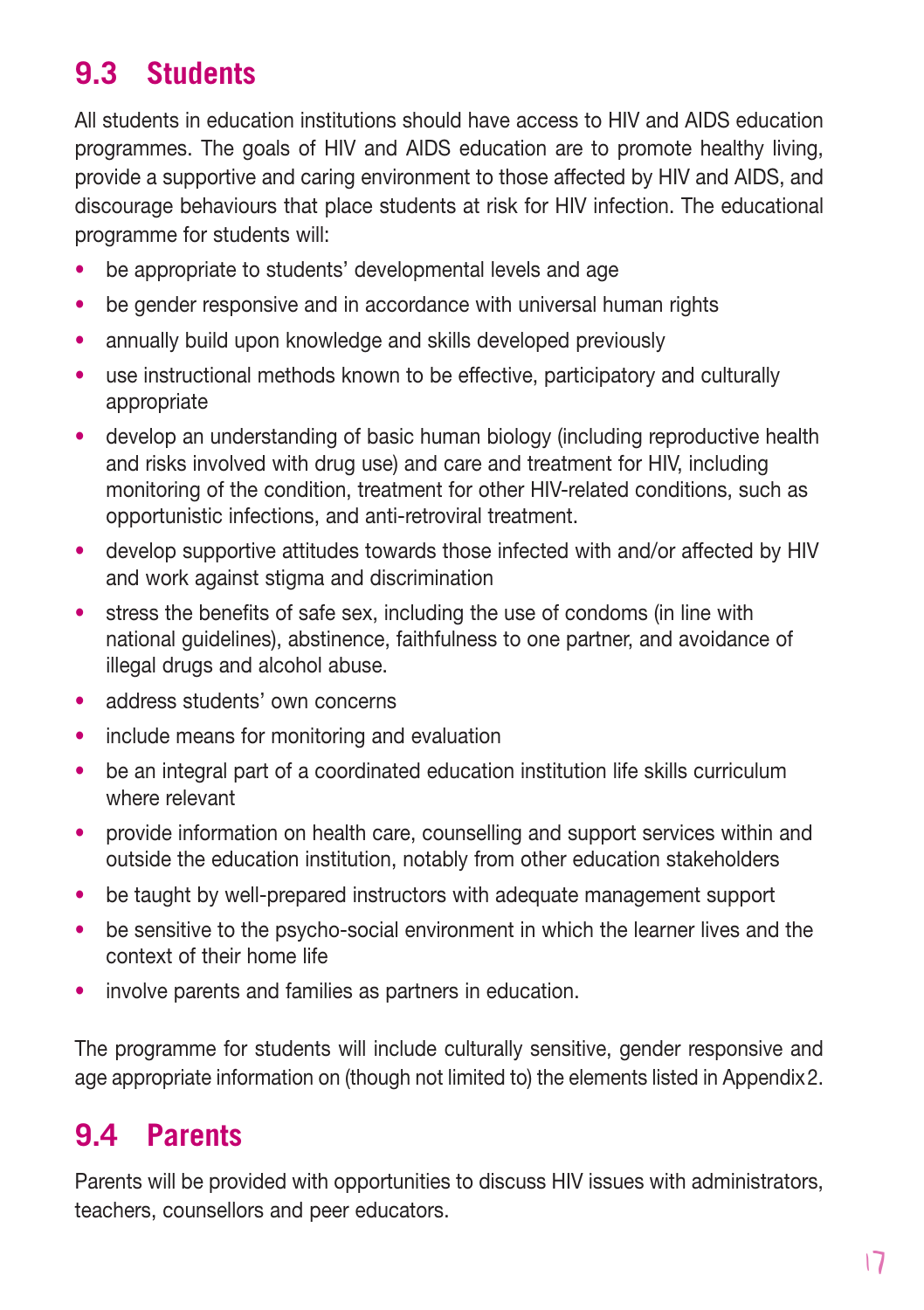# **PREVENTION: A SUPPORTIVE, SAFE AND HEALTHY 10.WORK ENVIRONMENT**

The environment at the education institution should be safe in order to prevent the transmission of HIV and be supportive to those living with HIV and/or affected by HIV and AIDS. Every education institution should also foster and maintain a social climate wherein health, physical and emotional well-being, non-violence and safety are an important part of everyday work and learning.

# **10.1 Non-violence**

Employees will make all reasonable attempts to maintain an environment free of violence and intimidation. No employee or student should engage in or tolerate the physical or verbal abuse of persons living with HIV, a person associated with someone living with HIV, or a person perceived as living with HIV. Incidents of such behaviour should be subject to the rules governing behaviour at the education institution, contractual obligations of employees, and national law, and should be handled in accordance with sections 5 and 13 of this Policy with a view to improving respect for these provisions.

# **10.2 A Code of conduct**

A Code of conduct should be developed for employees, students by means of social dialogue mechanisms, which addresses ethical behaviour at the educational institution, including the unacceptability of violence and other abuse and behaviour that discriminates against students and employees on any basis, including HIV/AIDS.

The Code should be applied through the development of a reporting mechanism for incidents of stigma and discrimination, sexual harassment and breaches of the ban on staff-student sexual relationships, and disciplinary sanctions for breaches should be applied as appropriate in accordance with Chapter 13 of this policy. Given the sensitive nature of the issues, employees and students should be selected and trained to receive any such reports and refer them to the appropriate body according to agreed procedures.

# **10.3 First Aid**

Employers should ensure that first aid kits and necessary protective equipment (for example latex and heavy-duty gloves) are available for emergency use and for routine protection against the risk of HIV transmission at the educational institution at all times according to universal precautions. All employees and student peer educators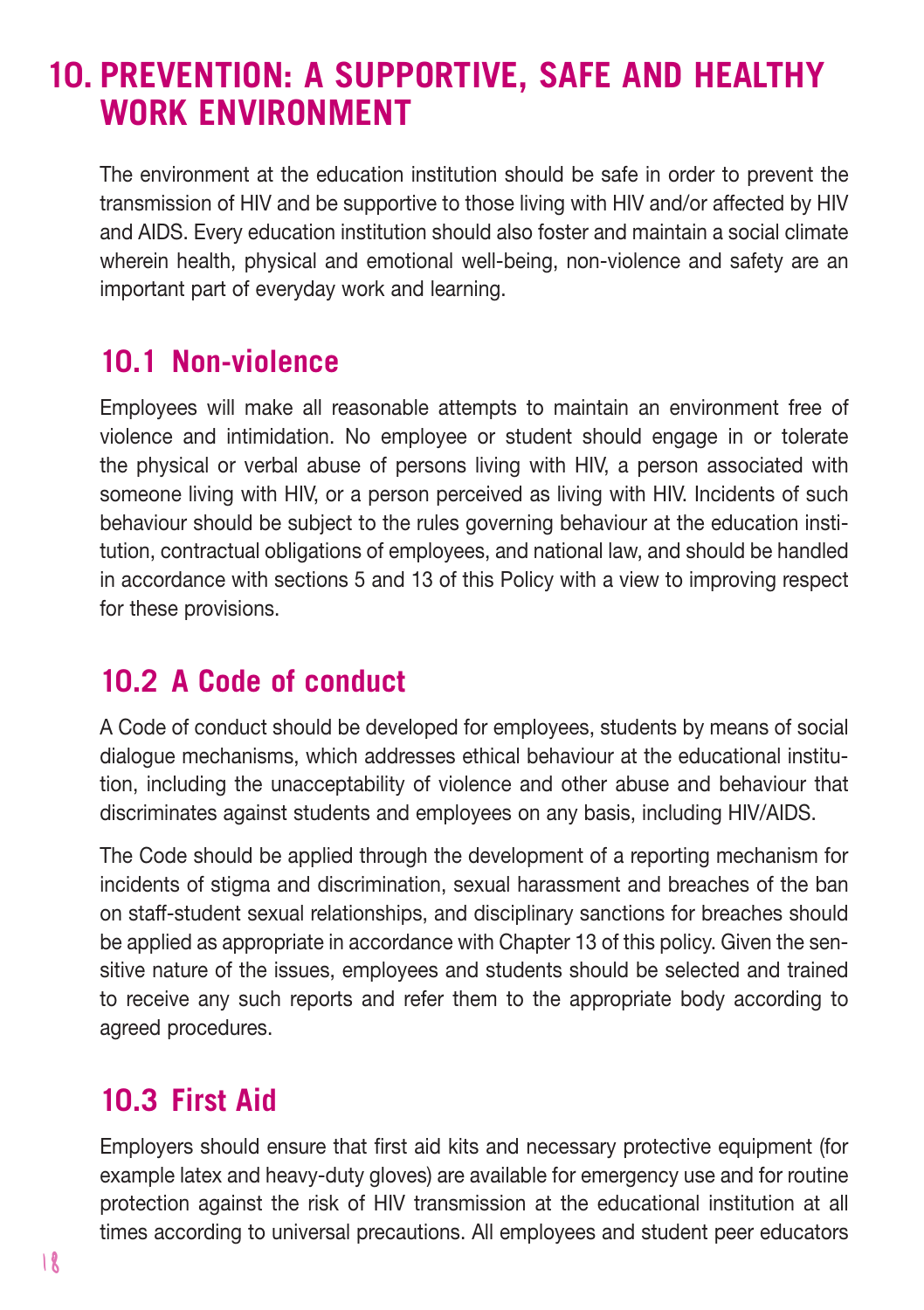must complete an approved first aid and injury prevention course that includes implementation of infection control guidelines (see Appendix 3 on universal precautions).

# **10.4 Exposure to blood and body fluids**

Administrators, other employees and students will be trained in and will follow universal precautions, as described in Appendix 3, in order to avoid accidental exposure to blood or body fluids. The institution must also have a post-exposure prophylaxis (PEP) procedure in place, including referral to counseling and guidance for the employee or student and access to antiretroviral therapy (ART), in accordance with education service or national HIV and AIDS guidelines, as appropriate. A checklist for such a procedure applied in health services and of relevance to education sector workplaces is provided in Appendix 4.

# **10.5 Management of sharps/sharp instruments**

Where sharps or sharp instruments must be used for work or educational purposes, use of these items should be carefully monitored and controlled. The administrators are responsible for ensuring that there is no unauthorized or unsupervised use of sharps or sharp instruments, and that any used on institution property are disposed of immediately and safely (in the case of used medical sharps) or safely stored (in the case of other sharp instruments). Guidelines are provided in Appendix 4.

# **10.6 Employees and students with open wounds**

Any wound that is bleeding or discharging should be kept covered and universal precautions should be observed.

# **10.7. Hygiene**

Educational institutions should promote and implement rigorous procedures relating to hygiene and school health in accordance with national or international norms.<sup>9</sup>

# **10.8 Practical measures to support risk reduction**

In addition to education, information and training on risk reduction in accordance with section 9 of this policy, latex condoms will be available at the educational institutions free or at affordable prices to employees and to secondary and tertiary level students, in accordance with national guidelines.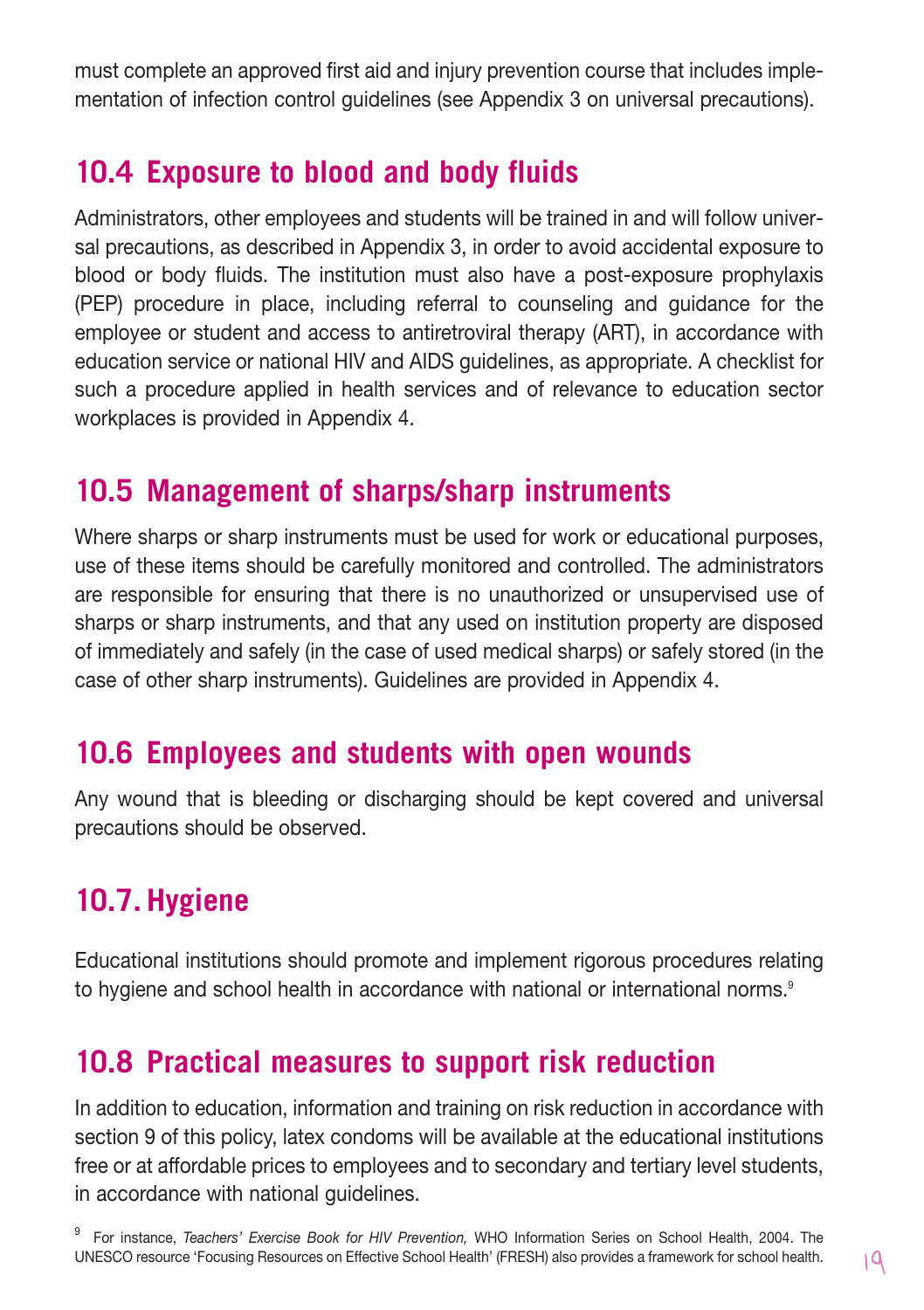# **TESTING, CONFIDENTIALITY AND DISCLOSURE 11.**

# **11.1 Testing and medical advice**

The education institution or service will not engage in the mandatory testing for HIV of employees or students as a condition for employment or admission, for continued employment or enrolment, or for purposes of work assignments, benefits or educational activities. Routine fitness testing related to employment or educational activities will not include HIV testing.

Employees or students who wish to be tested as part of voluntary testing or 'Know your status' programmes should be provided with information on where to do so and on what the procedures entail. Such testing should normally be carried out by community health services and not in the education institution. If such programmes are organized by health services within the institution, testing should only be carried out at the request of and with the written consent of the employee or student (or parent or guardian on their behalf as appropriate), be performed by suitably qualified health personnel, adhere to strict confidentiality and disclosure requirements (as set out in this Policy), and be accompanied by gender-sensitive pre- and post-test counselling on the nature and purpose of the test, and on post-test options and services whether the result is positive or negative.

# **11.2 Ensuring confidentiality**

All health records, notes, and other documents that make reference to an employee or student living with HIV, including those with AIDS, should be kept confidentially in a secure place accessible only in accordance with provisions of the International Labour Organization code of practice on the protection of workers' personal data (Appendix 5). Only those persons who have received written permission from the employee, student, parent or emergency medical personnel may have access to those records. Information regarding HIV status will not be added to a student's permanent educational record.

Confidentiality should also be assured by providing a private environment for personal interviews (for example any discussion related to HIV status), and by working out arrangements for care and support with the person concerned, including wellness programmes.

Medical certificates do not have to specify an employee or student's HIV status.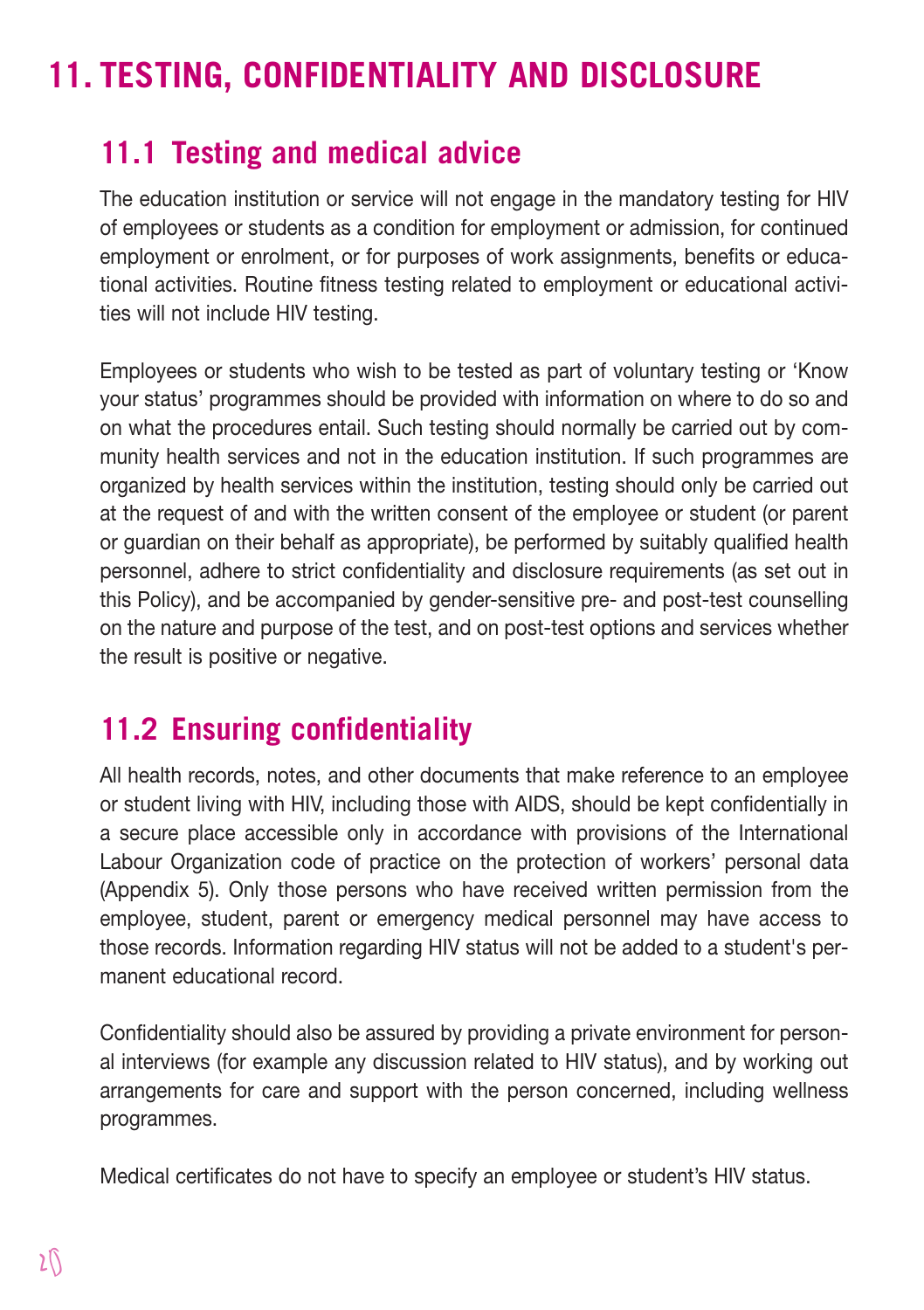# **11.3 Disclosure**

Although disclosure should always be voluntary, it should be encouraged for purposes of support. If information on the HIV status of an employee or student needs to be communicated by anyone other than the person concerned it should be only on the basis of their written and informed consent. Procedures should be established to ensure confidentiality on HIV status in the institution based on the social dialogue processes set out in section 5 of the Policy, and in accordance with national laws and education service regulations.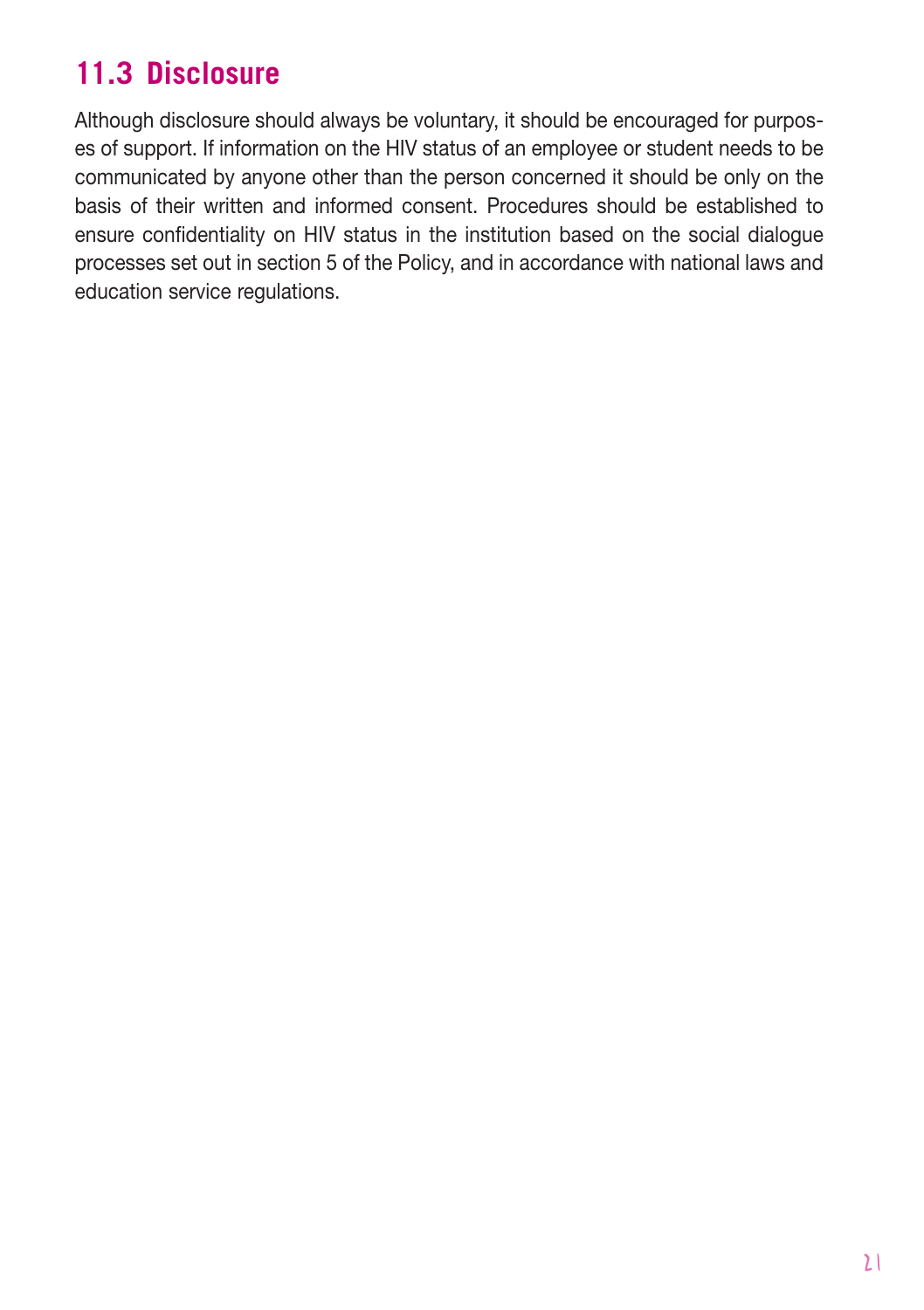# **EMPLOYMENT, CARE, TREATMENT AND SUPPORT 12.**

## **12.1 Recruitment and admission**

HIV infection should not be taken into consideration as part of the employment or admission procedure or decision for any individual applying to the education institution for work or studies.

# **12.2 Employee rights, careers and right to study**

#### **a) Employees**

Employees living with HIV should not be discriminated against in decisions concerning their job security or tenure, renewal of fixed term contracts, opportunities for professional development or promotion. They may, however, be transferred from work positions that have been determined by their physician or an institutional medical board/health advisory committee to be too strenuous for their condition [see provisions for reasonable accommodation, Section 12.4] or where specific duties may carry a risk of exposure to HIV for the employee or others. Such transfers should occur in consultation with the employee living with HIV, in accordance with the principles of social dialogue of this policy, be voluntary as far as possible, and where involuntary, may be subject to the grievance procedure provisions of the Policy (Chapter 13).

#### **b) Students**

Administrators and teachers should follow established policies and procedures for students with chronic health problems. HIV or AIDS are not causes for denial of normal study opportunities or segregation in the education institution. Administrators and teachers, following consultations with the student and where not of legal age, parent as defined by this policy, must consult with and obtain the consent of the student's physician before the transfer or removal of a student from normal institutional activities. If a student becomes incapacitated and unable to follow normal education coursework, the education institution should apply the principles of reasonable accommodation to ease their workload as would be the case for any major illness, disability or incapacity, including - if possible and in cooperation with the education services and HIV/AIDS support networks in the community - making home study available to them.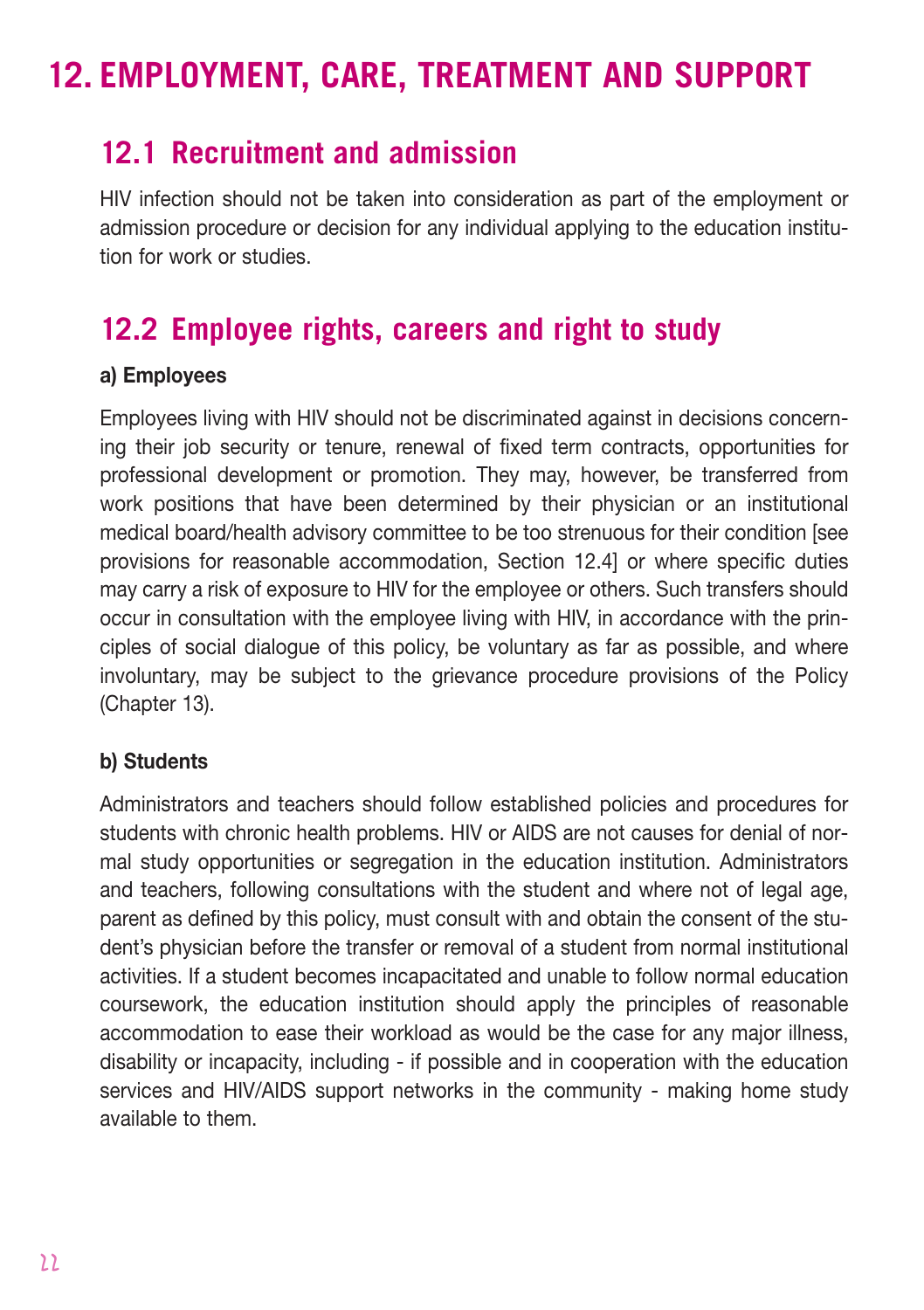# **12.3 Care and treatment**

The education institution should facilitate access to medical services and healthy living programmes, including condom provision, ARVs, treatment to relieve HIV-related symptoms and common opportunistic infections, nutritional advice and supplements, and stress reduction measures. This may take the form of provision of some services, where appropriate, or referral to services in the community.

# **12.4 Statutory benefits and reasonable accommodation**

Employees living with HIV, including those with AIDS, should enjoy the same social protection benefits under national law, education service regulations or education institution provisions as employees with other chronic or serious illnesses. In accordance with national education service regulations, the education institution or the human resource department of the education service if more appropriate, should also examine the sustainability of new benefits packages addressing the specific nature of HIV infection and AIDS as part of its human resource strategy.

Measures should be taken to reasonably accommodate employees with severe ARV side-effects or AIDS-related illnesses to enable them to continue working as long as possible. Needs should be established by the administration of the education institution, or the human resource department of the education service if more appropriate, on a case-by-case basis, in consultation with the physician of the individual concerned and with the individual's informed and written consent, as well as balancing both institutional/service and individual needs. Reasonable accommodation may include: rearrangement of working hours; modified tasks or jobs; adapted work equipment; provision of rest periods; part-time, job-sharing, substitute or other flexible work arrangements; reassignment to other institutions (closer to appropriate medical facilities); and appropriate leave provisions.

Employers should give consideration to making extended paid sick leave available to HIV positive employees as well as staff with other chronic or serious illnesses.

## **12.5 Employee, student and family assistance programmes**

To reduce the impact of HIV and AIDS on work and study, education institutions should consult, or as appropriate negotiate as part of collective bargaining, with representatives of employees and students to establish or extend employee, student and family services, in cooperation with public education authorities and/or communitybased organizations. Services may include: compassionate leave; revised death and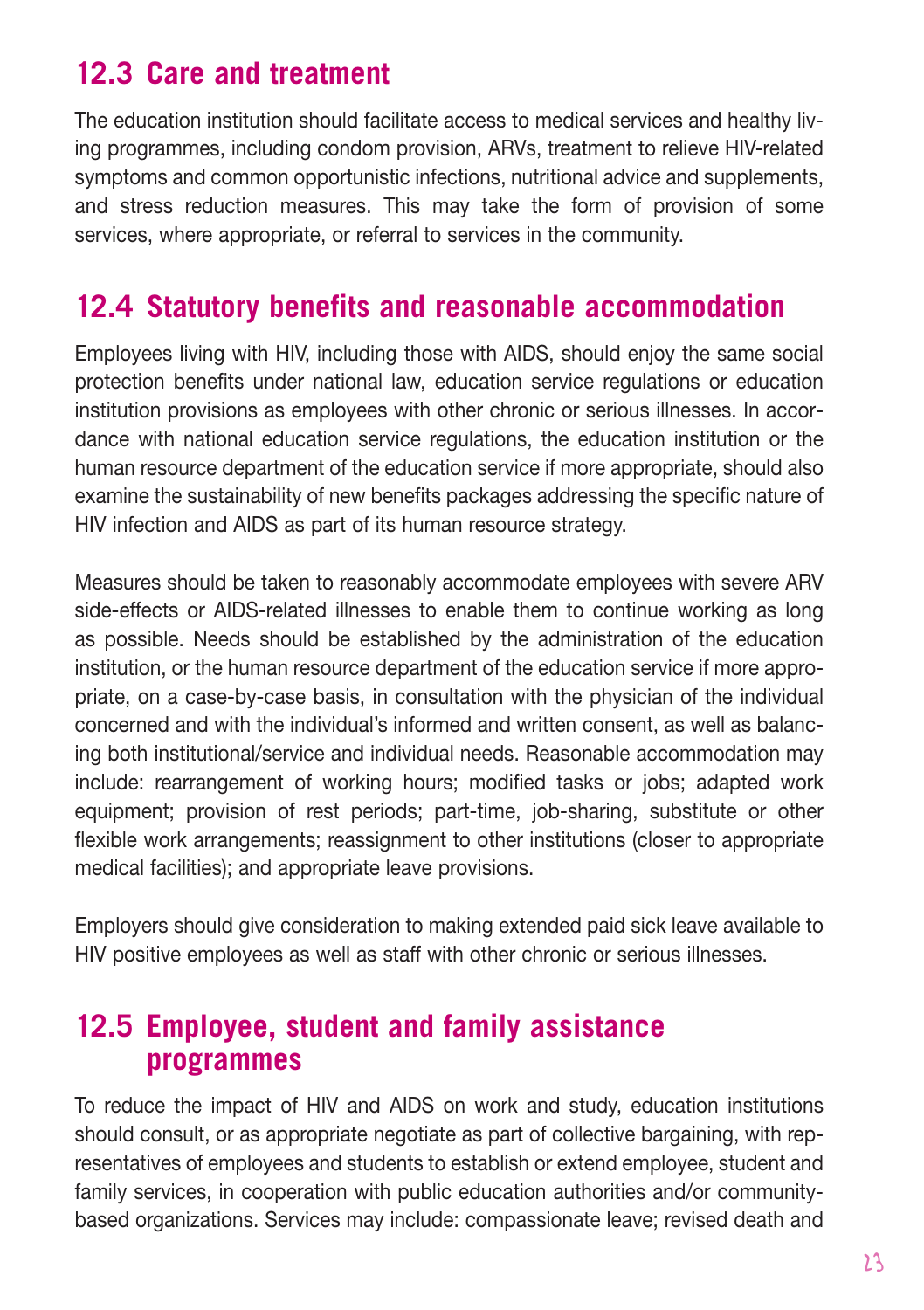funeral benefits; referrals to support groups or to tutorial programmes for students; school feeding programmes; financial counselling, including advice on social security and other forms of financial support such as welfare grants, support with school fees etc, where these are available; legal information and assistance, information about, or referrals to, support services including psycho-social and spiritual counselling, stress management, drug and alcohol abuse programmes. [See also section 9 of the *ILO code of practice on HIV/AIDS and the world of work*].

Attention needs to be paid to the situation of employees and students who are caring for HIV positive family members, with special consideration for female employees and students, who assume a relatively larger burden of care, as well as for students who are orphans and/or vulnerable in other ways.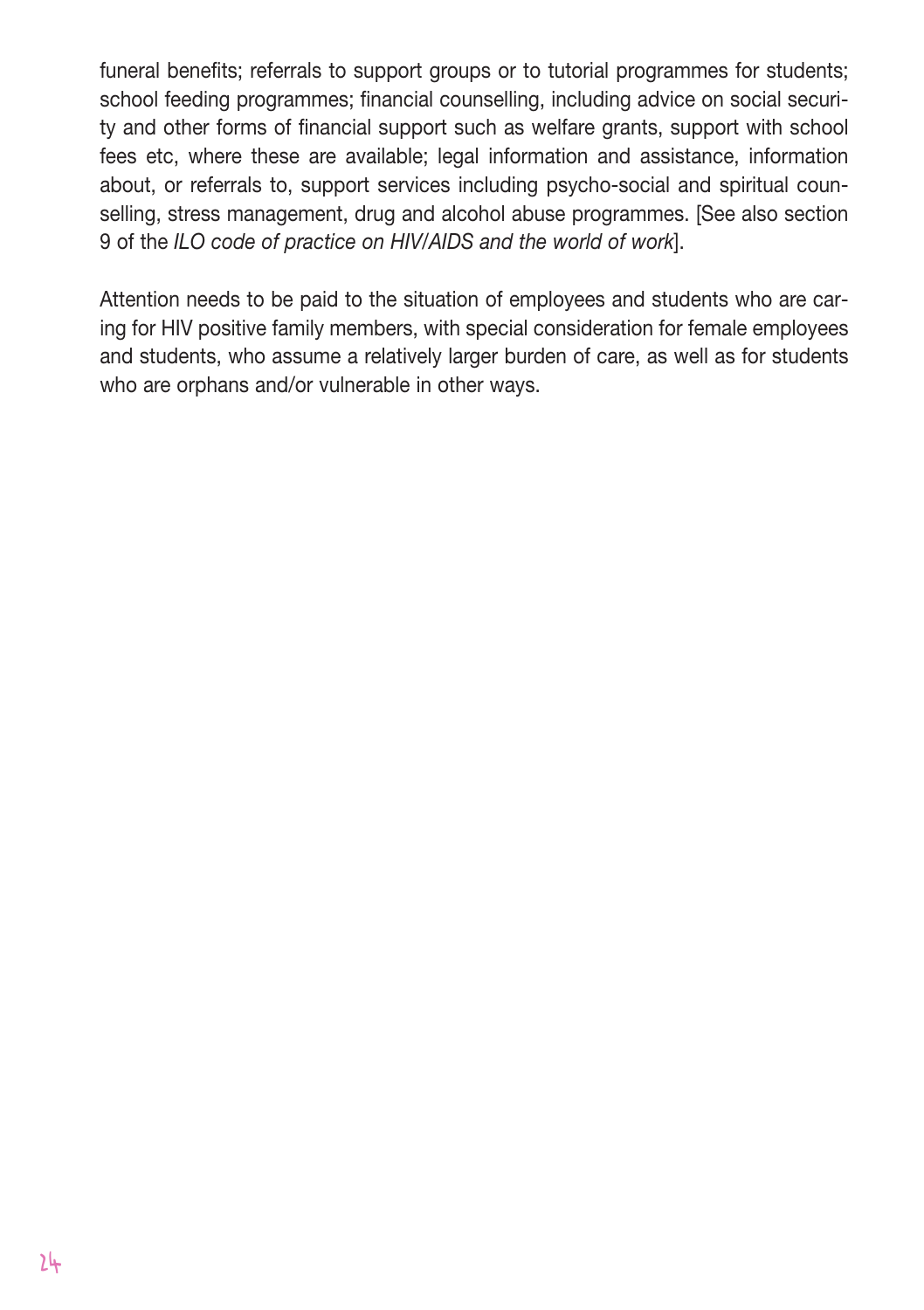# **13. DISCIPLINARY AND GRIEVANCE PROCEDURES**

The procedures for discipline and grievance-resolution for employees in relation to perceived or actual violations of this policy should be carried out in accordance with the relevant national legislation (criminal, discrimination and labour acts), institutional policy and regulations, and negotiated/collective bargaining agreements. The procedures should be the result of consultations with employees' organizations, include proper guarantees of confidentiality, rights to information access, representation, written notification of decisions and appeal in accordance with international standards, and should be made known to all staff. Complainants may have recourse to normal appeal procedures related to unfair labour practices (including dismissal, denial or unjustified restriction of employment or work related rights and benefits), and may refer in this regard to the provisions and related jurisprudence of the ILO Discrimination (Employment and Occupation) Convention, 1958 (No. 111).

Education authorities and institution management should establish due process procedures for investigating and taking decisions regarding employee rights and responsibilities as part of their employment relationship. Similarly, the disciplinary and grievance procedures for students should be in line with the regulations of the education service.

## **13.1 Stigma, discrimination or refusal to work or study with an individual living with HIV**

There is no justification for stigmatization, including refusing to work, study or be present in the education institution with HIV-positive individuals, since HIV cannot be transmitted through casual contact in a classroom or other learning environment. Employees or students who are not prepared to work or engage in learning activities with an HIV-positive individual will be offered education and counselling by the institution or from the community or education service.

If after counselling, the individual refuses to carry out contractual duties or to participate in the learning programmes of the education institution with HIV-positive employees or students, the education institution's disciplinary procedures concerning refusal to work or study should be followed.

Where discrimination occurs in the form of physical or verbal abuse, the employee or student who has experienced any form of discrimination will have recourse to existing mechanisms for redress, including regulations governing physical attacks and bullying. The appropriate representative of the Committee or Coordinator should also be informed to ensure that proper measures are taken.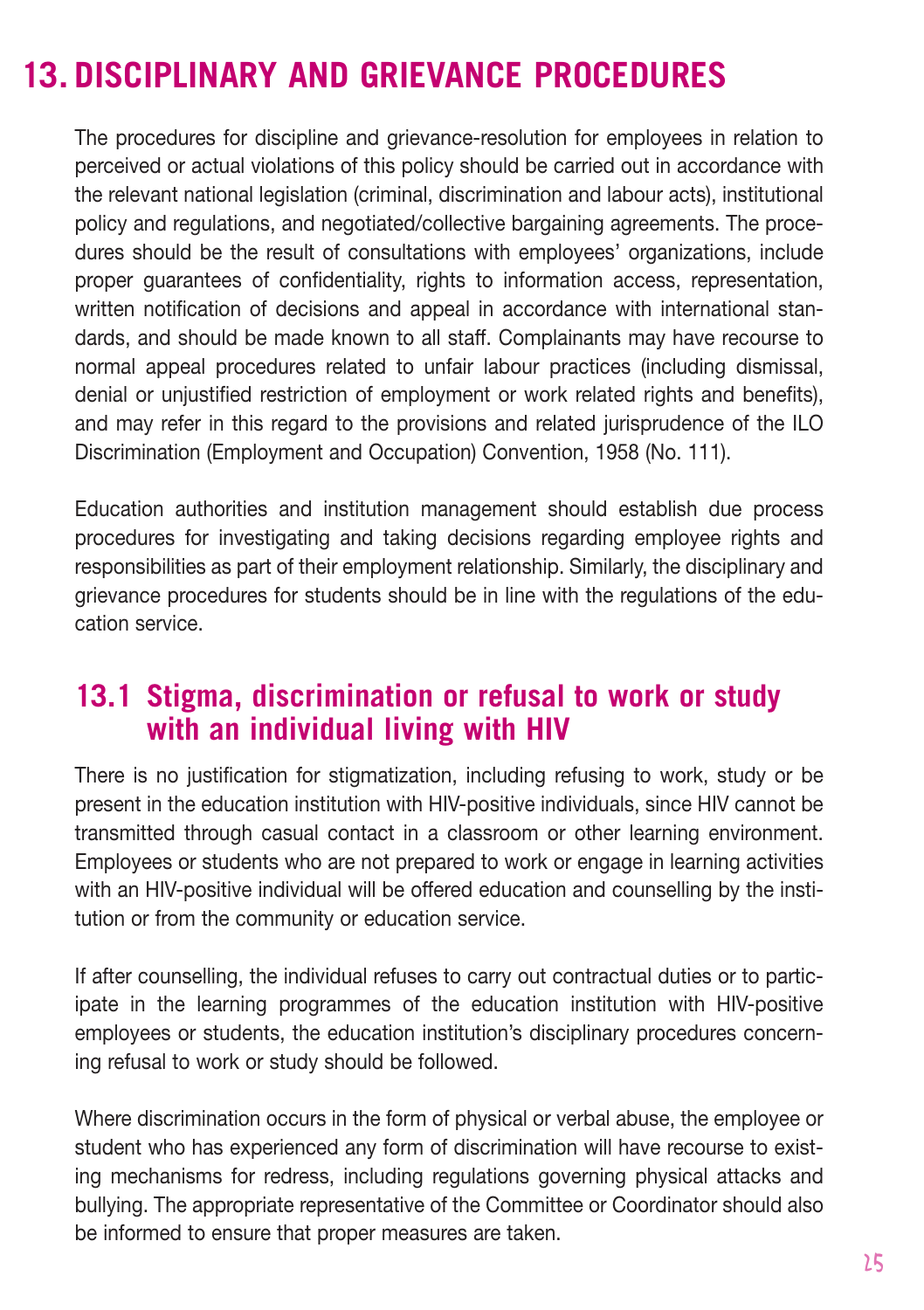# **13.2 Violation of medical confidentiality**

Employees or students who acquire personal information about the real or perceived HIV status of other employees or students must not disclose such information unless the person concerned has given her/his informed written consent. In accordance with section11 of this Policy, the violation of medical privacy may be the cause for disciplinary action to be taken against an administrator, teacher, other employee, or student.

# **13.3 Sexual relationships with students**

Employees who engage in sexual relationships with students in violation of the relevant provisions of this Policy (Chapters 8 and 10) and in violation of other national codes of conduct should be subject to the relevant disciplinary action as indicated above.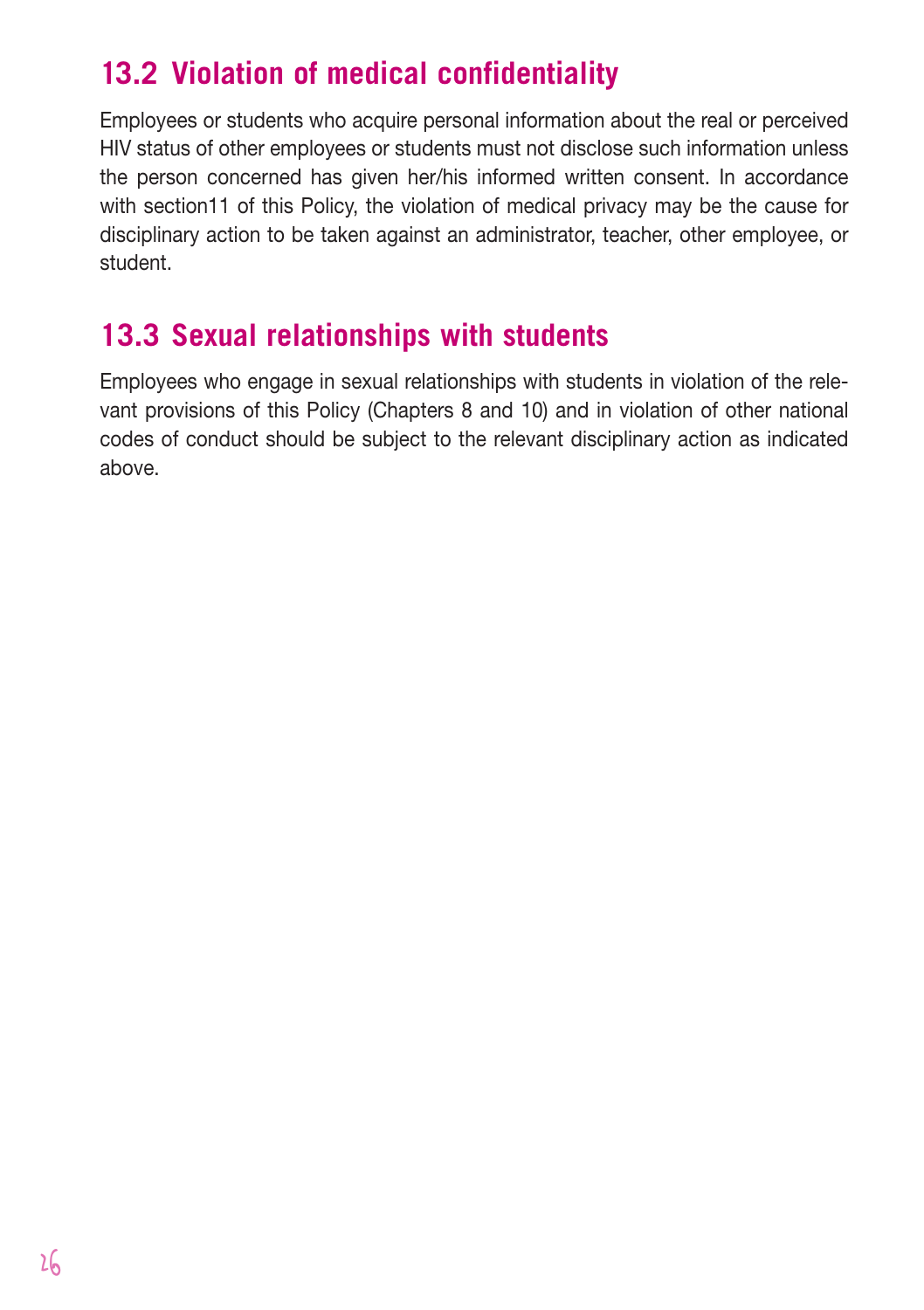# **Appendix 1: Examples of stigma and discrimination against employees and students based on actual or perceived HIV status**

| <b>Discriminatory Action</b>                                                                                                                                                                                                                                                                      | <b>Against Whom</b>          |
|---------------------------------------------------------------------------------------------------------------------------------------------------------------------------------------------------------------------------------------------------------------------------------------------------|------------------------------|
| Denial of employment                                                                                                                                                                                                                                                                              | Employee (candidate)         |
| <b>Dismissal</b>                                                                                                                                                                                                                                                                                  | Employee                     |
| Denial of promotion opportunities                                                                                                                                                                                                                                                                 | Employee                     |
| Not given access to employee benefits                                                                                                                                                                                                                                                             | Employee                     |
| Not given access to professional development<br>or work-related social activities                                                                                                                                                                                                                 | Employee                     |
| Compulsory transfer from a job function in<br>which the person with HIV does not pose any<br>form of medical threat to other employees "is<br>not incapable of performing work to a<br>reasonable standard, and is not afforded<br>reasonable accommodation in an alternative<br>work assignment" | Employee                     |
| Denial of admission to study                                                                                                                                                                                                                                                                      | Student (candidate)          |
| Expulsion, suspension, denial of student<br>privileges                                                                                                                                                                                                                                            | Student/learner              |
| Not given the opportunity to advance to the<br>next grade/level                                                                                                                                                                                                                                   | Student/learner              |
| Not given the opportunity to engage in social<br>activities sponsored by the education institution                                                                                                                                                                                                | Employee and student/learner |
| Breach of privacy or confidentiality                                                                                                                                                                                                                                                              | Employee and student/learner |
| Not receiving protection from physical and verbal Employee and student/learner<br>abuse related to actual or perceived HIV status,<br>HIV-related behaviour or life-style choices                                                                                                                 |                              |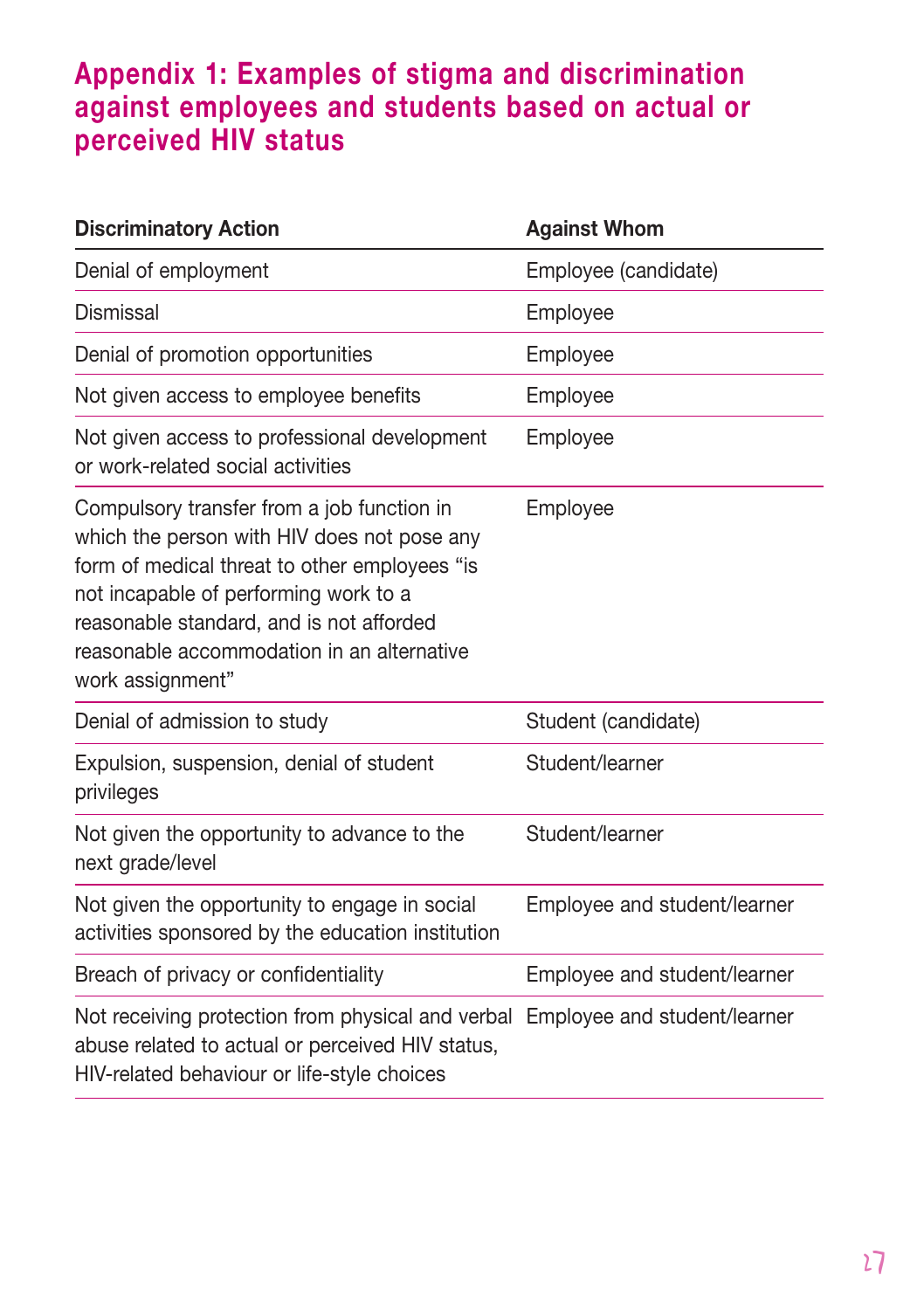## **Appendix 2: Recommended content for employee and student education programmes**

#### **Employees**

- The HIV epidemic, how HIV is contracted and prevented, what is AIDS, risk assessment and reduction, including reference to other STIs, available monitoring and treatment, including ARV treatment
- Differences in risk between men and women, unequal power relations in education institutions - particularly affecting girls and young women, and rights and responsibilities of both men and women
- How to communicate with other employees and students about HIV and AIDS
- How to communicate with other employees and students living with HIV
- How to communicate with parents, guardians and other relatives of students living with HIV
- How to engage community members in the response to HIV and AIDS
- How to encourage solidarity, dialogue and empathy that will result in a caring environment
- How to dispel myths relating to HIV and AIDS and avoid discriminatory practices and stigmatisation of those living with HIV
- Basic occupational health and safety and first aid procedures, the application of universal precautions and strategies on creation of a safe, enabling environment
- How to cope with an HIV-positive diagnosis, and healthy living (wellness) management programmes, rights, care, treatment and support benefits and responsibilities arising from HIV infection or diagnosis, including continuing means of preventing transmission.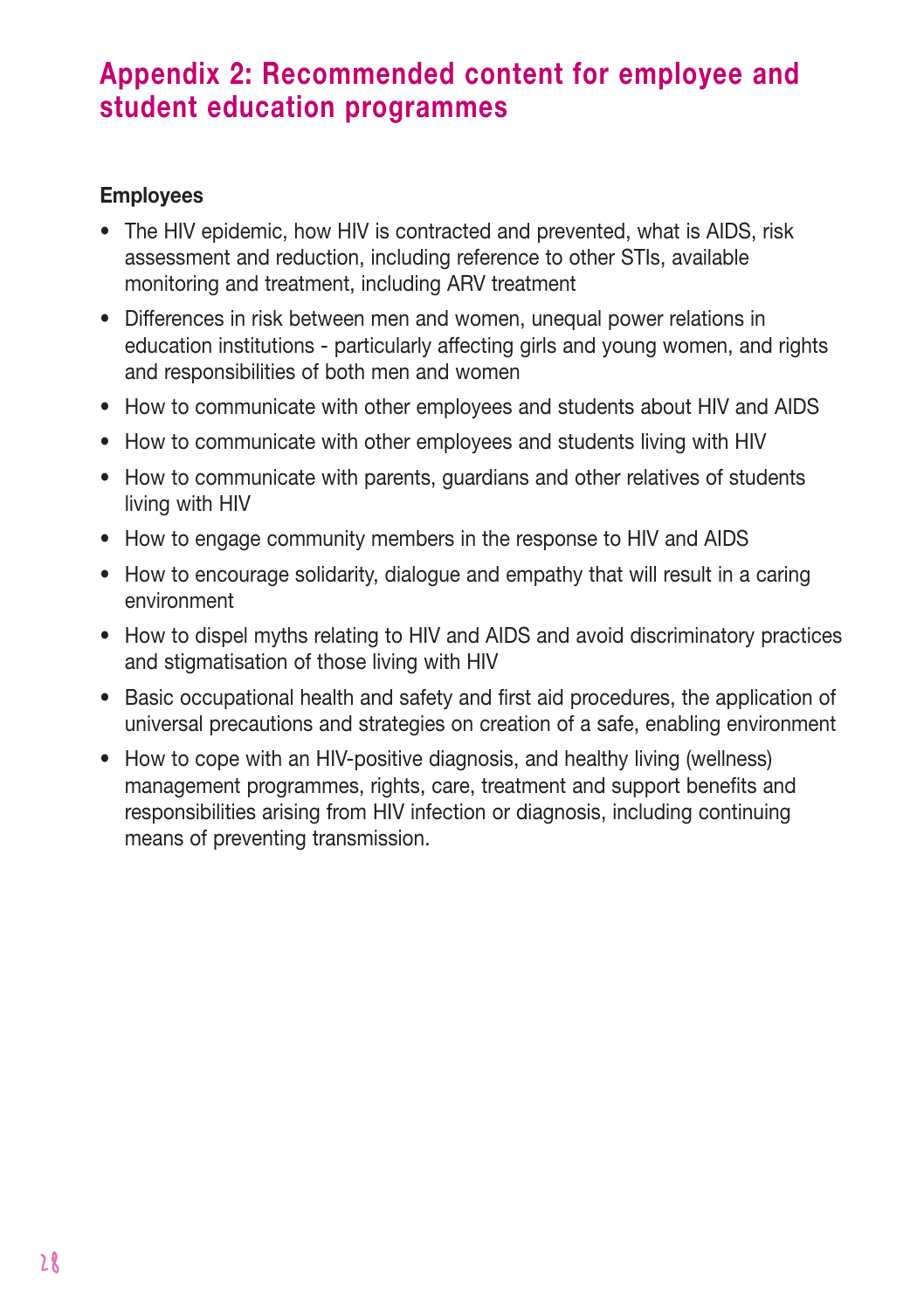#### **Students/learners**

- Accurate and up-to-date information about HIV and AIDS (transmission, prevention, care, treatment and support)
- The links between HIV, AIDS and other STIs
- The rights of persons living with HIV/AIDS
- How to support fellow students living with HIV and other illnesses
- How to encourage solidarity, dialogue and empathy that will result in a caring environment
- How to communicate with teachers and other students about HIV and AIDS
- How to communicate with parents, guardians and other relatives about HIV and AIDS
- How to live a healthy life (through life skills education, where relevant)
- Basic first aid procedures and the use of universal precautions
- How to cope, lead a healthy life, receive treatment and support if living with and/or affected by HIV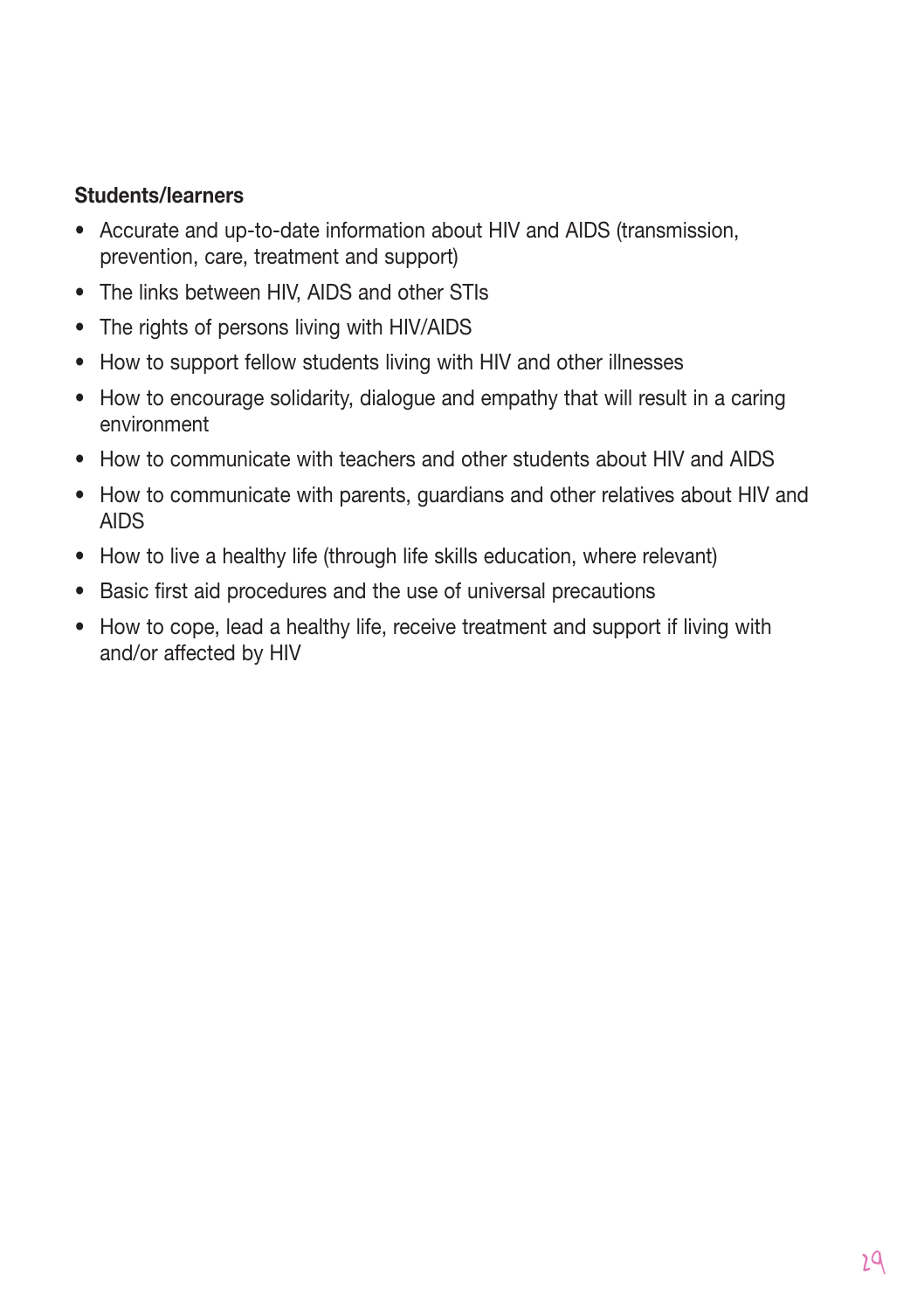# **Appendix 3: Universal precautions and checklist of precautions to prevent HIV transmission**

## **Universal precautions**

#### **(extract from the ILO code of practice, Appendix II)**

#### **A. Universal blood and body-fluid precautions**

Universal blood and body-fluid precautions (known as "Universal Precautions" or "Standard Precautions") were originally devised by the United States Centers for Disease Control and Prevention (CDC) in 1985, largely due to the HIV/AIDS epidemic and an urgent need for new strategies to protect hospital personnel from bloodborne infections. The new approach placed emphasis for the first time on applying blood and body-fluid precautions universally to all persons regardless of their presumed infectious status. Universal Precautions are a simple standard of infection control practice to be used in the care of all patients at all times to minimize the risk of blood-borne pathogens. Universal Precautions consist of:

- careful handling and disposal of sharps (needles or other sharp objects);
- hand-washing before and after a procedure;
- use of protective barriers such as gloves, gowns, masks for direct contact with blood and other body fluids;
- safe disposal of waste contaminated with body fluids and blood;
- proper disinfection of instruments and other contaminated equipment; and
- proper handling of soiled linen.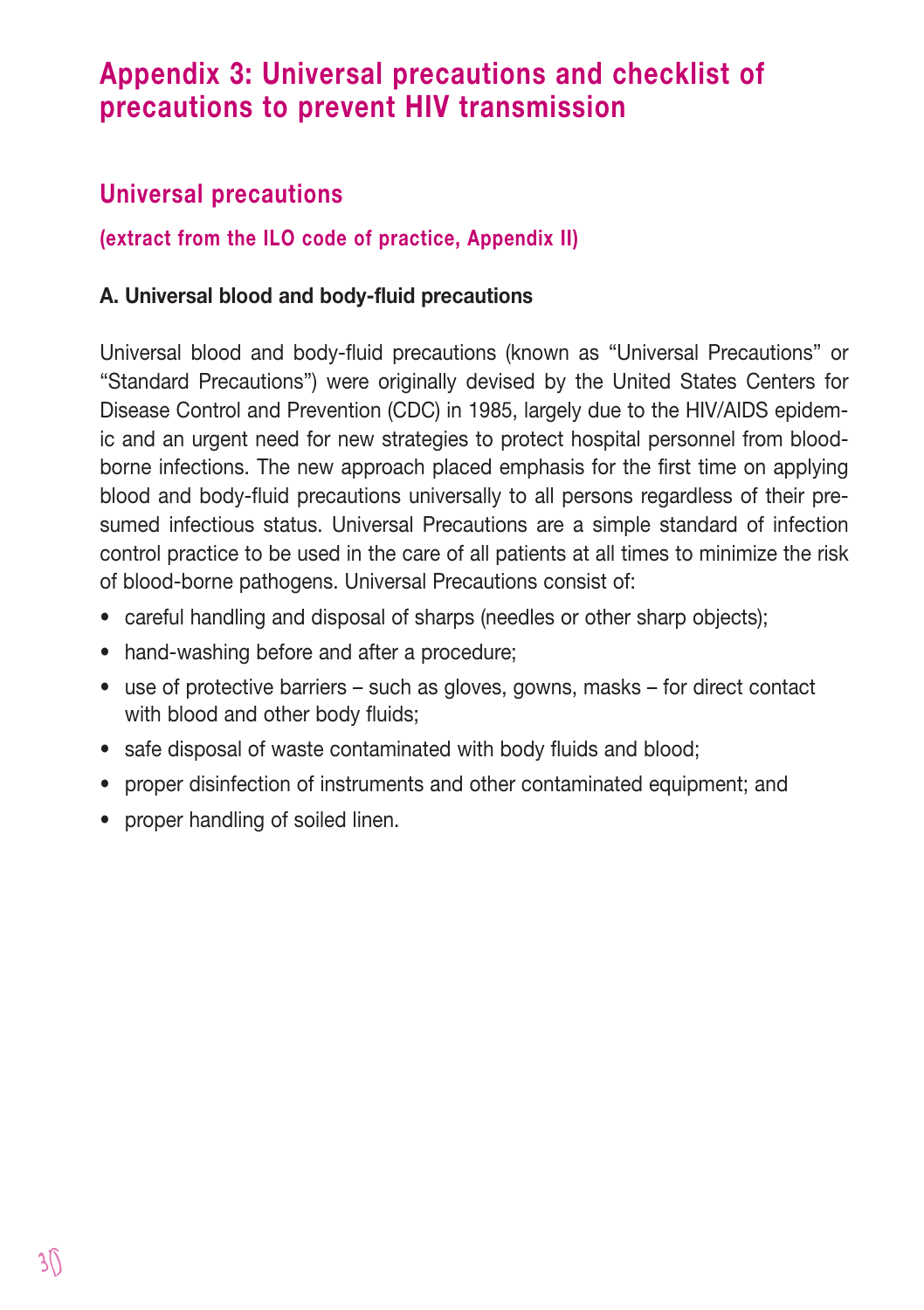## **Additional checklist of precautions to prevent HIV transmission**

#### **1. First Aid Kits**

- Store first aid kits in selected rooms in the education institution.
- Ensure that the first aid kits contain at least 4 disposable single-use latex gloves, gauze, scissors, and materials to help heal the wound.
- Check the contents of first aid kits every week.
- Ensure that the responsible persons know where the first aid kits are stored.

#### **2. Emergencies and Mouth to Mouth Resuscitation**

- If you are trained to do so, perform mouth-to-mouth resuscitation in emergencies with persons living with HIV/AIDS.
- Although saliva has not been implicated in HIV transmission, to minimize the need for contact with the mouth, you may use mouth-pieces, or other ventilation devices.

#### **3. How to Manage Injuries Involving Blood**

- Put on your aloves.
- Cover any abrasions or cuts on your arms with a waterproof dressing.
- Clean the wound
- Remove the gloves and place in a resealable bag.
- Do not touch your eyes before washing up.
- Wash hands immediately after touching blood, body fluids, and contaminated items, whether or not gloves had been worn.
- Wash hands with soap and water for at least 15-20 seconds.
- Change any bloodstained clothes as quickly as possible.
- Immediately discard contaminated sharps and materials in resealable bags.

#### **4. Disinfecting**

- Prior to disinfecting, ensure that adherent blood is scraped from surfaces and objects.
- HIV does not survive in the environment. None the less, potentially contaminated spills should be disinfected by using household bleach, 1 part bleach to 10 parts water. Pour the solution around the periphery of the spill.
- Ensure that mops, buckets and other cleaning equipment are disinfected with fresh bleach solution.

### **5. Cleaning Staff**

• Inform all cleaning staff about the universal precautions for handling bodily fluids.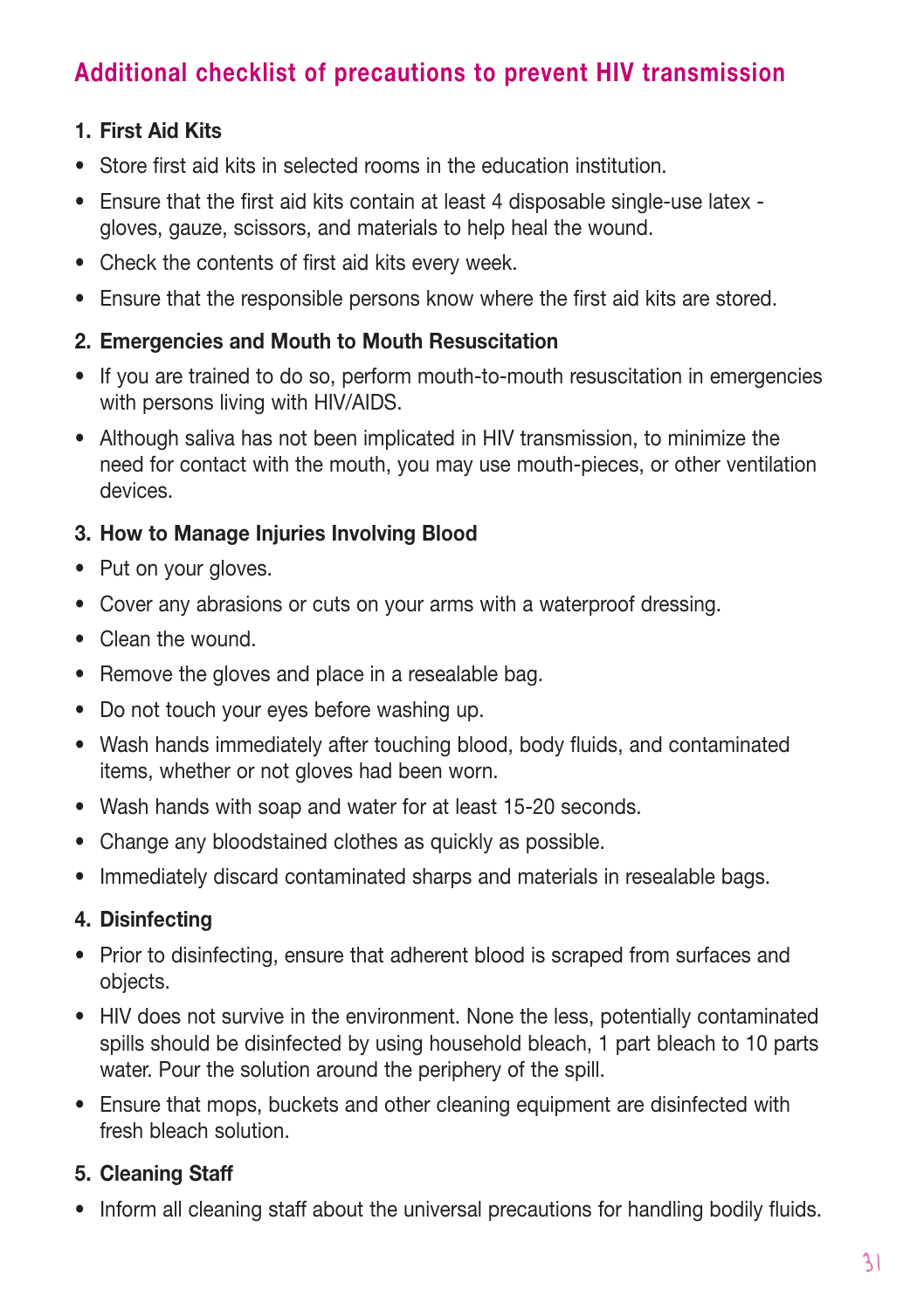# **Appendix 4: WHO Fact Sheet - management of occupational exposure to blood-borne pathogens**

#### **Provide immediate care to the exposure site:**

- Wash wounds and skin with soap and water.
- Flush mucous membranes with water.

#### **Determine risk associated with exposure by:**

- Type of fluid (e.g. blood, visibly bloody fluid, other potentially infectious fluid or tissue and concentrated virus).
- Type of exposure (i.e. percutaneous injury, mucous membrane or non-intact skin exposure and bites resulting in blood exposure).

#### **Evaluate exposure source:**

- Assess the risk of infection using available information.
- Test known sources for HBsAg, anti-HCV and HIV antibody (consider using rapid testing).
- For unknown sources, assess risk of exposure to HBV, HCV or HIV infection.
- Do not test discarded needles or syringes for virus contamination.

#### **Evaluate the exposed person:**

• Assess immune status for HBV infection (i.e. by history of hepatitis B vaccination and vaccine response).

#### **Give PEP for exposures posing risk of infection transmission:**

- HBV: PEP dependant on vaccination status:
	- unvaccinated: HBIG + HB vaccination;
	- previously vaccinated, known responder: no treatment;
	- previously vaccinated, known non-responder: HBIG + HB vaccination;
	- antibody response unknown: test and administer HBIG + HB vaccination if results are inadequate.
- HCV: PEP not recommended.
- HIV: Initiate PEP as soon as possible, preferably within hours of exposure. Offer pregnancy testing to all women of childbearing age not known to be pregnant:
	- seek expert consultation if viral resistance is suspected;
	- administer PEP for four weeks if tolerated.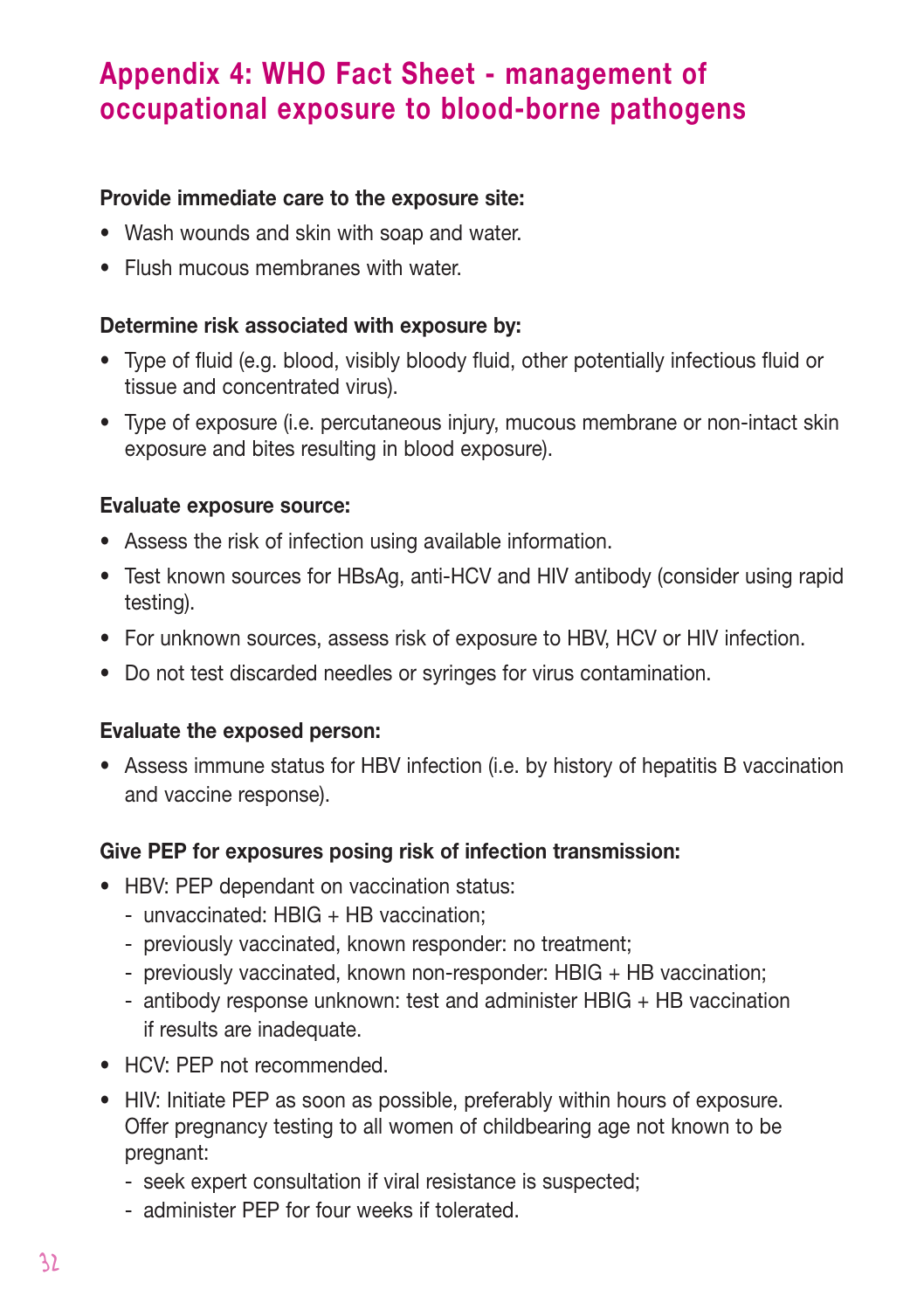#### **Perform follow-up testing and provide counselling:**

• Advise exposed persons to seek medical evaluation for any acute illness occurring during follow-up.

#### **HBV exposures:**

- Perform follow-up anti-HBs testing in persons who receive hepatitis B vaccine:
	- test for anti-HBs one to two months after last dose of vaccine;
	- anti-HBs response to vaccine cannot be ascertained if HBIG was received in the previous three to four months.

#### **HCV exposures:**

- Perform baseline and follow-up testing for anti-HCV and alanine aminotransferase (ALT) four to six months after exposure.
- Perform HCV RNA at four to six weeks if earlier diagnosis of HCV infection desired.
- Confirm repeatedly reactive anti-HCV enzyme immunoassays (EIAs) with supplemental tests.

#### **HIV exposures:**

- Perform HIV-antibody testing for at least six months post-exposure (e.g. at baseline, six weeks, three months, and six months).
- Perform HIV antibody testing if illness compatible with an acute retroviral syndrome occurs.
- Advise exposed persons to use precautions to prevent secondary transmission during the follow-up period.
- Evaluate exposed persons taking PEP within 72 hours after exposure and monitor for drug toxicity for at least two weeks.

Source: *Joint ILO/WHO guidelines on health services and HIV/AIDS, 2005,* Fact Sheet No. 10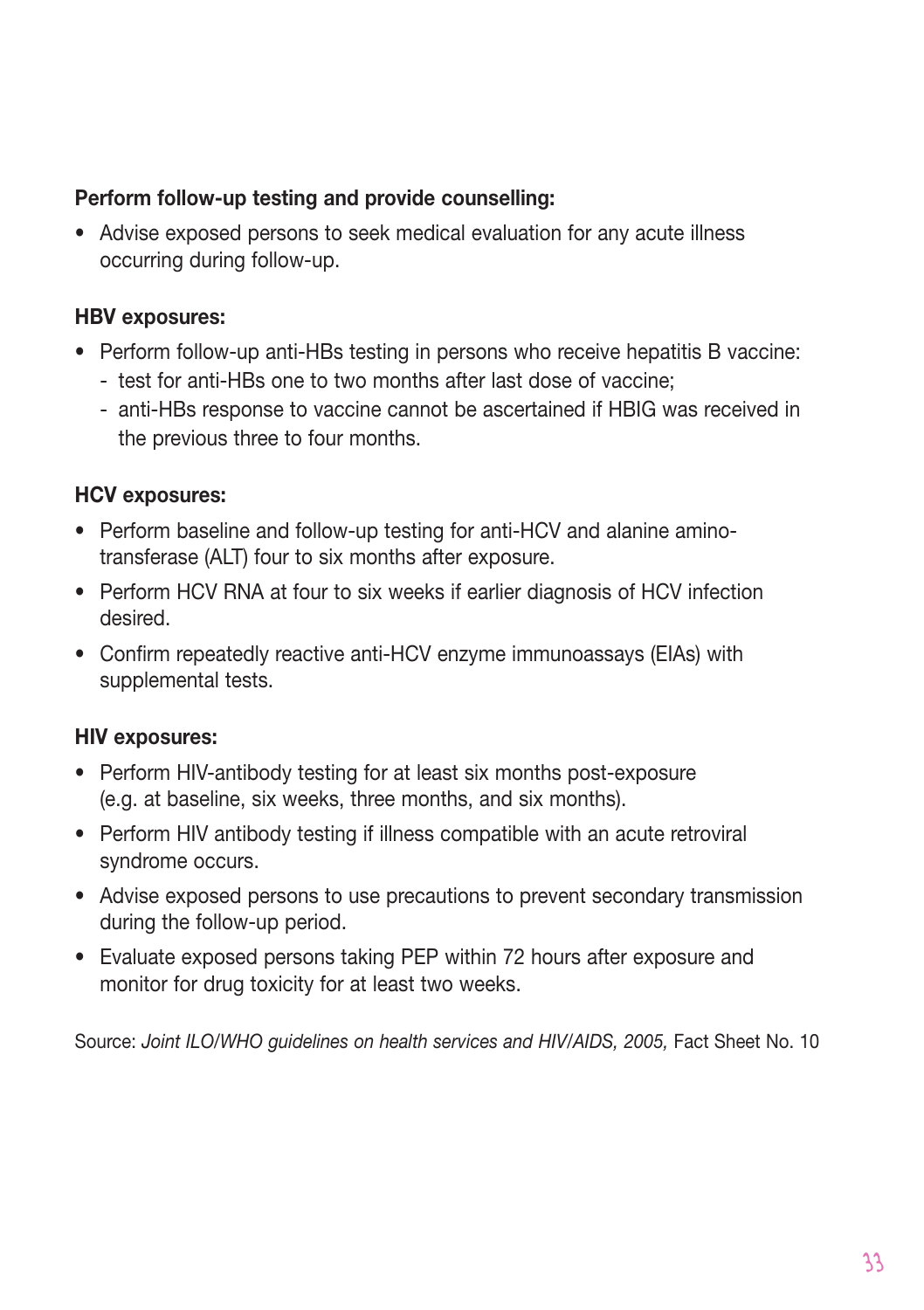## **Safe handling of disposable sharps and injection equipment**

Employers should develop procedures for the safe handling and disposal of sharps, including injection equipment, and ensure training, monitoring and evaluation. The procedures should cover:

- **(a)** placement of clearly marked puncture-resistant containers for the disposal of sharps as close as practicable to the areas where sharps are being used or are found;
- **(b)** regular replacement of sharps containers before they reach the manufacturer's fill line or when they are half full; containers should be sealed before they are removed;
- **(c)** the disposal of non-reusable sharps in safely positioned containers that comply with relevant national regulations and technical guidelines;
- **(d)** avoiding recapping and other hand manipulations of needles, and, if recapping is necessary, using a single-handed scoop technique;
- **(e)** responsibility for proper disposal by the person using the sharp;
- **(f)** responsibility for the proper disposal and for reporting the incident by any person finding a sharp.

Source: *Joint ILO/WHO guidelines on health services and HIV/AIDS, 2005, paragraph 43*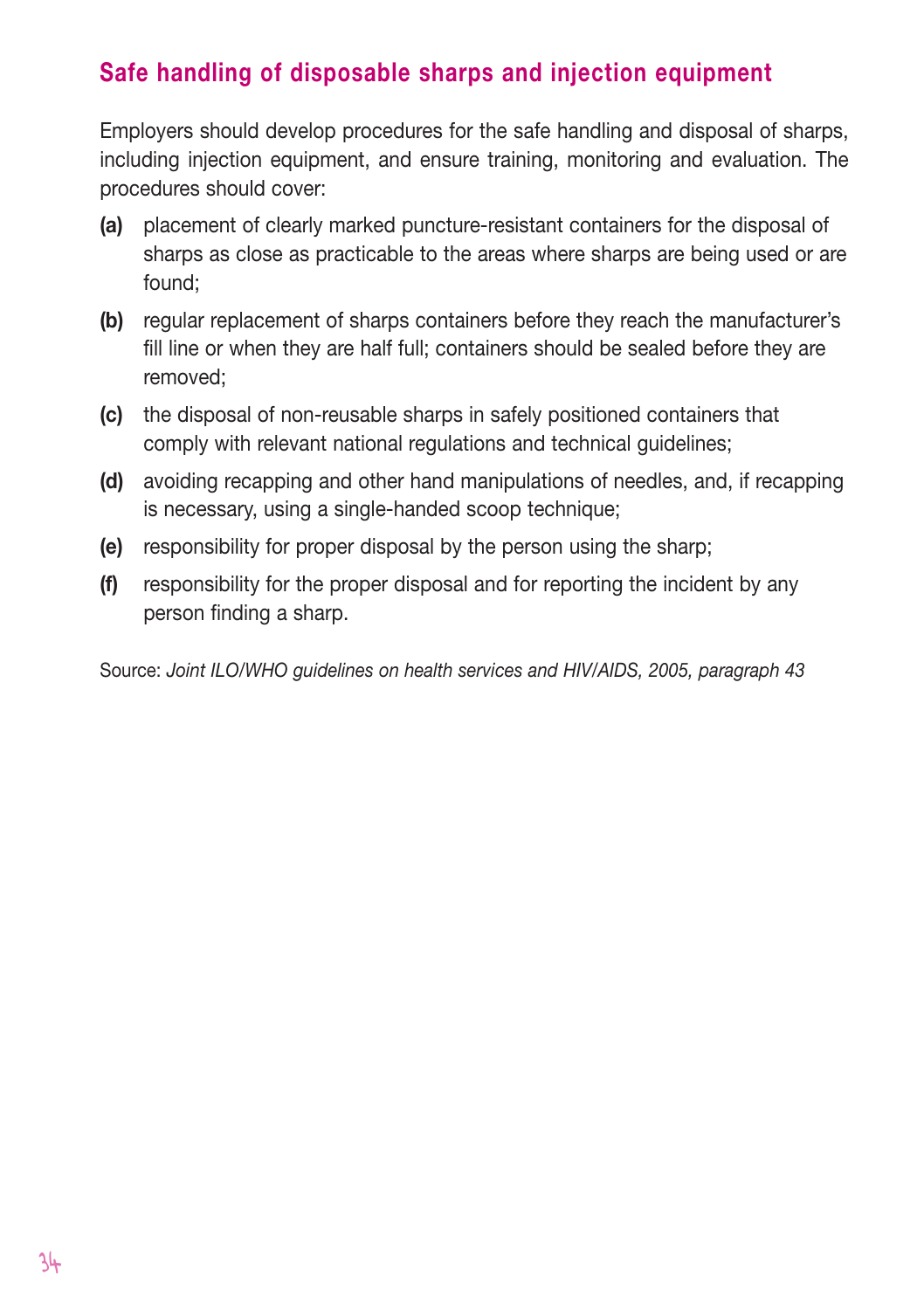# **Appendix 5: Protection of workers' personal data**

### **General principles from** *the Protection of workers' personal data: An ILO code of practice* **(1997)**

## **General principles**

**5.1.** Personal data should be processed lawfully and fairly, and only for reasons directly relevant to the employment of the worker.

**5.2.** Personal data should, in principle, be used only for the purposes for which they were originally collected.

**5.3.** If personal data are to be processed for purposes other than those for which they were collected, the employer should ensure that they are not used in a manner incompatible with the original purpose, and should take the necessary measures to avoid any misinterpretations caused by a change of context.

**5.4.** Personal data collected in connection with technical or organizational measures to ensure the security and proper operation of automated information systems should not be used to control the behaviour of workers.

**5.5.** Decisions concerning a worker should not be based solely on the automated processing of that worker's personal data.

**5.6.** Personal data collected by electronic monitoring should not be the only factors in evaluating worker performance.

**5.7.** Employers should regularly assess their data processing practices:

- **a)** to reduce as far as possible the kind and amount of personal data collected: and
- **b)** to improve ways of protecting the privacy of workers.

**5.8.** Workers and their representatives should be kept informed of any data collection process, the rules that govern that process, and their rights.

**5.9.** Persons who process personal data should be regularly trained to ensure an understanding of the data collection process and their role in the application of the principles in this code.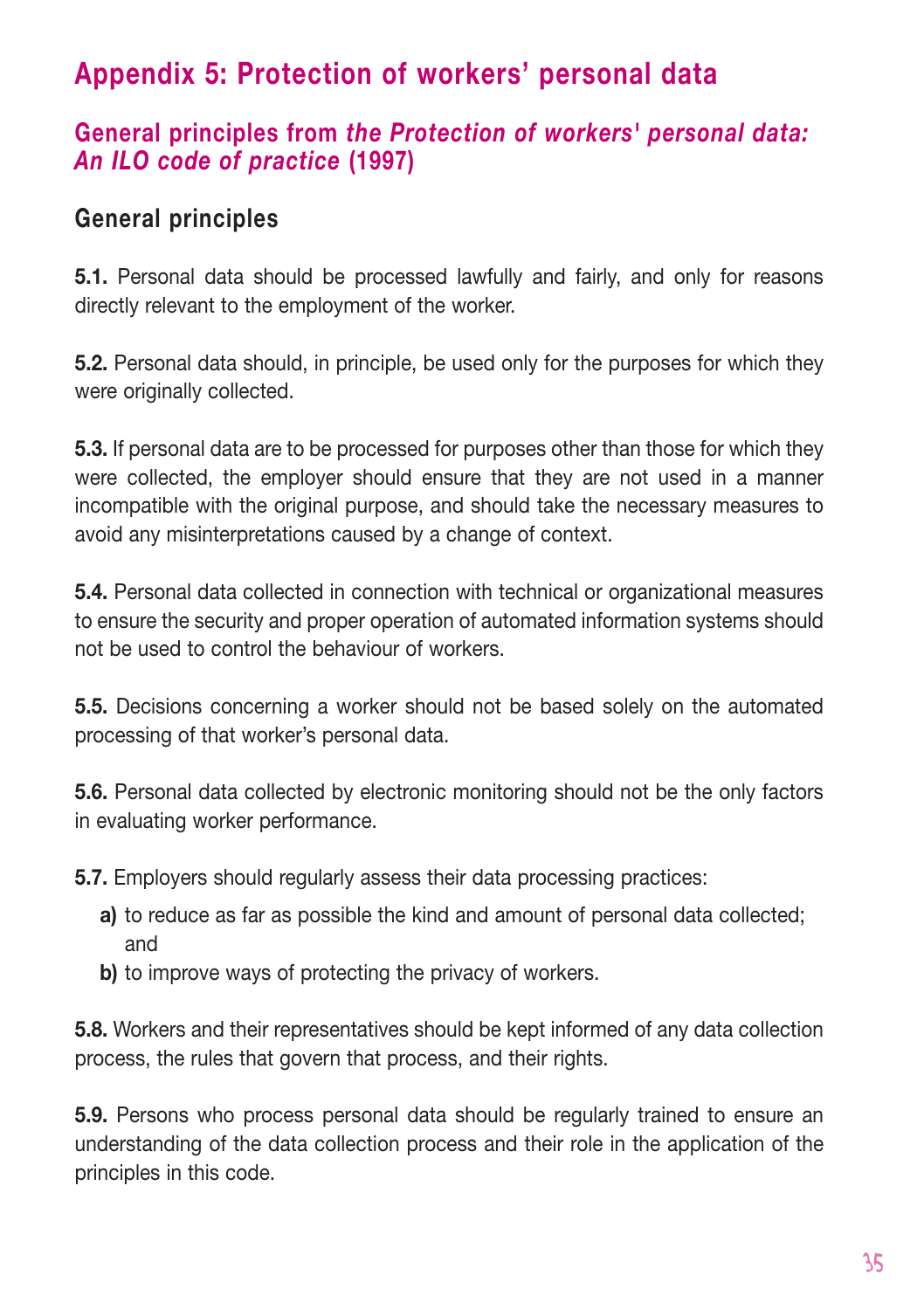**5.10.** The processing of personal data should not have the effect of unlawfully discriminating in employment or occupation.

**5.11.** Employers, workers and their representatives should cooperate in protecting personal data and in developing policies on workers' privacy consistent with the principles in this code.

**5.12.** All persons, including employers, workers' representatives, employment agencies and workers, who have access to personal data, should be bound to a rule of confidentiality consistent with the performance of their duties and the principles in this code.

**5.13.** Workers may not waive their privacy rights.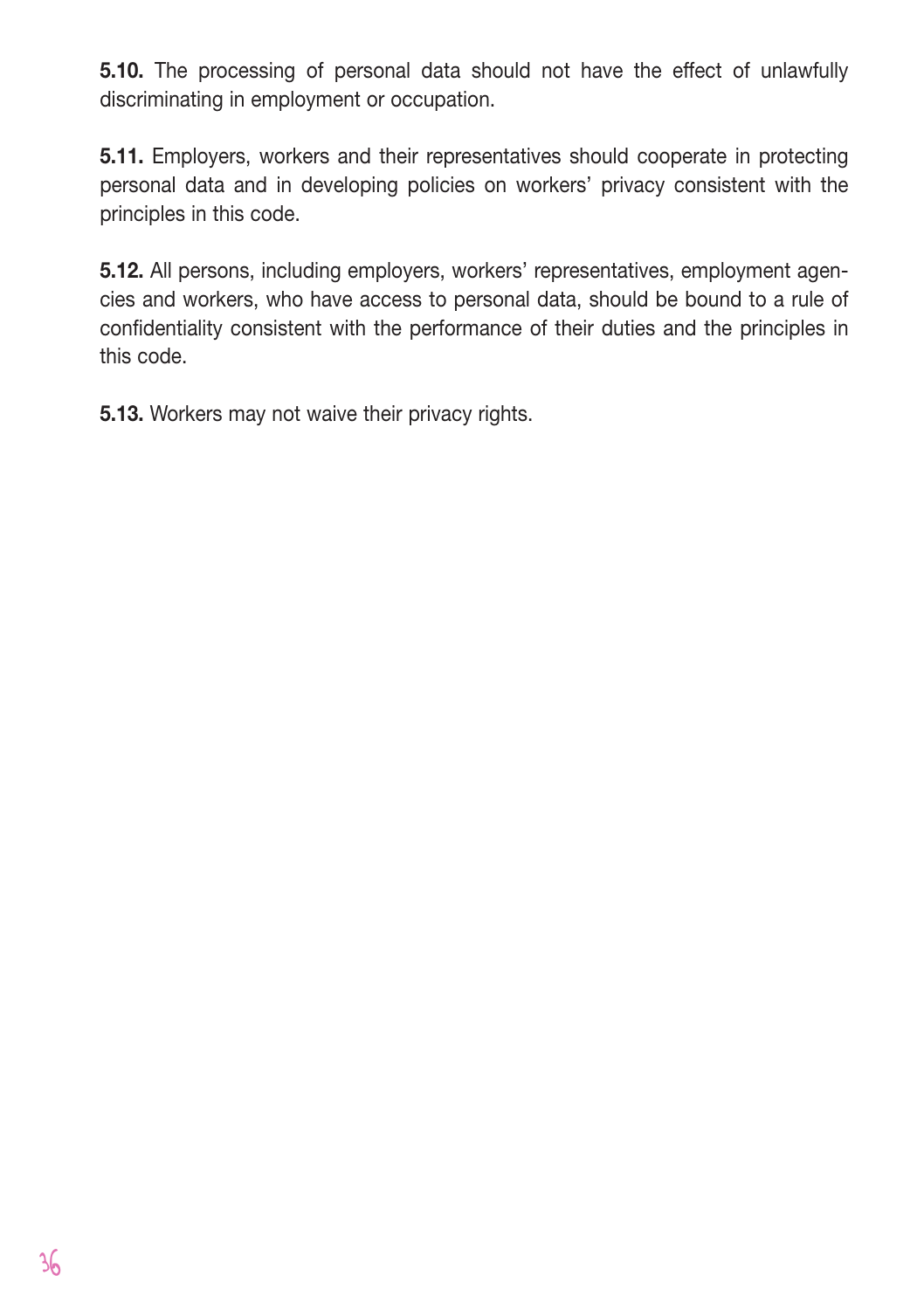# **Appendix 6: Checklist for implementation of an HIV/AIDS policy for Education sector workplaces**

## **At national level**

**1.** Ministry of Education and Labour jointly establish a review committee composed of representatives of government, education sector unions and private school employers/managers, and other stakeholders as agreed among the tripartite partners, to consider application of the policy's provisions at institutional level in accordance with existing national laws and the education sector strategic framework, regulations, policies and collective bargaining agreements, as well as human resource (HR) policies.

**2.** Employers' organizations and education sector unions review the policy framework in order to ensure reflection of its principles and guidelines in collective agreements.

**3.** Review committee revises the policy as needed and organizes distribution of the agreed policy to all education sector workplaces: schools, TVET and tertiary institutions, adult and non-formal learning centres, etc.

**4.** Review committee establishes implementation support mechanisms to assist institutions to apply the policy.

## **At education institution level**

**1.** In consultation with other major stakeholders, the governing body or Principal [Director] of the institution appoints an HIV/AIDS coordinator/committee - depending on the size and resources of the institution - to coordinate the implementation of the policy and design a monitoring mechanism. Where a workplace committee already exists, this should be used (e.g. occupational safety and health or health advisory committees etc.

**2.** The HIV/AIDS coordinator/committee in consultation with the HR department of the institution and/or the education service, the governing body or Principal, students' and teachers and other education sector workers' representatives:

**a)** identifies specific institutional needs by reviewing the policy framework adopted at national level and considering how to adapt it to the specific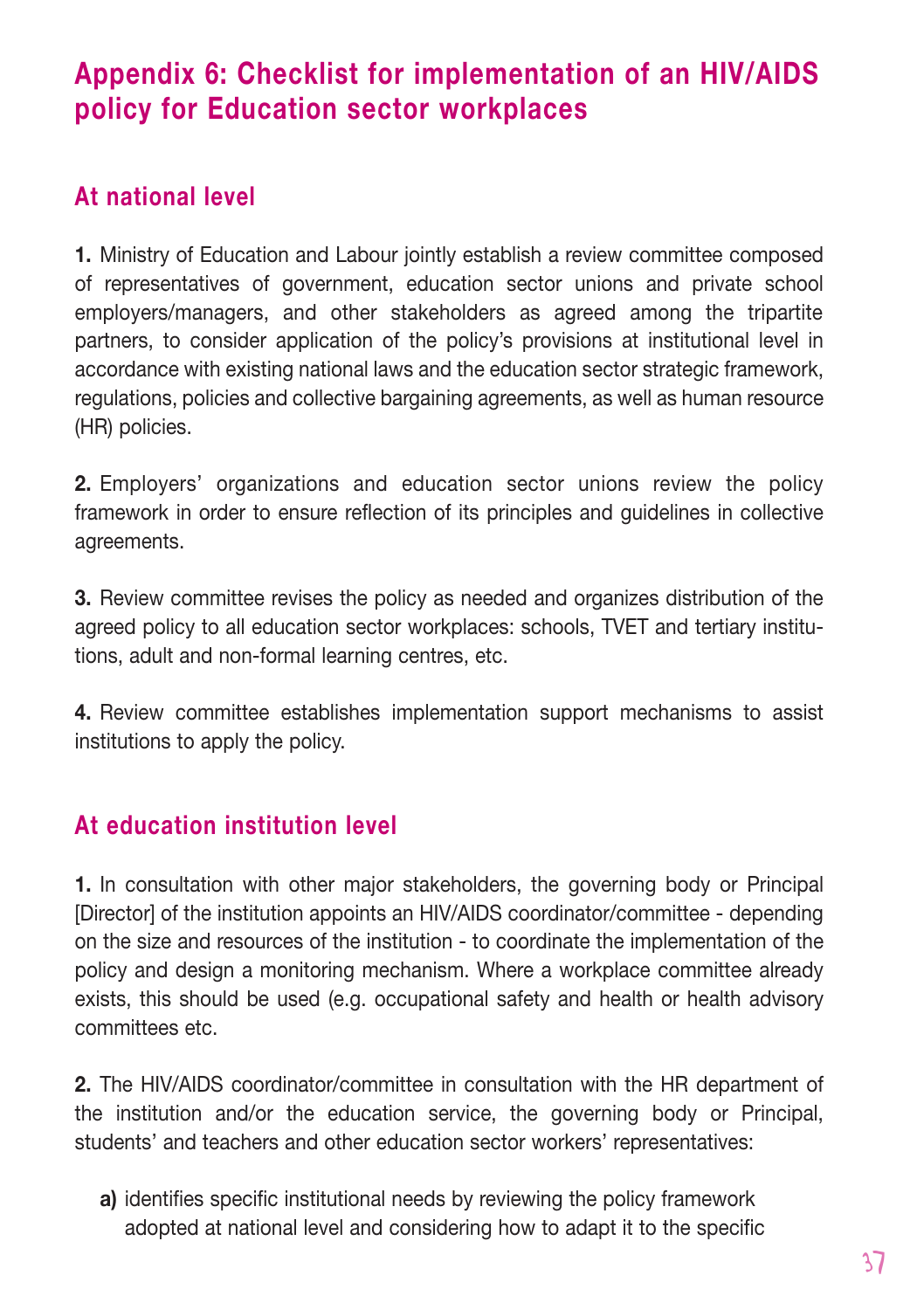workplace setting;

**b)** identifies the needs of students and educators, prior to planning the institutional programme.

**3.** The HIV/AIDS coordinator/committee assesses what health, social and support services, information services and other resources are already available in the education institution or in the surrounding community.

**4.** On the basis of the needs assessments and mapping of available services, the coordinator/committee drafts possible revisions of the policy framework and a work plan in consultation with students' and teachers' and other education sector workers' representatives. The work plan should include: time frame and lines of responsibility.

**5.** The draft policy and plan are circulated for comments to the governing body and the Principal.

**6.** When the workplace policy and work plan are finalised, the coordinator/committee draws up a list of resources – human, financial and technical - that are necessary for implementation, in consultation with the governing body and principal.

**7.** The implementation of the workplace policy should happen through the established planning and budgeting cycles of the institution.

**8.** The Coordinator/committee organizes the dissemination of the policy and work plan through the governing body, teachers' assemblies and education sector union meetings, students' assemblies, induction courses and training sessions

**9.** The Coordinator/committee, in consultation with representatives of teachers and other education sector workers and students, designs a monitoring mechanism to ensure the implementation of the work plan and review the impact of the policy as needed.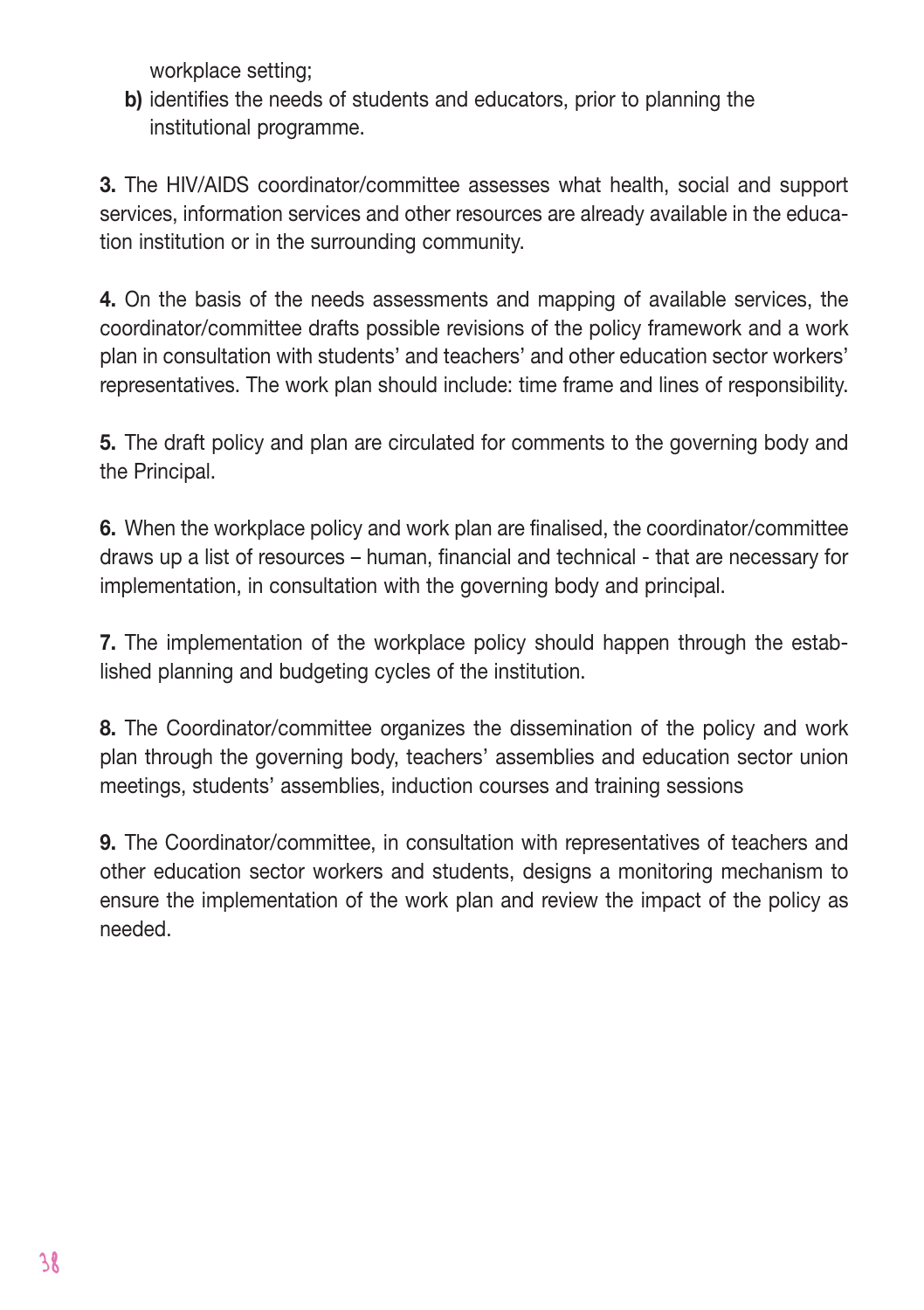# **Selected resources**

This is a short list of resources from ILO and UNESCO on HIV and AIDS and education (and the education workplace). Related key resources from other organizations are also listed.

## **Annotated bibliography**

Global Campaign for Education (2005) *Deadly Inertia? A cross-country study of educational responses to HIV/AIDS.* 

http://www.campaignforeducation.org/resources/Nov2005/ENGLISHdeadlyinertia.pdf Summary of research which evaluated education sector strategies on HIV/AIDS in 18 countries. Topics include: government strategic responses, school-based interventions, infected and affected learners and educators, and the role of civil society organisations are considered. Includes a set of recommendations on strengthening educational responses.

#### ILO (2001) *An ILO Code of Practice on HIV/AIDS and the world of work.*

#### http://www.ilo.org/public/english/protection/trav/aids/code/languages/hiv\_a4\_e.pdf

The code provides a set of guidelines for addressing HIV and AIDS in the world of world and within the framework of the promotion of decent work. It addresses prevention of HIV, management and mitigation of its impact in the world of work, care and support for HIV positive workers, and the elimination of stigma and discrimination on the basis of real or perceived HIV status.

#### ILO (2002) *Implementing the ILO Code of Practice on HIV/AIDS and the world of work: an education and training manual.*

#### http://www.ilo.org/public/english/protection/trav/aids/publ/manualen.htm

The manual is designed to help the ILO's partners understand the issues and apply the Code of Practice on HIV/AIDS and the world of work. It is intended as an education and reference document as well as a tool for training, a guide for negotiators, and an aid for all those seeking to promote action to limit the spread and impact of HIV in the world of work.

#### ILO/WHO (2005) *Joint ILO/WHO guidelines on health services and HIV/AIDS.* http://www.ilo.org/public/english/dialogue/sector/techmeet/tmehs05/guidelines.pdf

The purpose of these guidelines is to promote the sound management of HIV and AIDS in health services, including the prevention of occupational exposure; and to ensure that health-care workers have decent, safe and healthy working conditions, while ensuring effective care that respects the needs and rights of patients, especially those living with HIV. An extract from the Guidelines is contained in Appendix 4 of this Policy.

ILO/UNESCO (1966) *ILO/UNESCO Recommendation concerning the Status of Teachers.* http://www.ilo.org/public/english/dialogue/sector/techmeet/ceart/teache.pdf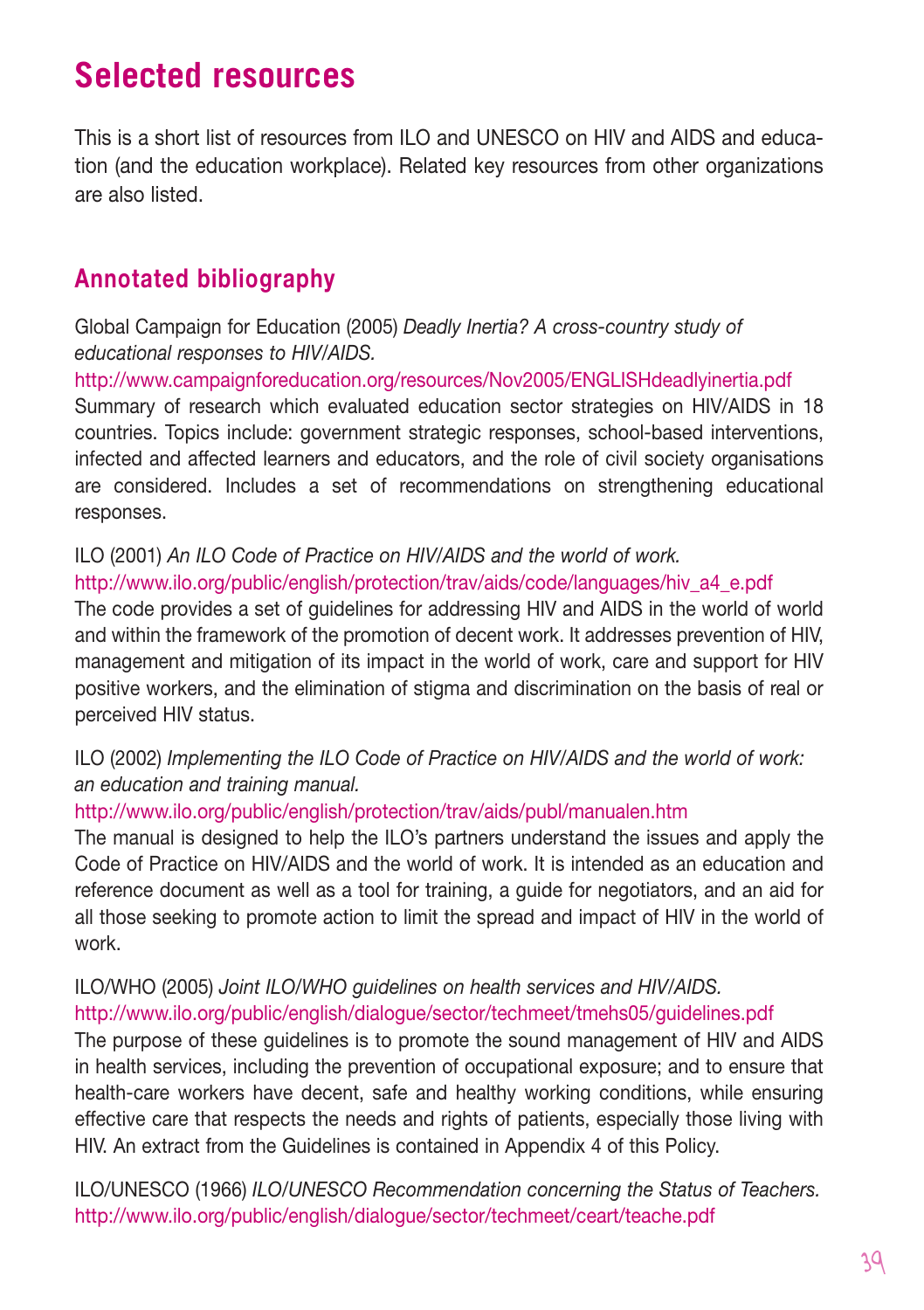Adopted by the Special Intergovernmental Conference on the Status of Teachers, Paris, 5 October 1966, the Recommendation is the comprehensive international standard on the teaching profession, including their roles, rights and responsibilities.

Kelly, M (2000) *Planning for education in the context of HIV/AIDS, IIEP Fundamentals of Educational Planning 66.*

http://unesdoc.unesco.org/images/0012/001224/122405e.pdf#xml=http://unesdoc.unesc o.org/ulis/cgibin/ulis.pl?database=ged&set=42E8ED0A\_3\_121&hits\_rec=22&hits\_lng=eng This book is one of the first in-depth texts examining the role of education in HIV prevention and the impact of HIV and AIDS on education. It discusses HIV and AIDS in relation to content, process, and organizational aspects of education, as well as funding and planning.

MTT and HEARD (2004) *Report on the education sector: Global HIV/AIDS Readiness Survey.*

http://unesdoc.unesco.org/images/0013/001399/139972e.pdf

Survey commissioned by the Inter-Agency Task Team (IATT) on Education, analysing the capacity and readiness of vulnerable or affected countries to manage the impact of HIV and AIDS on their education systems. Education ministries from seventy-one countries completed a questionnaire which analysed subjects including ministry structures; creating an enabling environment for an effective response to HIV and AIDS; HIV and AIDS mainstreaming; human resource adaptation to HIV and AIDS; workplace HIV and AIDS programmes; HIV and AIDS and the curriculum; partnership development; and research. An appendix contains selected key results in a one-page summary for each country.

UNESCO (1997) *Recommendation concerning the Status of Higher-Education Teaching Personnel.*

#### http://portal.unesco.org/en/ev.php-URL\_ID=13144&URL\_DO=DO\_TOPIC&URL SECTION=201.html

Adopted by UNESCO's 29th General Conference, Paris, 11 November 1997, it is the comprehensive international standard on the teaching profession, its roles, rights and responsibilities in higher education.

UNESCO (2002) *Education For All (EFA) Global Monitoring Report, 2002: Is the World on Track?*

http://www.unesco.org/education/efa/monitoring/monitoring\_2002.shtml

Chapter 3 considers Planning for HIV/AIDS, focusing on examples in Botswana, Thailand and Uganda. Chapter 4 looks at the costs to education of HIV/AIDS, considering the analytic framework, resource availability for attaining EFA, and the cost implications for learners, educators, and for adjusting education programmes to the context of HIV and AIDS.

UNESCO (2004a) *UNESCO's Strategy for HIV/AIDS Prevention Education.* http://unesdoc.unesco.org/images/0013/001345/134572e.pdf

This strategy presents the emphases and focuses of UNESCO's programme on HIV prevention with and for education.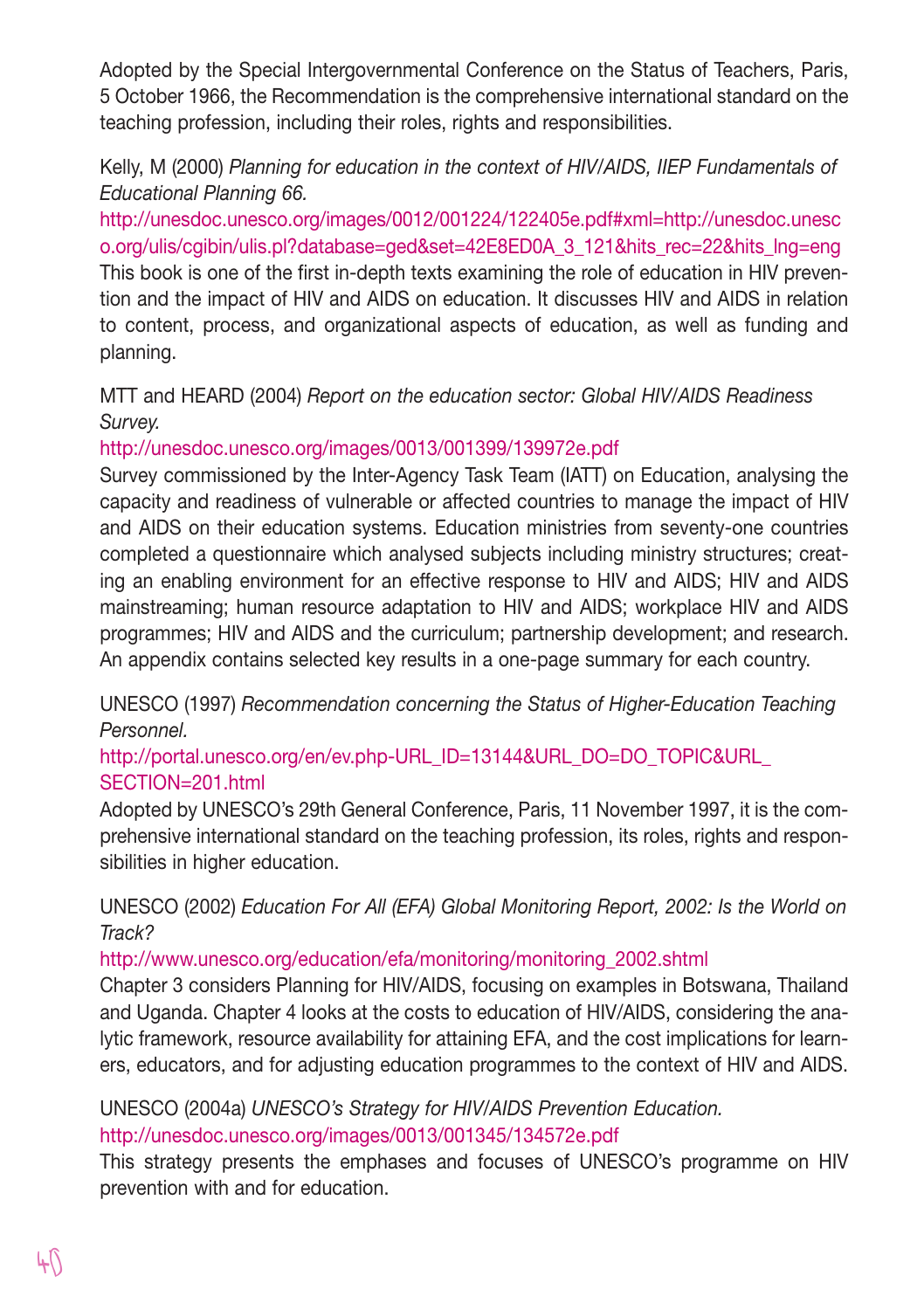#### UNESCO (2004b) *Quality Education and HIV/AIDS.*

#### http://portal.unesco.org/fr/file\_download.php/4067f0b5d262ef06398678e7ba48d37eQua lityEdHIV5.pdf

This document explores the ways in which education systems can and must change in relation to HIV and AIDS. A new framework is presented containing 10 key dimensions of quality education, along with some practical case studies.

#### UNESCO (2005a) *UNESCO's Response to HIV and AIDS.* http://unesdoc.unesco.org/images/0014/001414/141417e.pdf

This booklet provides illustrations of activities undertaken by UNESCO to prevent HIV and mitigate the impact of the epidemic on the education sector. It presents UNESCO's approach, priorities and regional and country level action focusing on prevention and education.

#### UNESCO (2005b) *EDUCAIDS: briefs for decision-makers.*

#### http://unesdoc.unesco.org/images/0013/001398/139831e.pdf

EDUCAIDS is the Global Initiative on Education and HIV/AIDS (see http://www.educaids.net). The briefs aim to support planning and decision-making at country level and are intended for ministers, high-level ministry officials and policy makers. They are organized under five themes: policy planning, management and resources; education and communication: materials and methods; social, legal & service environment; key populations; and terminology & sources.

#### UNESCO Bangkok (2003) *HIV/AIDS and Education: A Toolkit for Ministries of Education.* http://www.e-alliance.ch/media/media-4317.pdf

This information kit was developed by UNESCO and UNAIDS to encourage and help officials in ministries of education in the South East Asia and Pacific region to respond to HIV and AIDS, and has been translated into a number of regional languages. It contains 10 advocacy sheets, further reading, and a checklist to assess the response of a Ministry or Department response to HIV and AIDS.

#### UNESCO Bangkok (2005) *Reducing HIV/AIDS vulnerability in the schools setting: a teacher training manual.*

#### http://unesdoc.unesco.org/images/0013/001389/138910e.pdf

This manual aims to help students to acquire and develop the knowledge, attitudes, values, skills and practices (KAVSP) necessary for prevention and control of HIV. The content and training procedures focus on providing knowledge and life skills, and shaping attitudes on HIV and AIDS and STIs.

#### UNESCO Windhoek (2004) *HIV and AIDS Preventive Education: A Training Programme for Teacher Educators in Sub-Saharan Africa.*

This eight-module programme seeks to broadly cover all aspects of HIV/AIDS as well as providing advice and support for programme facilitators.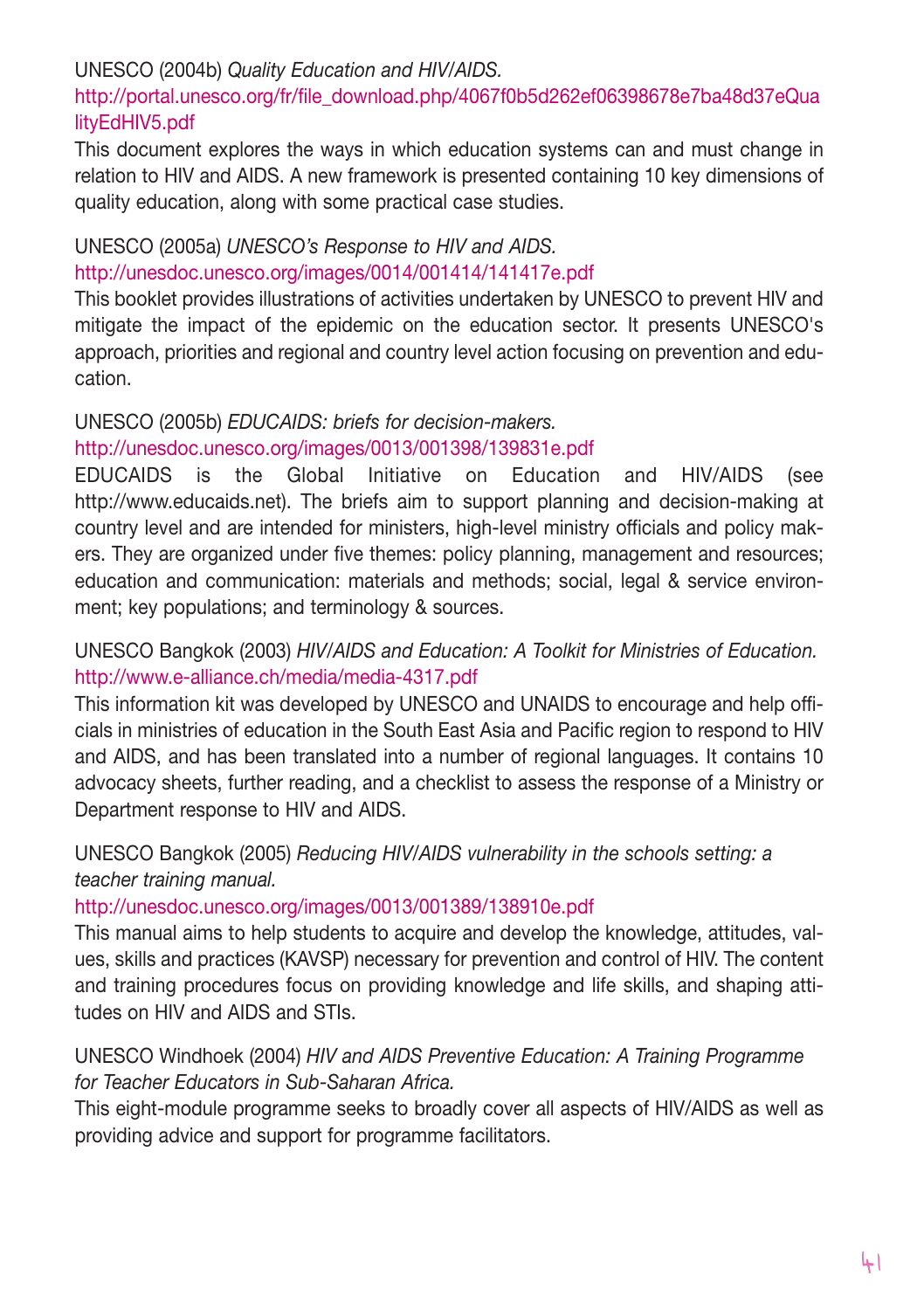UNESCO-IIEP (2002a) *The impact of HIV/AIDS on education and institutionalizing preventive education.* IIEP Education in the Context of AIDS series.

http://unesdoc.unesco.org/images/0012/001293/129353e.pdf

This book examines the impact of HIV and AIDS on education, particularly in sub-Saharan African countries. It emphasizes the need to react quickly and to institutionalize the response of education systems to the negative consequences of the pandemic. The first part discusses indicators for monitoring the impact of HIV and AIDS on the demand for, supply of, and management and quality of education at all levels. The second part focuses on education as a means of prevention, ways to institutionalize HIV and AIDS education, and accompanying problems and possibilities.

UNESCO-IIEP (2002b) *The HIV challenge to education: a collection of essays.* IIEP Education in the Context of AIDS series.

http://unesdoc.unesco.org/images/0013/001376/137638e.pdf

This collection of 10 essays focuses on the relationships between HIV and AIDS and education, including the role of education in preventing transmission, gender equality in schools, and helping children cope with trauma and grief.

WHO/EI/EDC (2004) *Teachers' Exercise Book for HIV Prevention,* WHO Information Series on School Health, 2004

WHO, *Universal Precautions, including injection safety.*

http://www.who.int/hiv/topics/precautions/universal/en/print.html

This web page defines these precautions, explains their importance and how to use them and outlines necessary resources (in terms of human resources, infrastructure and supplies needed) and costs.

World Bank (2003) *Education and HIV/AIDS: Sourcebook of HIV/AIDS Prevention Programmes.* 

http://www.schoolsandhealth.org/Sourcebook/sourcebook%20intro.htm

A compendium of practical experiences of designing and implementing HIV prevention programmes targeted at school-age children in Mozambique, Senegal, South Africa, Tanzania, Uganda, Zambia and Zimbabwe.

#### **Material on broader topics and/or search facilities can also be found at:**

ILO *web pages on HIV/AIDS* http://www.ilo.org/public/english/protection/trav/aids/

UNESCO's *network of HIV/AIDS and education Clearinghouse websites* aims to collect and share timely and relevant information at global and regional levels. http://www.ibe.unesco.org/AIDS/Clearinghouses/clearing\_home.htm

UNESCO publications – there is a significant amount of material on topics including

training, curriculum development, and planning.

http://unesdoc.unesco.org/ulis/index.html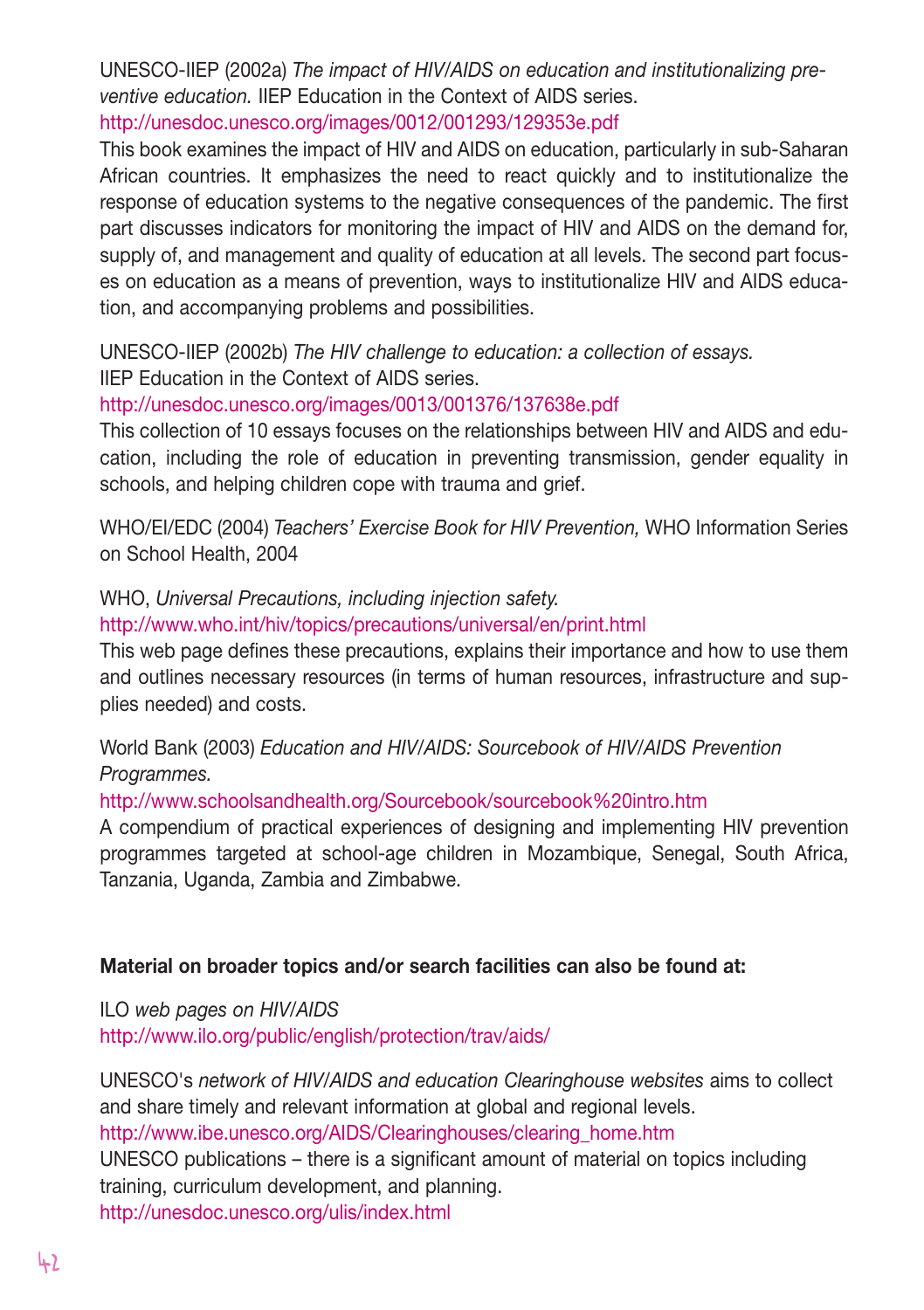#### UNESCO, *Focusing Resources on Effective School Health (FRESH)* www.unesco.org/education/fresh

FRESH is an inter-agency initiative for Focusing Resources on Effective School Health, which provides a framework for designing and implementing effective school health programmes, based on the partner agencies' combined experience in the area of school health.

UNESCO-IBE (International Bureau for Education) *Curriculum development resources* http://www.ibe.unesco.org/curriculum\_dev.htm.

## **HIV/AIDS policies, strategies and related documents from the Southern African region**

The following documents can be downloaded from the HIV/AIDS Impact on Education Clearinghouse: http://hivaidsclearinghouse.unesco.org/ev\_en.php

#### **BOTSWANA**

- *National Policy on HIV and AIDS* (1998)
- *National Strategic Framework for HIV/AIDS 2003-2009* (2003)
- *Ministry of Education Policy on HIV/AIDS Education* (1998)
- *Ministry of Education Response to HIV/AIDS: Country Presentation: Botswana: Sectoral Mobilisation Workshop for the Fight Against HIV/AIDS in the Education and Training Sector* (2003)

#### **LESOTHO**

- *Policy Framework on HIV/AIDS Prevention, Control and Management* (2000)

#### **MALAWI**

- *National HIV/AIDS Policy* (2003)
- *Malawi National HIV/AIDS Strategic Framework 2000-2004* (2000)
- *Address HIV/AIDS Related Problems in the Education Sector: Concept note for the Ministry of Education, Science and Technology* (2002)
- *HIV/AIDS intervention in the education sector in Malawi: IIEP in co-operation with UNDP and UNICEF Workshop on The Impact of HIV/AIDS on Education,* Paris, 27-29 September 2000.

#### **MOZAMBIQUE**

- *The National Control Programme against STD/AIDS (NCP STD/AIDS) in Mozambique: Structure, justification and medium term plan* (2005)
- *Strategic Plan for the Fight Against HIV/AIDS 2003-2005, Ministry of Education*  (2003)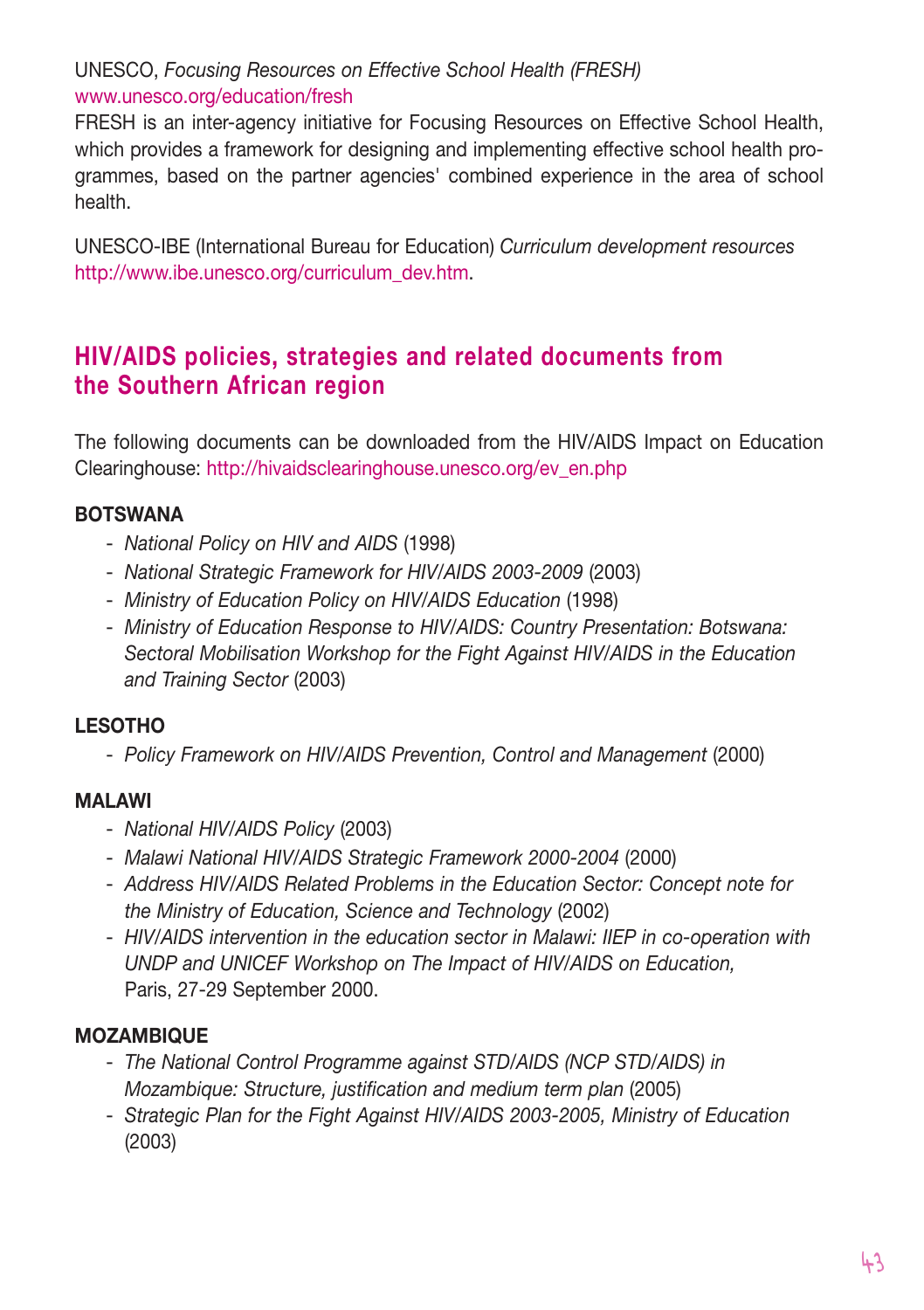#### **NAMIBIA**

- *HIV/AIDS Charter of Rights* (2000)
- *The National Strategic Plan on HIV/AIDS 1999 2004* (1999)
- *National Policy on HIV/AIDS for the Education Sector* (2003)

#### **SOUTH AFRICA**

- *HIV/AIDS/STD Strategic Plan for South Africa 2000-2005* (2000)
- *National Policy on HIV/AIDS, for learners and educators in public schools, and students and educators in further education and training institutions* (1999)
- *Response to HIV/AIDS: South Africa: IIEP in co-operation with UNDP and UNICEF Workshop on The Impact of HIV/AIDS on Education,* Paris, 27-29 September 2000.

#### **SWAZILAND**

- *Policy document on HIV/AIDS and STD prevention and control (2005)*
- *Swaziland National Strategic Plan for HIV/AIDS* (2002)

#### **ZAMBIA**

- *Strategic Framework 2001-2003* (2000)
- *HIV/AIDS Education Programme BESSIP 2001-2005: HIV/AIDS Education Component Logical Framework* (2002)
- *HIV/AIDS Education Strategic Plan 2001-2005: A strategy for schools, learners and educators* (2001)
- *Recent Developments in the Fight Against HIV/AIDS in the Ministry of Education in Zambia: A Paper Presented at the IIEP Seminar On HIV/AIDS and Education,* Paris, 27 – 29 September, 2000

#### **ZIMBABWE**

- *National policy on HIV/AIDS for the Republic of Zimbabwe* (1999)
- *Strategic Plan 2002-2006: Ministry of Education, Sports and Culture* (1999)

#### **See also:**

POLICY project (2002) *National and sector HIV/AIDS policies in the member states of the Southern Africa Development Community*. Southern African Development Community. This report is a summary of the existing HIV/AIDS national policies and plans among countries in SADC. It is intended to provide a snapshot of the current status of policy formulation in the region and to suggest future steps to strengthen the Policy environment for an effective response to the epidemic. Much of the information in this report is derived from national HIV/AIDS policies, strategic plans, HIV/AIDS policies for specific sectors and work plans. National consultants in each country collected these documents and commented on the final report.